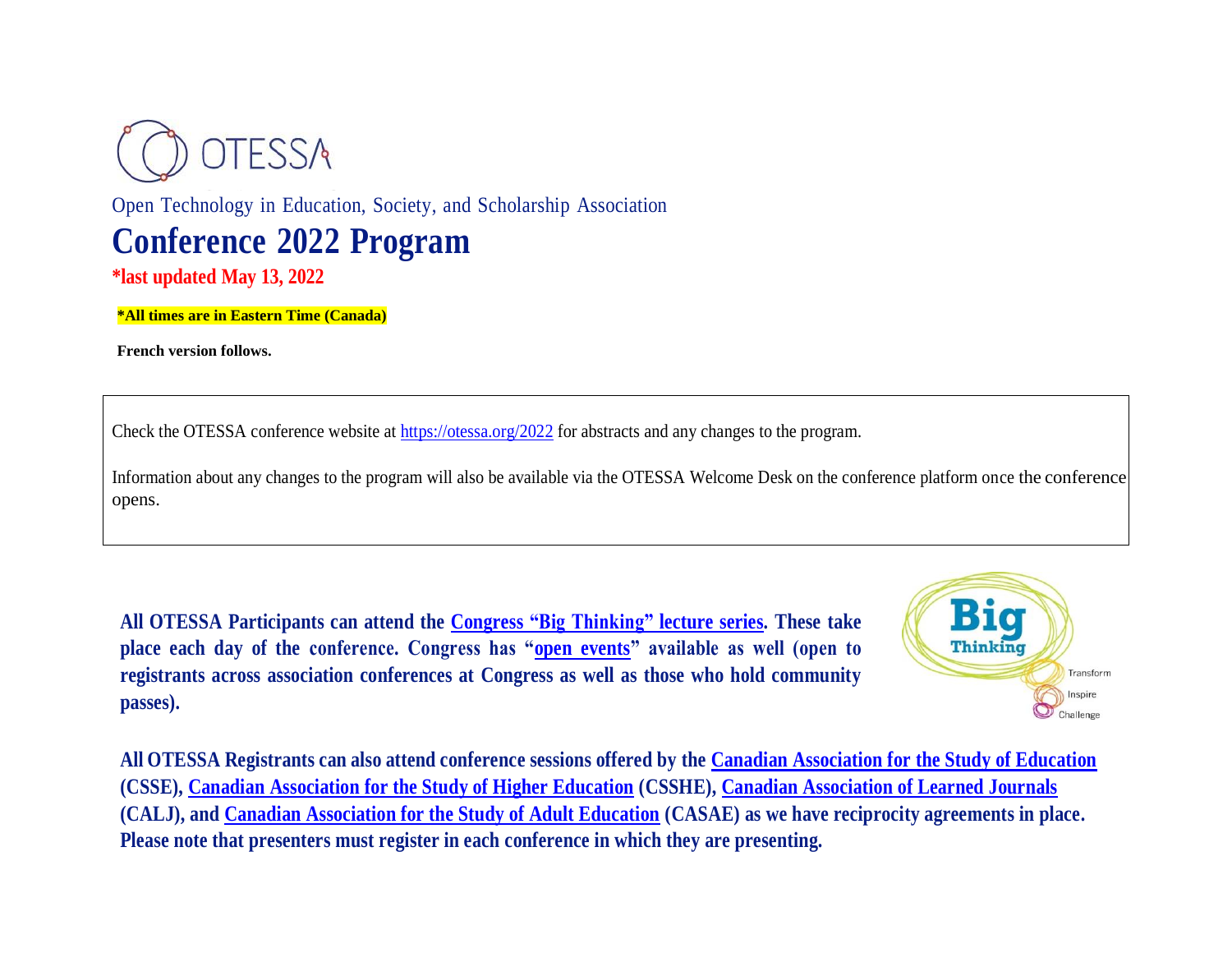# **Keynotes**

## Metaphors of EdTech

### *Martin Weller*

**In this talk, I will explore why metaphors are both a useful and potentially misleading way of thinking about educational technology. A number of metaphors will be proposed and analysed which demonstrate how metaphors can shape our thinking and help us view educational technology from different perspectives. The Covid pandemic saw nearly all education institutions engaging in an online pivot, which usually involved online versions of existing practices, such as lectures. As we seek to build on this experience and offer a richer online experience it has become evident that the face-to-face lecture has become a dominant model that many struggle to see past. This talk will examine how different metaphors can help us approach educational technology.**

## *Hide and Seek: On Kids, Power, and Resistance in Education*

### *Sherri Spelic*

**I want to explore what happens when the learners in our care resist our offer of help, expertise, and teaching. How do we make sense of students applying refusal skills in the classroom? Rather than provide answers I will draw on student statements about the possibility and significance of saying "no" at school and use these to probe our understanding and appreciation of power in students' hands and voices. We'll also pose the question: to what degree do our pedagogies leave space for negotiation and power sharing? And where does this show itself in practice?**

### *Outside-In: Openness as Subversion*

### *Maha Bali*

*We often talk about how open education expands access, supports knowledge sharing, and potentially enhances the quality of education. We also critique open education for sometimes reproducing inequalities despite promising to promote social justice.*

*But what about the ways in which "openness" removes/destroys barriers within us? In what ways does openness empower us from the outside-in? When does openness influence critical change and when might it fail to do so?*

*In this interactive session, we will explore some of the things openness makes possible that are often not possible within the walls of institutions, and which can end up challenging and subverting injustice.* 

## *Things Unsaid: Exploring the Margins and Limits of Open*

### *Brenna Clarke Gray*

**Open is not an unambiguous good, a panacea, or accessible to everyone. But maybe it could be more of all of those things if, as a community, we could talk more openly about open's borders and limitations. What does it mean to say we are a community of open educators? What is the edge of open-ness, and how do we account for its definition? What — and whose — truths remain unsaid or unspoken even in communities that define themselves as open? And who is safe to choose open? Offering an autoethnography of pregnancy loss set against the backdrop of the pandemic university as a place to start this exploration, this talk looks to chart the margins and limits of open and to ask about the benefits of expanding the scope and possibilities of openness in our institutions. It invites all of us to imagine a more perfect open, or at least to consider how more of us can be supported to speak our things unsaid.**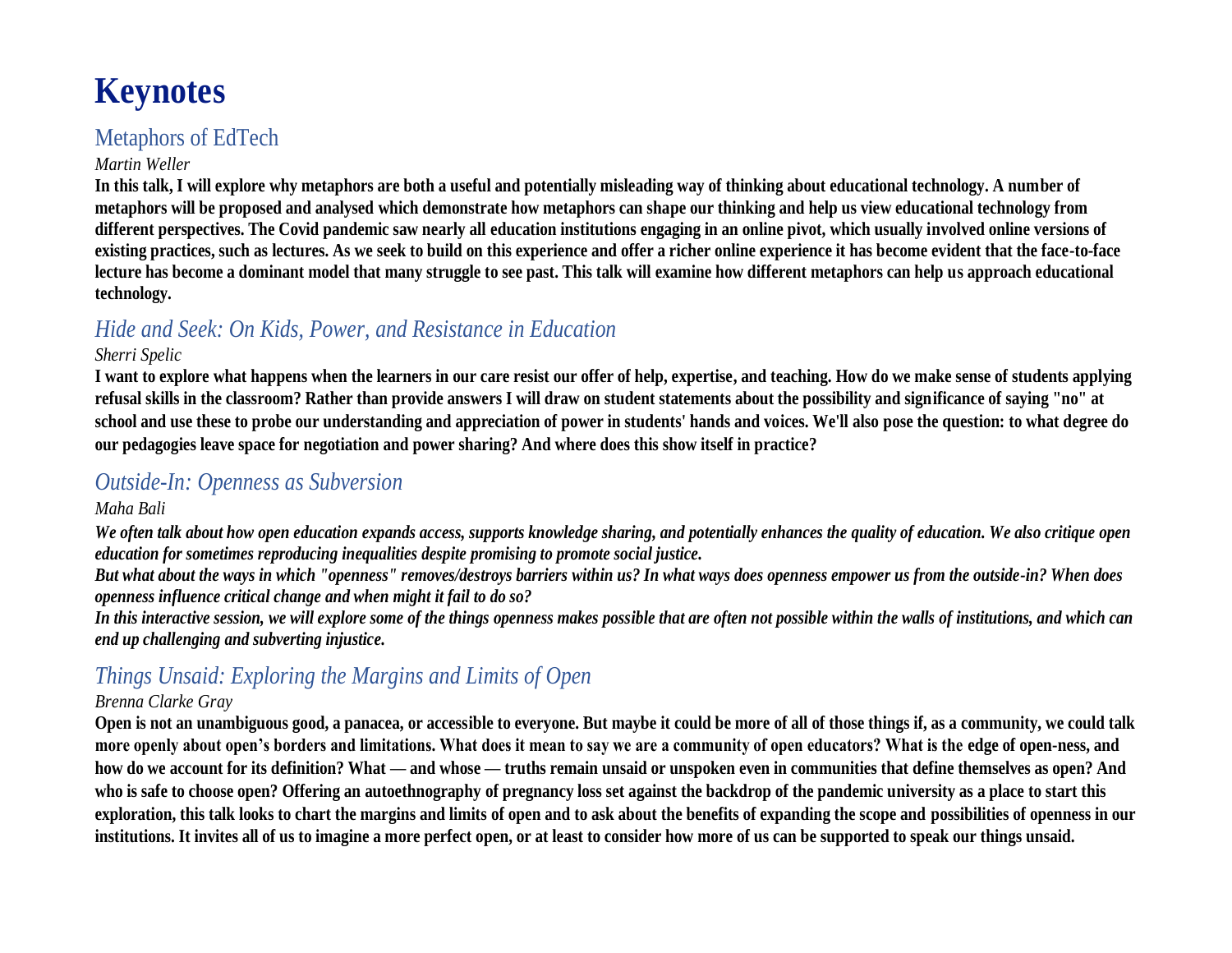**Join us for the #OTESSA22 Morning Radio Show every morning Monday-Thursday 9:30-10:30 (Eastern) at [https://voiced.ca](https://voiced.ca/)**

| $10:30 - 12:30$ | <b>Welcome Desk Open</b>                                                                       |
|-----------------|------------------------------------------------------------------------------------------------|
| $11:00 - 12:30$ | <b>Conference Welcome &amp; Keynote</b>                                                        |
|                 | "Metaphors of Ed Tech"<br>Martin Weller, Open University (UK)                                  |
| $12:30 - 1:00$  | <b>Break</b>                                                                                   |
| $1:00 - 1:45$   | <b>Invited Speaker Options</b>                                                                 |
|                 | <b>Parallel Session 1.1</b><br>"Embracing the Middle"<br>Jess Mitchell                         |
|                 | <b>Parallel Session 1.2</b><br>"Four Pillars to (re)Think Universities"<br>Ann-Louise Davidson |
| $1:45 - 2:15$   | <b>Break</b>                                                                                   |

## **Monday 16 May 2022**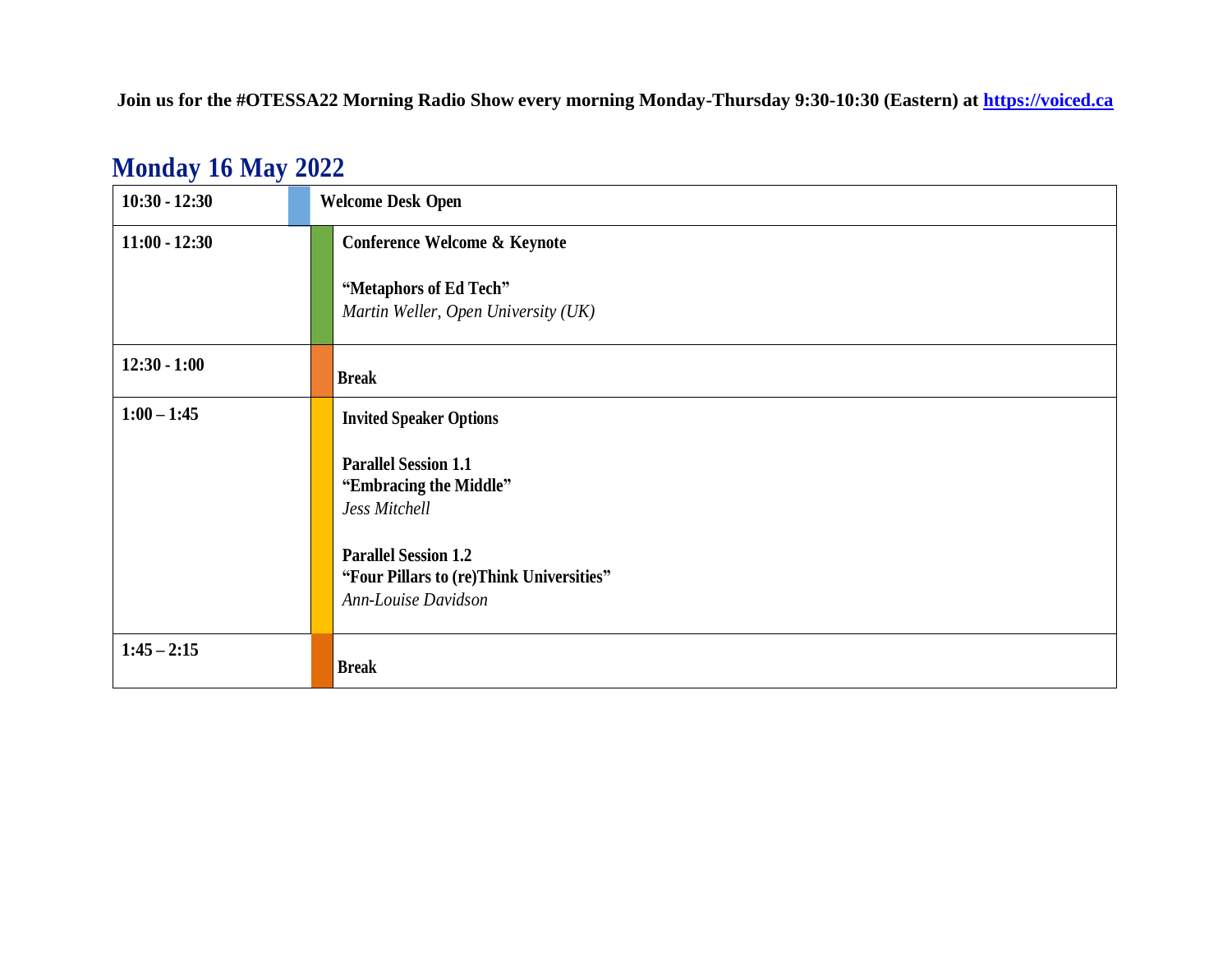| $2:15 - 3:45$ |                                                                                                                                                                                                                                                                                                                                                                                                                                                                                                                                   |
|---------------|-----------------------------------------------------------------------------------------------------------------------------------------------------------------------------------------------------------------------------------------------------------------------------------------------------------------------------------------------------------------------------------------------------------------------------------------------------------------------------------------------------------------------------------|
|               | Parallel Session 2.1 - WILDCARD: Indigenous Language Revival & K12 Truth & Reconciliation<br>$2:15-2:45$ :<br>$\bullet$                                                                                                                                                                                                                                                                                                                                                                                                           |
|               | Elders' Conversations: Perspectives on leveraging digital technology in language revival (Research-                                                                                                                                                                                                                                                                                                                                                                                                                               |
|               | Oriented)                                                                                                                                                                                                                                                                                                                                                                                                                                                                                                                         |
|               | Melissa Bishop                                                                                                                                                                                                                                                                                                                                                                                                                                                                                                                    |
|               | $2:45-3:45:$<br>$\bullet$                                                                                                                                                                                                                                                                                                                                                                                                                                                                                                         |
|               | Truth and Reconciliation Through Inquiry-based Collaborative Learning (Practice-Oriented)                                                                                                                                                                                                                                                                                                                                                                                                                                         |
|               | Deirdre Houghton (Nechako Lakes School District & University of Victoria), Gary Soles (Nechako Lakes School<br>District & University of Victoria), Andrew Vogelsang (Nechako Lakes School District & University of Victoria),<br>Valerie Irvine (University of Victoria), Frances "Guy" Prince (Knowledge Holder, Nak'azdli Whut'en), Leona<br>Prince (Nechako Lakes School District), Carla Martin (Nechako Lakes School District), Jean-Paul Restoule<br>(University of Victoria), Michael Paskevicius (University of Victoria) |
|               | Parallel Session 2.2 - Sustaining Positive Change: PSE Ethics & PSE Scholarship                                                                                                                                                                                                                                                                                                                                                                                                                                                   |
|               | $2:15-3:00:$<br>$\bullet$                                                                                                                                                                                                                                                                                                                                                                                                                                                                                                         |
|               | Surveillance in the System: Data as Critical Change in Higher Education (Research-Oriented)                                                                                                                                                                                                                                                                                                                                                                                                                                       |
|               | Bonnie Stewart (University of Windsor), Samatha Szcyrek (University of Windsor)                                                                                                                                                                                                                                                                                                                                                                                                                                                   |
|               | Parallel Session 2.3 - Transitions of Online Learning and Teaching: E-Texts / OER<br>$2:15-2:45$ :<br>$\bullet$                                                                                                                                                                                                                                                                                                                                                                                                                   |
|               | Investigating the effects of computer-generated contextual landmarks on short-term recall of e-texts<br>(Research-Oriented)                                                                                                                                                                                                                                                                                                                                                                                                       |
|               | Jon Dron, Rory McGreal, Vive Kumar, Jennifer Davies (Athabasca University)                                                                                                                                                                                                                                                                                                                                                                                                                                                        |
|               | $2:45-3:45:$<br>$\bullet$                                                                                                                                                                                                                                                                                                                                                                                                                                                                                                         |
|               | Community-Led Infrastructures for Open Access Books: A Sustainable Model and Platform (Practice-<br>Oriented)                                                                                                                                                                                                                                                                                                                                                                                                                     |
|               | Judith Fathallah (Lancaster University), Martin Eve (University of London), Tom Grady (University of London)                                                                                                                                                                                                                                                                                                                                                                                                                      |
|               | <b>Parallel Session 2.4</b>                                                                                                                                                                                                                                                                                                                                                                                                                                                                                                       |
|               | Flexible approaches to learning: Bridging inclusive/exclusive spaces through open educational practice<br>$\bullet$<br>(Practice-Oriented)                                                                                                                                                                                                                                                                                                                                                                                        |
|               | Michelle Harrison (Thompson Rivers University)                                                                                                                                                                                                                                                                                                                                                                                                                                                                                    |
|               | Warp and Weft: Weaving and Open Dissertation (Practice-Oriented)                                                                                                                                                                                                                                                                                                                                                                                                                                                                  |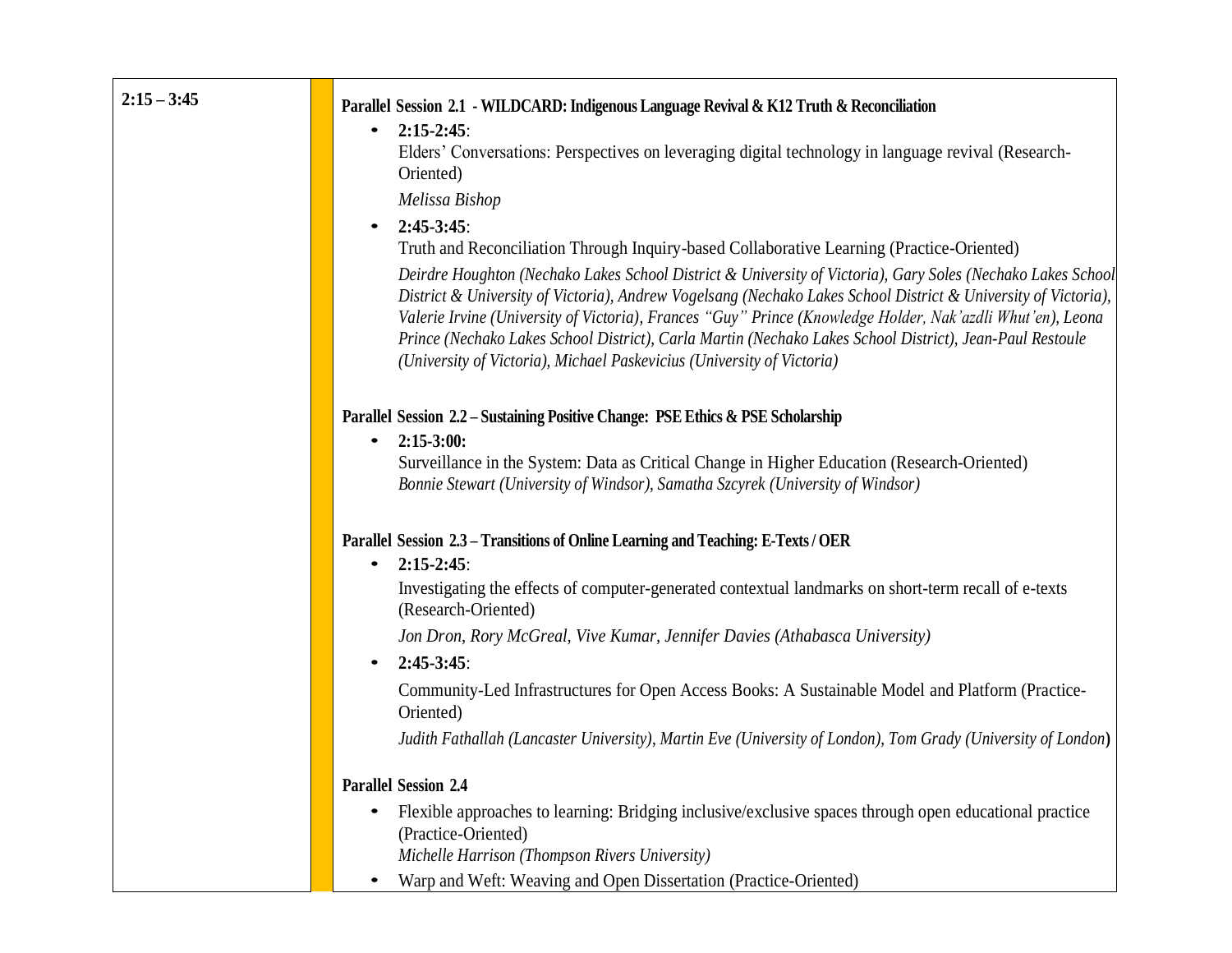|               | Helen Dewaard (Lakehead University & University of British Columbia), Leo Havemann (University College<br>London), Verena Roberts (University of Calgary & Thompson Rivers University) |
|---------------|----------------------------------------------------------------------------------------------------------------------------------------------------------------------------------------|
|               | Incorporating Open Educational Pedagogies and Co-mentorship Practices in Graduate Education<br>(Research-Oriented)                                                                     |
|               | Cindy Ives, Beth Perry, Pamela Walsh (Athabasca University)                                                                                                                            |
|               | Critical reflection: How can open reflexive frameworks redefine academic practices? (Practice-Oriented)                                                                                |
|               | Helen DeWaard (Lakehead University & University of British Columbia), Shauna Burnie (Lakehead University)                                                                              |
|               | Parallel Session 2.5 -                                                                                                                                                                 |
|               | 2:15-2:45 - Sustaining Positive Change - PSE Open<br>$\bullet$                                                                                                                         |
|               | Open educational practice and research resources created by students, for students (Practice-Oriented)                                                                                 |
|               | Marie Bartlett & Students (Thompson Rivers University)                                                                                                                                 |
|               | 2:45-3:45: – Transitions of Online Learning and Teaching – PSE Online                                                                                                                  |
|               | Building digital fluency skills during the rapid transition to online and hybrid teaching through open access<br>with the Ontario Extend program (Practice-Oriented)                   |
|               | Alissa Bigelow (eCampusOntario)                                                                                                                                                        |
|               |                                                                                                                                                                                        |
| $3:45 - 4:00$ | <b>Break</b>                                                                                                                                                                           |
| $4:00 - 4:30$ | <b>Social: Gurdeep Pandher of the Yukon</b><br>Bhangra dance class                                                                                                                     |
| $4:30 - 5:30$ | Parallel Session 3.1 – Sustaining Positive Change: K12, GreenTech                                                                                                                      |
|               | Improving environmental sustainability by using public school systems as centers of green energy                                                                                       |
|               | production and conservation: Approaches to offsetting the cost of increased technology use and associated                                                                              |
|               | pollution (Practice-Oriented)                                                                                                                                                          |
|               | Scott Warren, Scott Moran, Kristen McGuffin (University of North Texas)                                                                                                                |
|               | Parallel Session 3.2 - Sustaining Positive Change - PSE Open                                                                                                                           |
|               |                                                                                                                                                                                        |
|               | Sustaining Complexity: Why Higher Education Should Avoid TechnoSolutionism (Practice-Oriented)                                                                                         |
|               | Jim Luke (Lansing Community College), Bonnie Stewart (University of Windsor)                                                                                                           |
|               |                                                                                                                                                                                        |
|               | Parallel Session 3.3 – Addressing the New Inequities: Critical EdTech                                                                                                                  |
|               | Rejecting the ready-made future: Reimagining technologies from and for the classroom (Research-<br>$\bullet$<br>Oriented)                                                              |
|               | Esteban Morales, Rachel Horst (University of British Columbia)                                                                                                                         |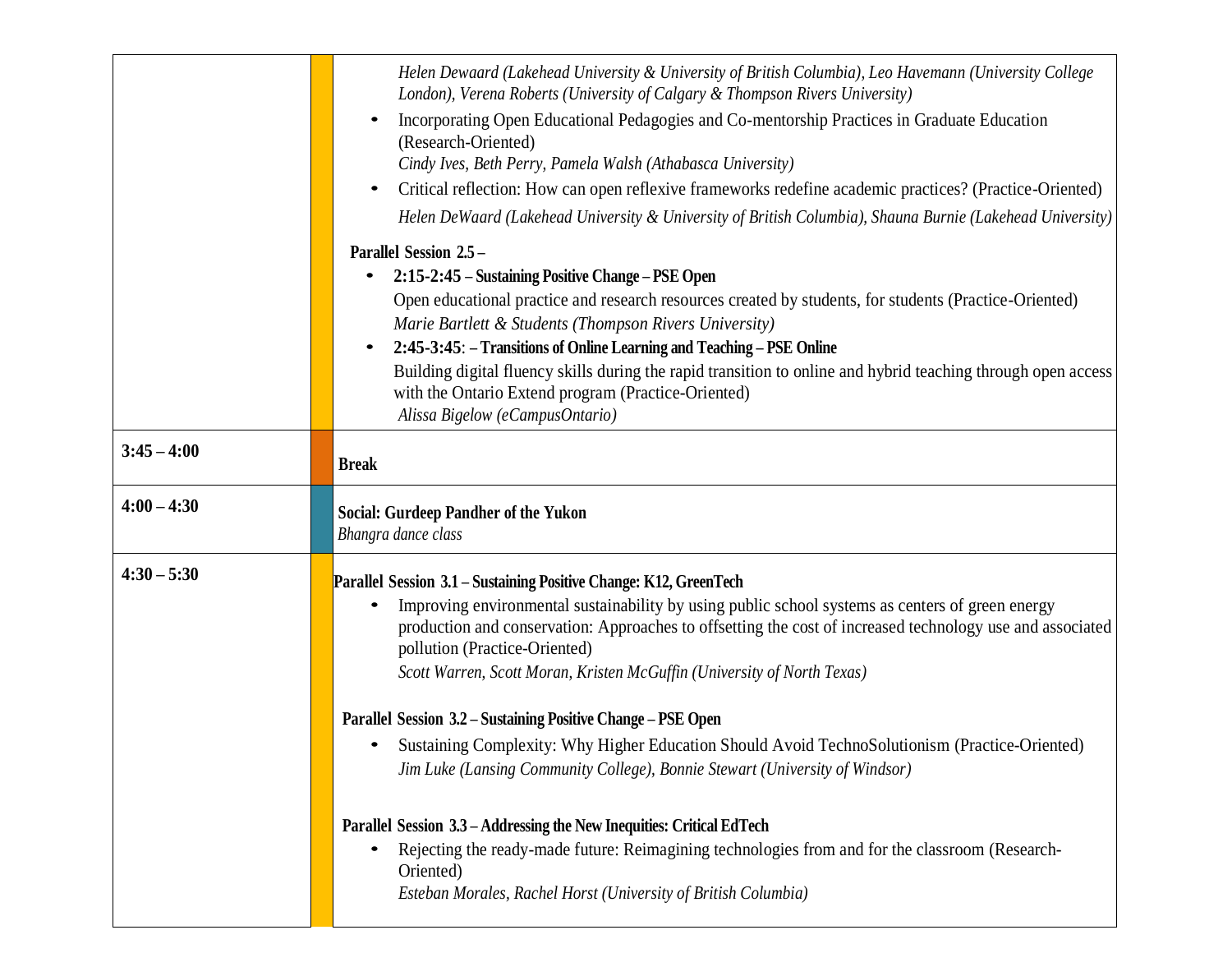|                                       | Parallel Session 3.4 – Addressing the New Inequities: Open<br>Open Educational Practices (OEP): Critical Policy Analysis in the Canadian Post-Secondary Education Context<br>$\bullet$<br>(Research-Oriented)<br>Mara Bordignon (University of Western Ontario)<br>Parallel Session 3.5 – Transitions of Online Learning and Teaching – Online & Society<br>Online or Remote Learning and Mental Health (Research-Oriented)<br>$\bullet$<br>Stephanie Moore (University of New Mexico), Michael Barbour (Touro University California), George<br>Veletsianos (Royal Roads University) |
|---------------------------------------|---------------------------------------------------------------------------------------------------------------------------------------------------------------------------------------------------------------------------------------------------------------------------------------------------------------------------------------------------------------------------------------------------------------------------------------------------------------------------------------------------------------------------------------------------------------------------------------|
| $5:30 - 6:00$                         | <b>Break</b>                                                                                                                                                                                                                                                                                                                                                                                                                                                                                                                                                                          |
| $6:00 - 6:45$                         | <b>Invited Speaker Options</b>                                                                                                                                                                                                                                                                                                                                                                                                                                                                                                                                                        |
|                                       | <b>Parallel Session 4.1</b><br>"The Liberated Learner: How to Learn with Style"<br>Terry Greene (Trent University), Giulia Forsythe (Brock University)<br><b>Parallel Session 4.2</b><br>"Critical Change in Online Education - What We Can Learn (And Not Learn) From COVID as a Context"<br><b>Matt Bower</b>                                                                                                                                                                                                                                                                       |
| $6:45 - 7:00$<br>or till end of convo | <b>Discussion/Networking Pods</b>                                                                                                                                                                                                                                                                                                                                                                                                                                                                                                                                                     |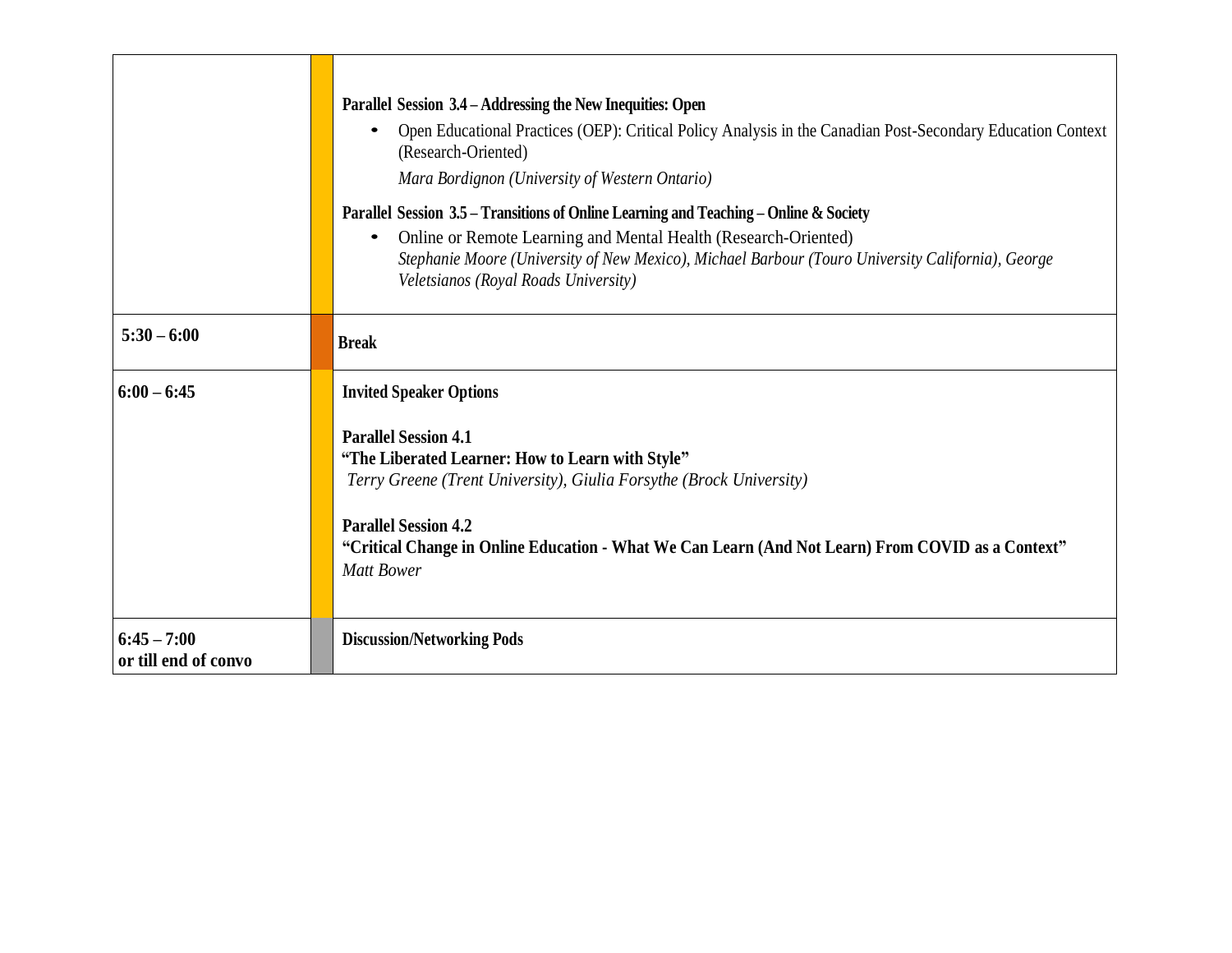# **Tuesday 17 May 2022**

| $10:30 - 12:30$ | <b>Welcome Desk Open</b>                                                                                                                                                                                                                                                          |
|-----------------|-----------------------------------------------------------------------------------------------------------------------------------------------------------------------------------------------------------------------------------------------------------------------------------|
| $11:00 - 12:30$ | Conference Welcome & Keynote                                                                                                                                                                                                                                                      |
|                 | "Hide and Seek: On Kids, Power, and Resistance in Education"<br>Sherri Spelic, American International School Vienna                                                                                                                                                               |
| $12:30 - 1:00$  | <b>Break</b>                                                                                                                                                                                                                                                                      |
| $1:00 - 1:45$   | <b>Invited Speaker Options</b>                                                                                                                                                                                                                                                    |
|                 | <b>Parallel Session 5.1</b><br>"Critical approaches to researching and teaching online"<br>Beyhan Farhadi, York University<br><b>Parallel Session 5.2</b><br>"Shaping 'the new normal': Reflection and Design for Iterating Forward"<br>Stephanie Moore, University of New Mexico |
| $1:45 - 2:15$   | <b>Break</b>                                                                                                                                                                                                                                                                      |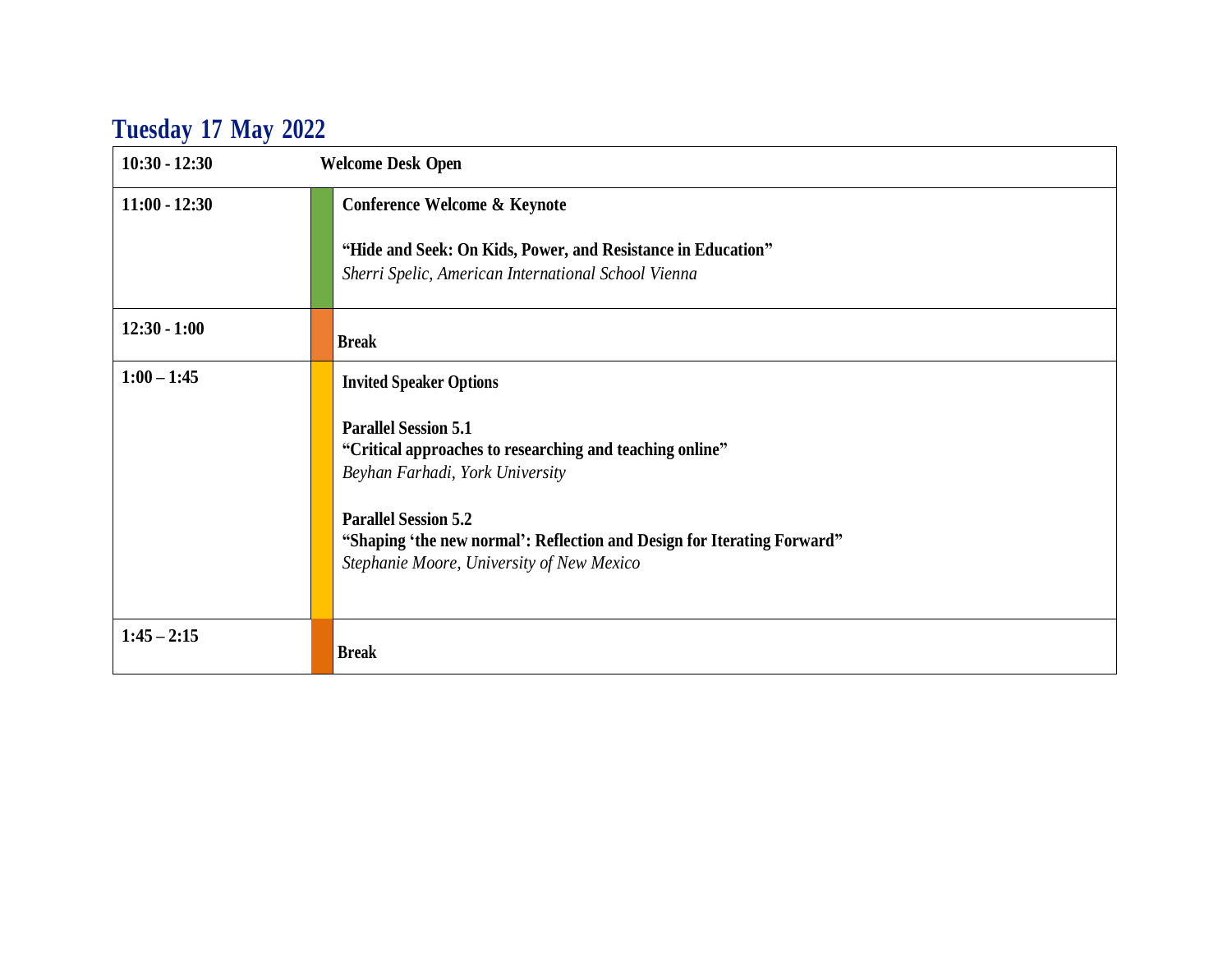| $2:15 - 3:45$ | Parallel Session 6.1 - Sustaining Positive Change - K12 & PSE<br>$2:15-2:45:$<br>$\bullet$                                                                                                                                            |
|---------------|---------------------------------------------------------------------------------------------------------------------------------------------------------------------------------------------------------------------------------------|
|               | Project MIXITÉ: Towards a Numér-ACTIF process of the intervention plan promoting the active<br>participation of the student, his parents, and interprofessional collaborative practices (Practice-Oriented)<br>Audrey Raynault        |
|               | $2:45-3:45:$<br>$\bullet$                                                                                                                                                                                                             |
|               | Global viewpoints on Open Educational Resources for Blended Learning (Research-Oriented)<br>Connie Blomgren (Athabasca University)                                                                                                    |
|               | <b>Parallel Session 6.2</b>                                                                                                                                                                                                           |
|               | 2:15-2:45 – Transitions of Online Learning and Teaching – PSE                                                                                                                                                                         |
|               | Favoriser l'alignement pédagogique lors d'une migration en formation à distance: Une Démarche SoTL<br>(Practice-Oriented)                                                                                                             |
|               | Marie-Michelle Gouin, Constance Denis, Nathalie Lefebvrem Stéphanie Lanctôt, Marilou Belisle (Université de<br>Sherbrooke)                                                                                                            |
|               | 2:45-3:45 – Sustaining Positive Change – PSE Online<br>$\bullet$                                                                                                                                                                      |
|               | Sustaining Positive Change in the Teaching Scholars' Online Community of Practice (Research-Oriented)<br>Andrew Mardjetko, Michele Jacobsen, Beth Archer-Kuhn, Cari Din, Lorelli Nowell, Heather Jamniczky<br>(University of Calgary) |
|               | Parallel Session 6.3 - Transitions of Online Learning and Teaching - PSE                                                                                                                                                              |
|               | $2:15 - 2:45$<br>$\bullet$                                                                                                                                                                                                            |
|               | Design Strategy Plus Pandemic Serendipity: Technology-Enhanced Entrepreneurship Education using<br>Open Learning and Micro-credentials (Practice-Oriented)                                                                            |
|               | Sonja Johnston, Michele Jacobsen (University of Calgary)                                                                                                                                                                              |
|               | 2:45-3:45<br>$\bullet$                                                                                                                                                                                                                |
|               | Adaptive Learning Uptake in Ontario's Post-secondary System: Factors Supporting Motivation,<br>Implementation, and Readiness (Practice-Oriented)                                                                                      |
|               | Don Eldridge, Megan Houghton (eCampusOntario)                                                                                                                                                                                         |
|               | Parallel Session 6.4 -                                                                                                                                                                                                                |
|               | Teaching, learning, and assessment activities used in additional language courses in blended contexts in<br>$\bullet$<br>Quebec's higher education (Research-Oriented)                                                                |

*Paula Andrea Arancibia Erazo (Université de Sherbrooke)*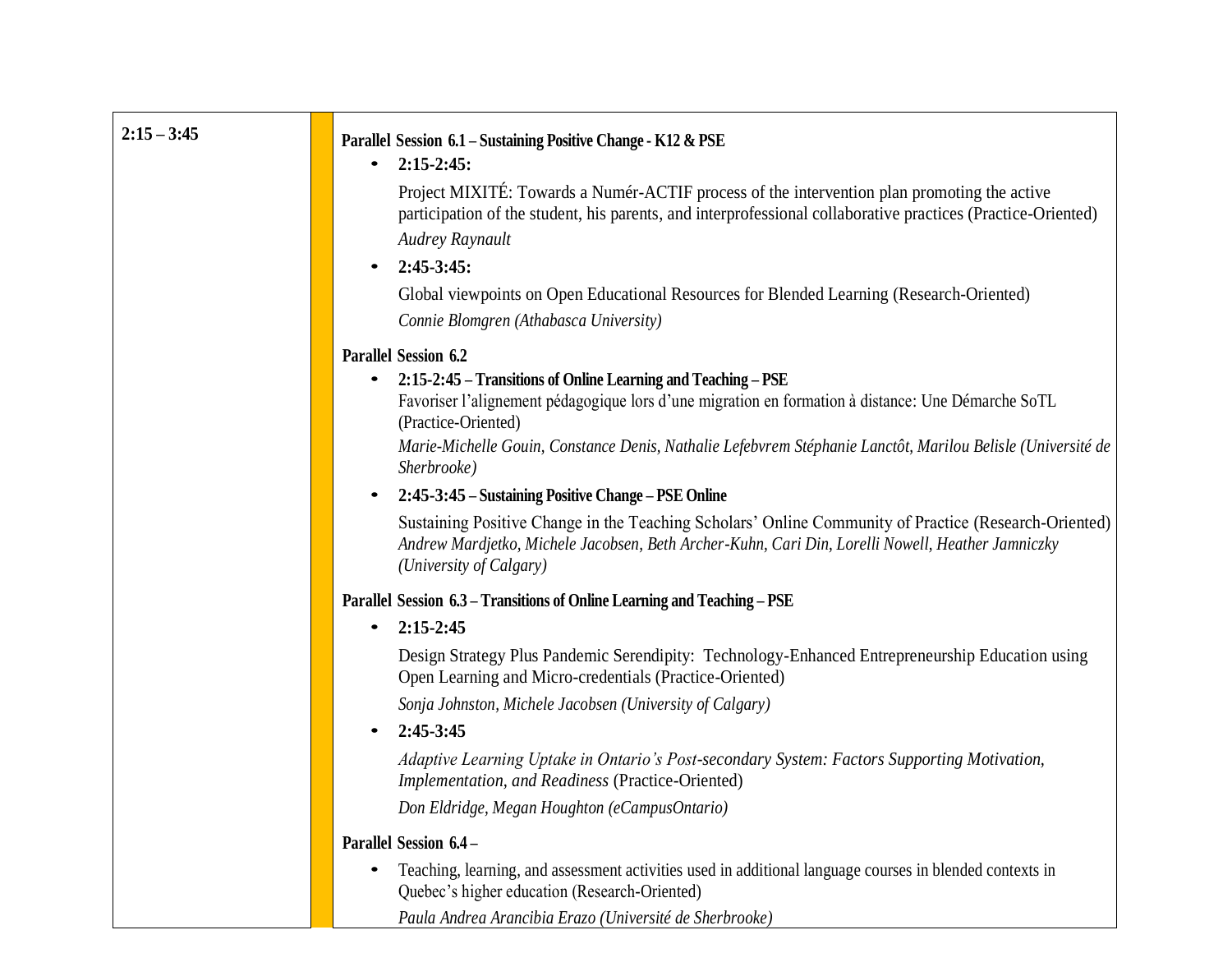|               | "Students Feel More Dignified": Alternative Grading and Self-Assessment in Online Courses (Research-<br>Oriented)                                                                                                    |
|---------------|----------------------------------------------------------------------------------------------------------------------------------------------------------------------------------------------------------------------|
|               | Sharon Lauricella (Ontario Tech University)                                                                                                                                                                          |
|               | "Student Motivation in Online Learning Based on Self Determination Theory: A Literature Review (Research-<br>Oriented)<br>Behnoosh Khoramrooz, Valerie Irvine, Joan Martin, & Mariel Miller (University of Victoria) |
|               | Assessment and Digital Technology in Higher Education: A Review of the Literature (Research-Oriented)<br>Colin Madland (University of Victoria)                                                                      |
|               | Parallel Session 6.5 - WildCard - PSE                                                                                                                                                                                |
|               | $2:15-2:45:$<br>$\bullet$                                                                                                                                                                                            |
|               | Open Educational Resources as a Tool for Immersive EDI Professional Development (Research-Oriented)                                                                                                                  |
|               | Sara Humphreys, Loren Gaudet (University of Victoria)                                                                                                                                                                |
|               | $2:45-3:45:$                                                                                                                                                                                                         |
|               | <b>TBA</b>                                                                                                                                                                                                           |
|               |                                                                                                                                                                                                                      |
| $3:45 - 4:00$ | <b>Break</b>                                                                                                                                                                                                         |
| $4:00 - 4:30$ | Social: Jon Dron, Athabasca University<br><b>Special Musical Guest</b>                                                                                                                                               |
| $4:30 - 5:30$ | Parallel Session 7.1 – Addressing the New Inequities: Online Ed                                                                                                                                                      |
|               | Integration of Technology with UDL and RTI in Inclusive Classrooms (Research-Oriented)                                                                                                                               |
|               | Diane Montgomery (University of Prince Edward Island)                                                                                                                                                                |
|               | Parity of Participation and the Digital Divide (Practice-Oriented)                                                                                                                                                   |
|               | Tanya Elias, University of Calgary                                                                                                                                                                                   |
|               | Parallel Session 7.2 - Addressing New Inequities/Sustaining Positive Change: PSE Online & Open                                                                                                                       |
|               | From Study Abroad to Virtual Study Abroad: Decolonizing and Opening the Academy (Practice-Oriented)<br>٠                                                                                                             |
|               | Kristine Dreaver-Charles (University of Saskatchewan), Michael Cottrell (University of Saskatchewan)                                                                                                                 |
|               | Digital platforms and algorithmic erasure: What are the implications? (Practice-Oriented)<br>$\bullet$                                                                                                               |
|               | Colin Madland (University of Victoria), Maxwell Ofosuhene & Jennifer Adkins (Trinity Western University)                                                                                                             |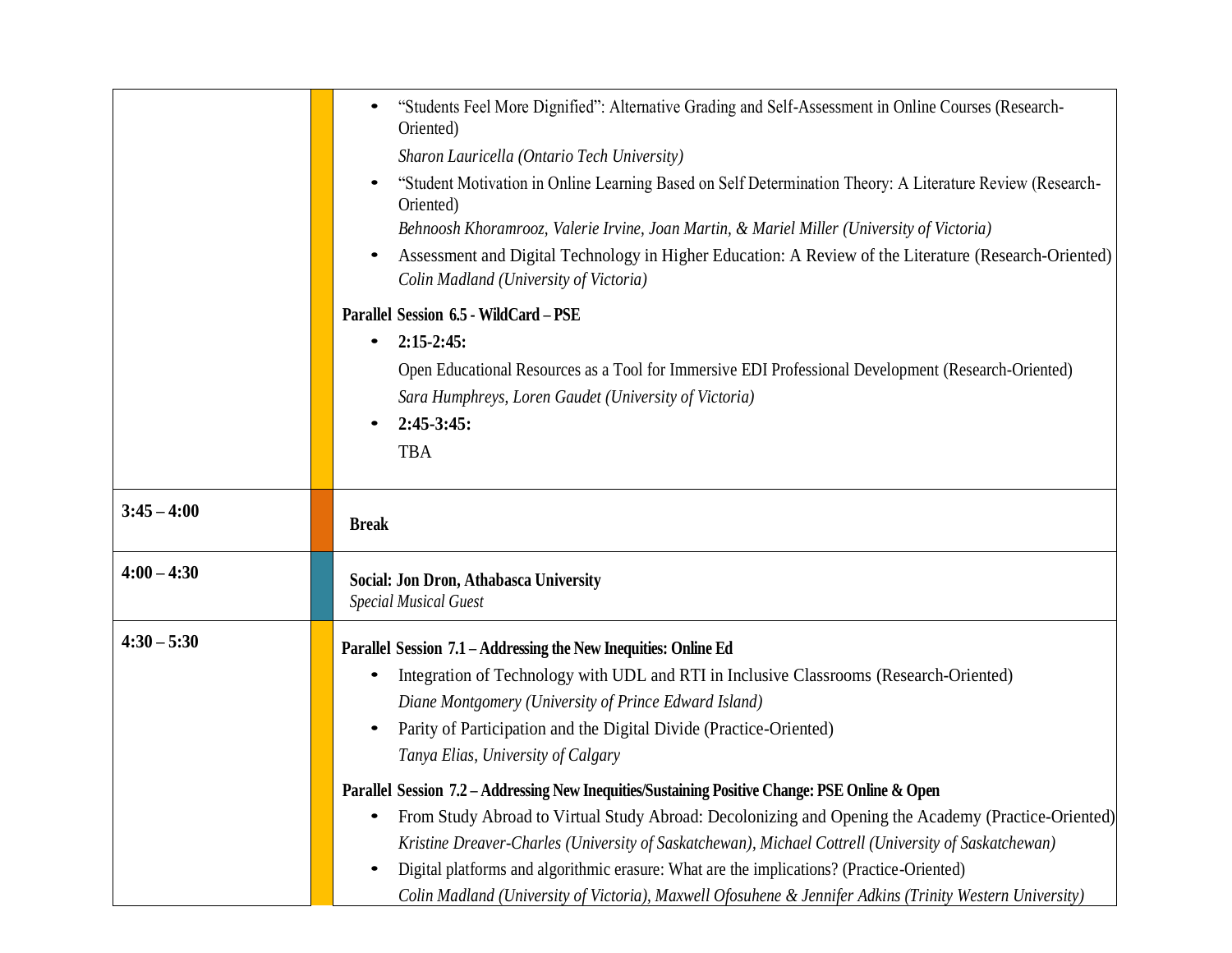|               | Parallel Session 7.3 – Sustaining Positive Change: PSE<br>Humanizing with Humility: The Challenge of Creating Caring, Compassionate, and Critical Educational<br>Spaces in Higher Education (Practice-Oriented)<br>Sarah Driessens (Nipissing University), Michelann Parr (Nipissing University)<br>The Role of Technology in Fostering Communication and Collaboration in Post Secondary Face to Face<br><b>Classrooms</b> (Research-Oriented)<br>Melanie Opmeer (University of Calgary)                                                                                                                                                                          |
|---------------|--------------------------------------------------------------------------------------------------------------------------------------------------------------------------------------------------------------------------------------------------------------------------------------------------------------------------------------------------------------------------------------------------------------------------------------------------------------------------------------------------------------------------------------------------------------------------------------------------------------------------------------------------------------------|
|               | Parallel Session 7.4 – Transitions of Online Learning and Teaching – PSE Online                                                                                                                                                                                                                                                                                                                                                                                                                                                                                                                                                                                    |
|               | Turning to uncertainty for online learning (Practice-Oriented)                                                                                                                                                                                                                                                                                                                                                                                                                                                                                                                                                                                                     |
|               | David Cormier, University of Windsor                                                                                                                                                                                                                                                                                                                                                                                                                                                                                                                                                                                                                               |
|               | Parallel Session 7.5 – Transitions of Online Learning and Teaching: PSE                                                                                                                                                                                                                                                                                                                                                                                                                                                                                                                                                                                            |
|               | Feedback Generation through Artificial Intelligence (Research-Oriented)<br>$\bullet$<br>Okan Bulut, Tarid Wongvorachan (University of Alberta)                                                                                                                                                                                                                                                                                                                                                                                                                                                                                                                     |
|               | Perspectives and experiences of equity in the online domain during the pandemic: A multi-institutional<br>$\bullet$<br>study of Canadian Institutions (Research-Oriented)                                                                                                                                                                                                                                                                                                                                                                                                                                                                                          |
|               | Brad Wuetherick (University of British Columbia), Cherie Woolmer (Mount Royal University), Isabelle<br>Barrette-Ng (University of Windsor), Patrick Maher (Nipissing University), Jill McSweeney-Flaherty<br>(Dalhousie University), Laura Chittle (University of Windsor), Brett McCollum (Mount Royal University),<br>Kaitlin Sibbald (Dalhousie University), Lori Tran (Mount Royal University), Heather Carroll (Nipissing<br>University), Brittany McBride (Nipissing University), Charlotte Foster (Nipissing University), Kyle Scholz<br>(University of Waterloo), Alise de Bie Das (McMaster University), Christopher Ostrowdun (University of<br>Calgary) |
| $5:30 - 6:00$ | <b>Break</b>                                                                                                                                                                                                                                                                                                                                                                                                                                                                                                                                                                                                                                                       |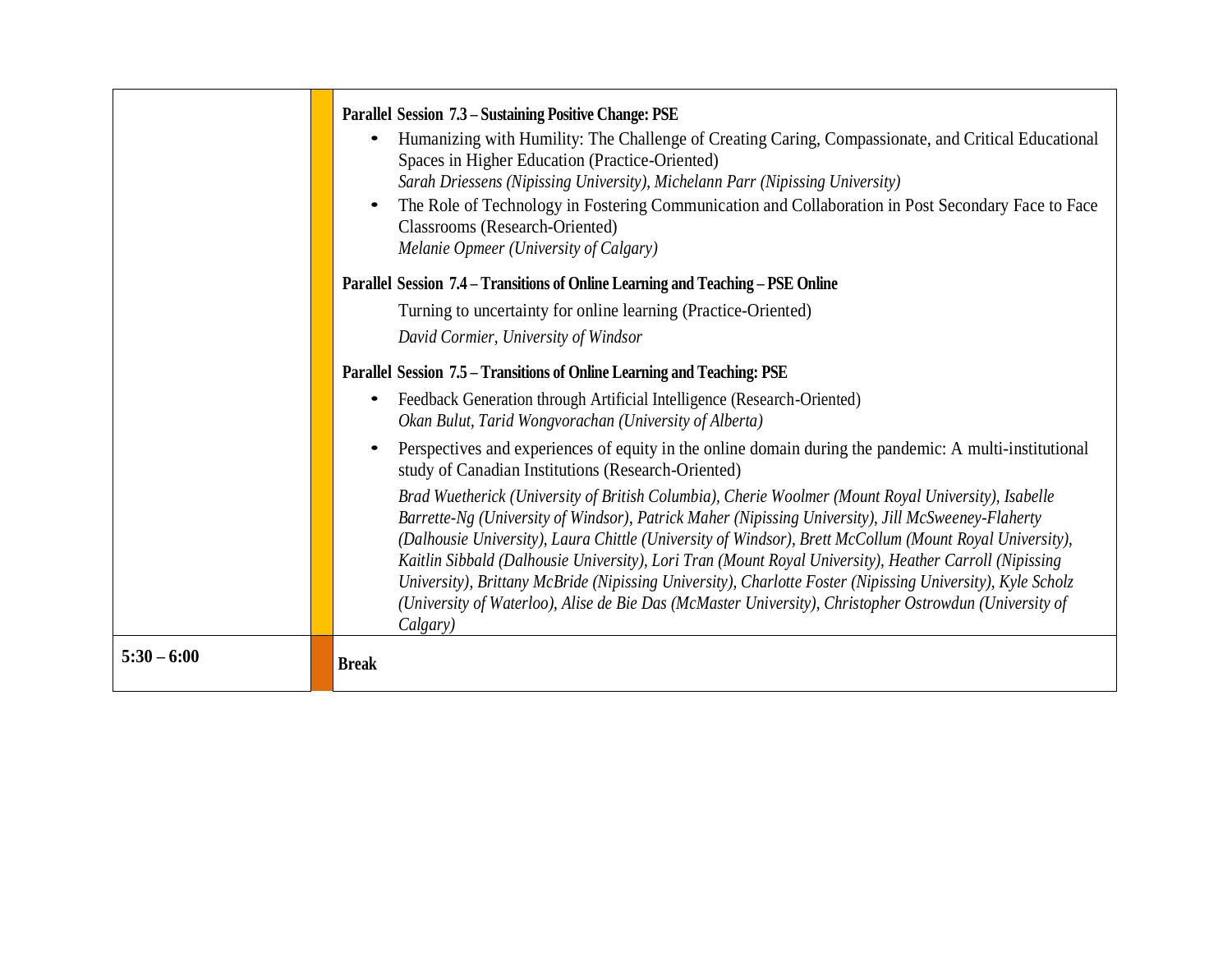| $6:00 - 6:45$                         | <b>Invited Speaker Options</b>                                                                                                                                       |
|---------------------------------------|----------------------------------------------------------------------------------------------------------------------------------------------------------------------|
|                                       | <b>Parallel Session 8.1</b><br>"(learning) Information Wants to Be Free - Open Access Publishing - Challenges and Successes"<br>Terry Anderson, Athabasca University |
|                                       | <b>Parallel Session 8.2</b><br>"Exploring the Inquiry Classroom"<br>Trevor Mackenzie, Greater Victoria School District (#61)                                         |
| $6:45 - 7:00$<br>or till end of convo | <b>Discussion/Networking Pods</b>                                                                                                                                    |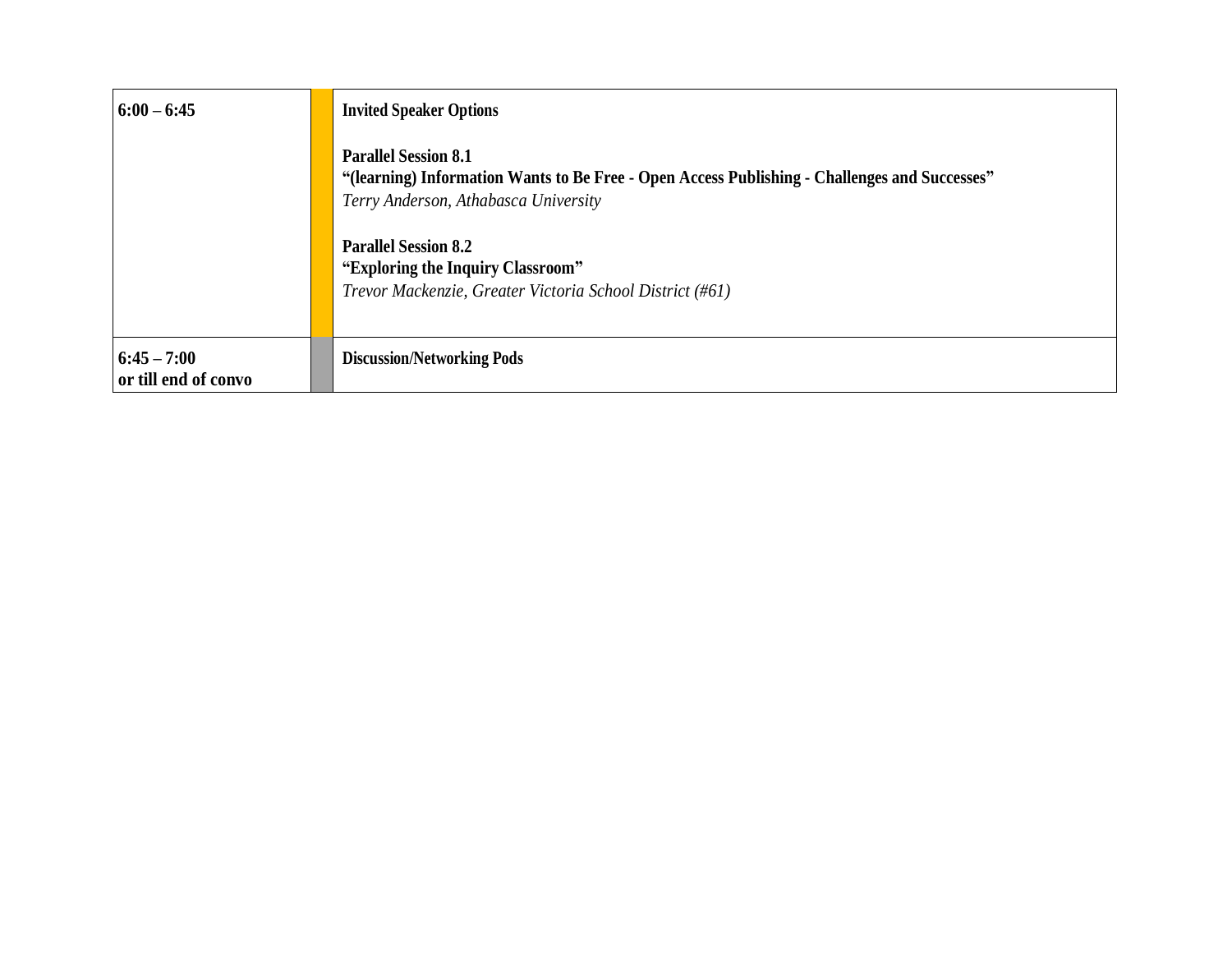# **Wednesday 18 May 2022**

| $10:30 - 12:30$ | <b>Welcome Desk Open</b>                                                                                                                                                                                                                                                                                |
|-----------------|---------------------------------------------------------------------------------------------------------------------------------------------------------------------------------------------------------------------------------------------------------------------------------------------------------|
| $11:00 - 12:30$ | Conference Welcome & Keynote                                                                                                                                                                                                                                                                            |
|                 | "Outside-In: Openness as Subversion"<br>Maha Bali, American University in Cairo                                                                                                                                                                                                                         |
| $12:30 - 1:00$  | <b>Break</b>                                                                                                                                                                                                                                                                                            |
| $1:00 - 1:45$   | <b>Invited Speaker Options</b>                                                                                                                                                                                                                                                                          |
|                 | <b>Parallel Session 9.1</b><br>"Embracing Feminist Pedagogies in Learning Design"<br>Enilda Romero-Hall, University of Tampa<br><b>Parallel Session 9.2</b><br>"Using Wikimedia as a Teaching Tool: How Wikidata can support Indigenous and low resource languages on the<br>internet"<br>Sadik Shahadu |
| $1:45 - 2:15$   | <b>Break</b>                                                                                                                                                                                                                                                                                            |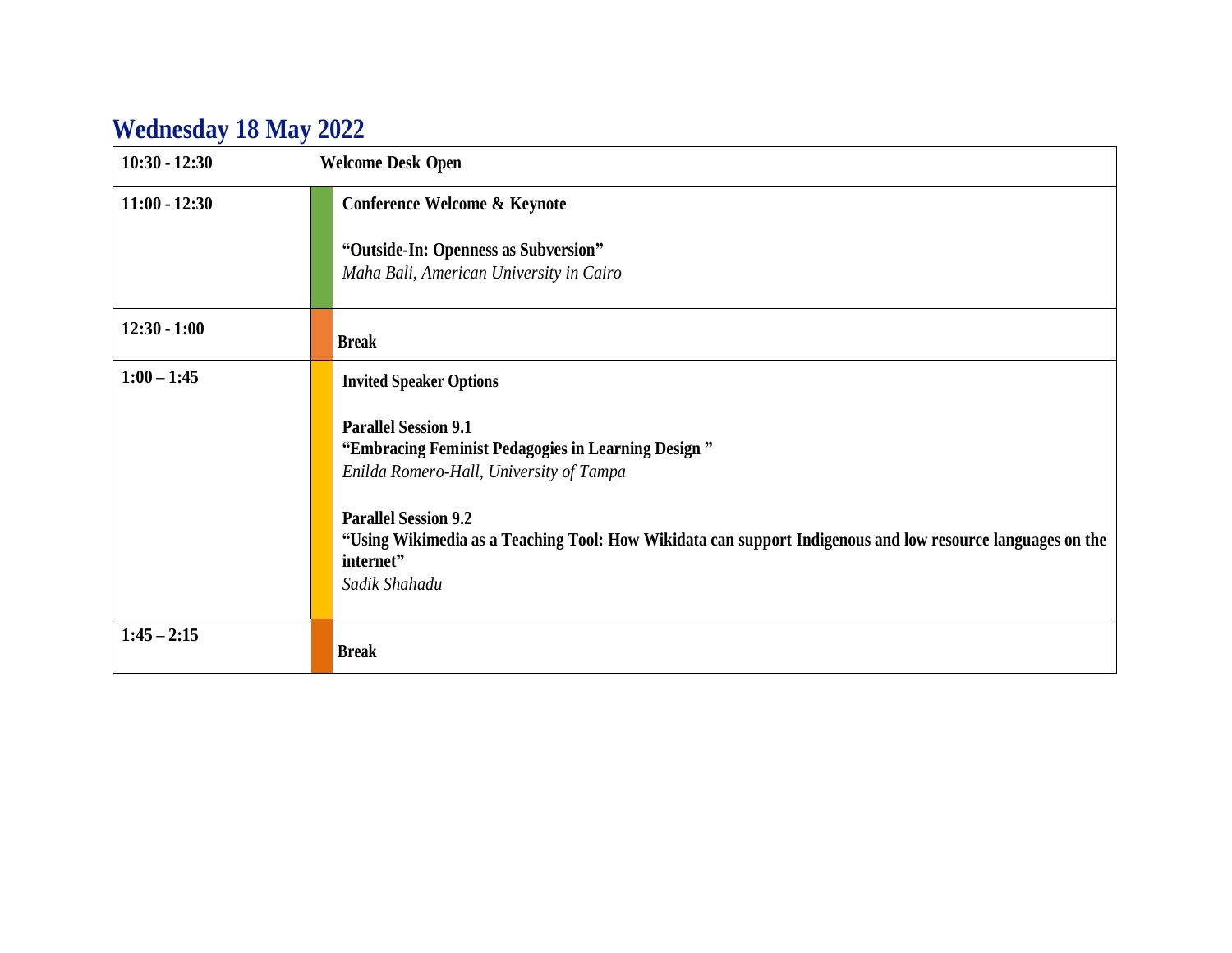| $2:15 - 3:45$ | Parallel Session 10.1 – Transitions of Online Learning and Teaching                                                                                                           |
|---------------|-------------------------------------------------------------------------------------------------------------------------------------------------------------------------------|
|               | $2:15-2:45-K12$<br>$\bullet$                                                                                                                                                  |
|               | Flipped Learning in Grade 7 and 9 Mathematics (Research-Oriented)                                                                                                             |
|               | Barb Brown, Nadia Delanoy, Mark Webster (University of Calgary)                                                                                                               |
|               | $2:45-3:15-K12$<br>$\bullet$                                                                                                                                                  |
|               | Using Teacher Presence to Engage Online Learners (Practice-Oriented)                                                                                                          |
|               | Leanne Huston, Rochelle Smith, Rhyanon Logan-Goyette (Langley School District & University of<br>Victoria)                                                                    |
|               | $3:15-3:45 - K12$ , PSE, Society<br>$\bullet$                                                                                                                                 |
|               | Implementation of Education Technology in Canada: A Comparison with Korea, Finland and the EU (Research-<br>Oriented)                                                         |
|               | Keith Rispin (West Vancouver School District & University of Victoria), Valerie Irvine (University of Victoria)                                                               |
|               | Parallel Session 10.2 - Transitions of Online Learning and Teaching: PSE Online                                                                                               |
|               | $2:15-2:45:$<br>$\bullet$                                                                                                                                                     |
|               | Taking Experiential Learning Online During COVID-19 (Research-Oriented)                                                                                                       |
|               | Theodora Kapoyannis, Astrid Kendrick, Patricia Danyluk (University of Calgary)                                                                                                |
|               | $2:45-3:45:$<br>$\bullet$                                                                                                                                                     |
|               | What we do today will change what happens tomorrow – Exploring university teaching during a pandemic<br>to derive recommendations for post-pandemic times (Research-Oriented) |
|               | Joerdis Weilandt, Sandra Dixon, Richelle Marynowski, Lorraine Beaudin, Rumi Graham, Stavroula Malla,<br>Angeliki Pantazi (University of Lethbridge)                           |
|               | Parallel Session 10.3 – Addressing the New Inequities: PSE                                                                                                                    |
|               | $2:15-2:45:$<br>$\bullet$                                                                                                                                                     |
|               | Co-designing OER with Learners: A Replacement to Traditional College Level Assessments (Practice-Oriented)                                                                    |
|               | Kimberlee Carter, Maria Camila Redondo Morant (Conestoga College)                                                                                                             |
|               | $2:45-3:45:$<br>$\bullet$<br>A Critical Examination of Learner-Educator Co-Creation Within a Course (Practice-Oriented)                                                       |
|               |                                                                                                                                                                               |
|               | Laura Killam (Queens University), Jess Mitchell (Ontario College of Art and Design University)                                                                                |
|               | <b>Parallel Session 10.4</b>                                                                                                                                                  |
|               | 2:15-2:45 - Wildcard: Microlearning/Society                                                                                                                                   |
|               | The use of design-based research to design and evaluate an online microlearning intervention aiming to<br>interrupt COVID-19 vaccine misinformation (Research-Oriented)       |
|               | George Veletsianos (Royal Roads University), Shandell Houlden (Royal Roads University), Jaioris Hodson                                                                        |

 $\sim$ 

*George Veletsianos (Royal Roads University), Shandell Houlden (Royal Roads University), Jaigris Hodson*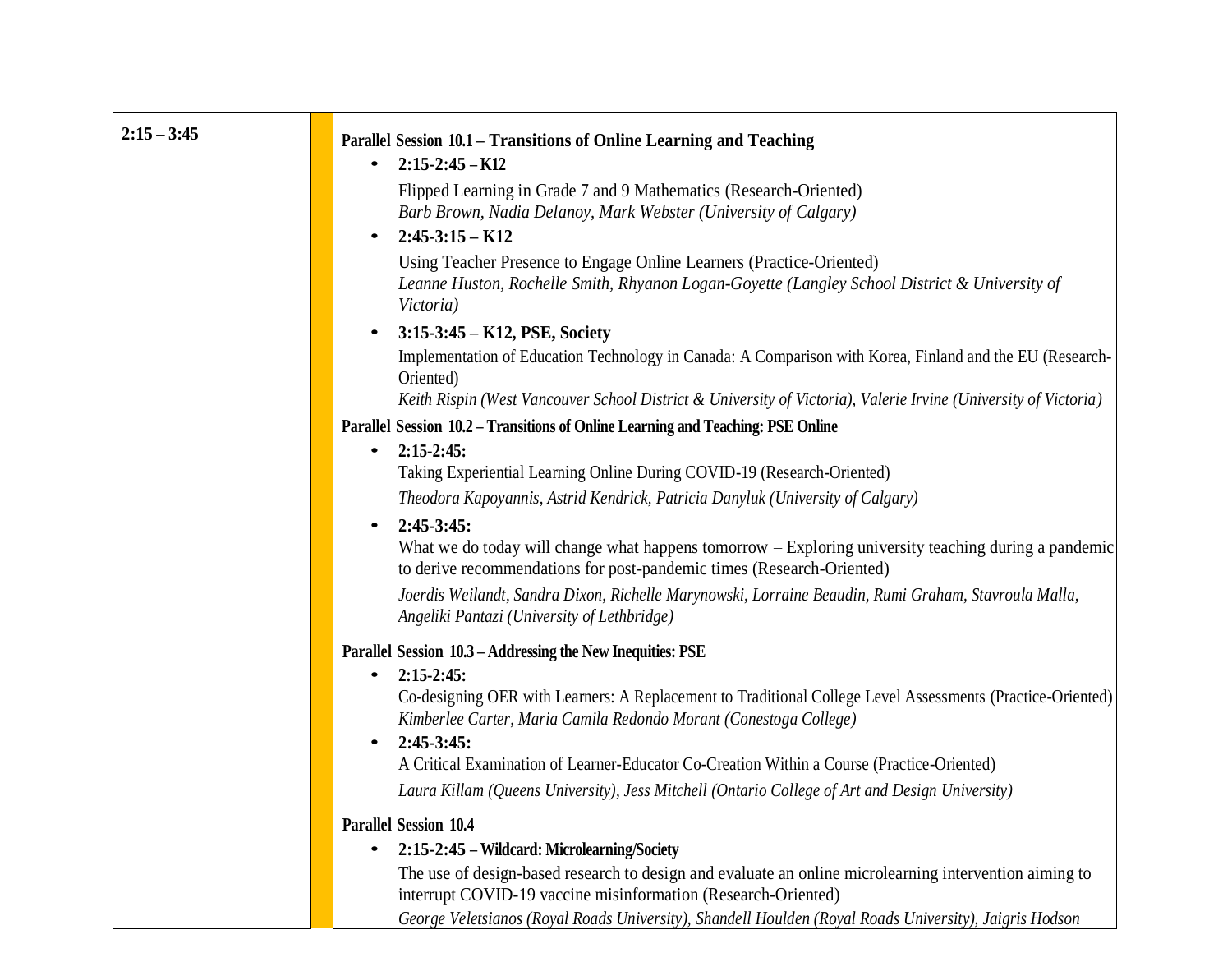|               | (Royal Roads University), Darren Reid (University College London), Christiani Thompson (University of<br>Saskatchewan)                                                 |
|---------------|------------------------------------------------------------------------------------------------------------------------------------------------------------------------|
|               | 2:45-3:15– Transitions of Online Learning and Teaching: PSE                                                                                                            |
|               | Méthodes d'évaluation et technologies : vers des activités authentiques, dans un processus itératif en<br>soutien aux apprentissages (Practice-Oriented)               |
|               | Géraldine Heilporn (Université Laval), Audrey Raynault (Université Laval), Alice Mascarenhas (Université de<br>Sherbrooke), Constance Denis (Université de Sherbrooke) |
|               | 2:45-3:15 – Transitions of Online Learning and Teaching: PSE                                                                                                           |
|               | Quels nouveaux modèles d'affaires pour supporter les communautés de pratique en éducation? (Practice-<br>Oriented)                                                     |
|               | Robert Grégoire, Jacques Cool, Olivier Alfieri (Réseau d'enseignement francophone à distance)                                                                          |
|               | <b>Parallel Session 10.5</b>                                                                                                                                           |
|               | 2:15-2:45 – Sustaining Positive Change – PSE Online<br>$\bullet$                                                                                                       |
|               | Orlando: Broadening the Conversation on Women's Writing Through A Scholarly Podcast (Practice-<br>Oriented)                                                            |
|               | Christie Hurrell, Karen Bourrier, Kathryn Holland, Jessica J Khuu (University of Calgary)                                                                              |
|               | 2:45-3:45 – Addressing the New Inequities<br>$\bullet$                                                                                                                 |
|               | A(nother) Guide for Resisting EdTech: The Case Against (or For?) Course Hero (Practice-Oriented)                                                                       |
|               | Brenna Clarke Gray (Thompson Rivers University)                                                                                                                        |
|               |                                                                                                                                                                        |
| $3:45 - 4:00$ | <b>Break</b>                                                                                                                                                           |
| $4:00 - 4:30$ | Social: Kendra Coupland                                                                                                                                                |
|               | <b>Mindfulness Session</b>                                                                                                                                             |
|               |                                                                                                                                                                        |
| $4:30 - 5:30$ | Parallel Session 11.1 - Transitions of Online Learning and Teaching: PSE Open                                                                                          |
|               | Multi-Section Open Course Design: Design and Implications for Faculty, Sessional Instructors, and Learners<br>$\bullet$<br>(Practice-Oriented)                         |
|               | Valerie Irvine, Michael Paskevicius, Colin Madland, Rich McCue, Verena Roberts (University of Victoria)                                                                |
|               | Parallel Session 11.2 - Transitions of Online Learning and Teaching: K12 Online                                                                                        |
|               | Nonverbal Communication (NVC) and teacher presence in collaborative online learning in primary school<br>(Research-Oriented)                                           |
|               | Ayşegül Liman Kaban (Bahcesehir University)                                                                                                                            |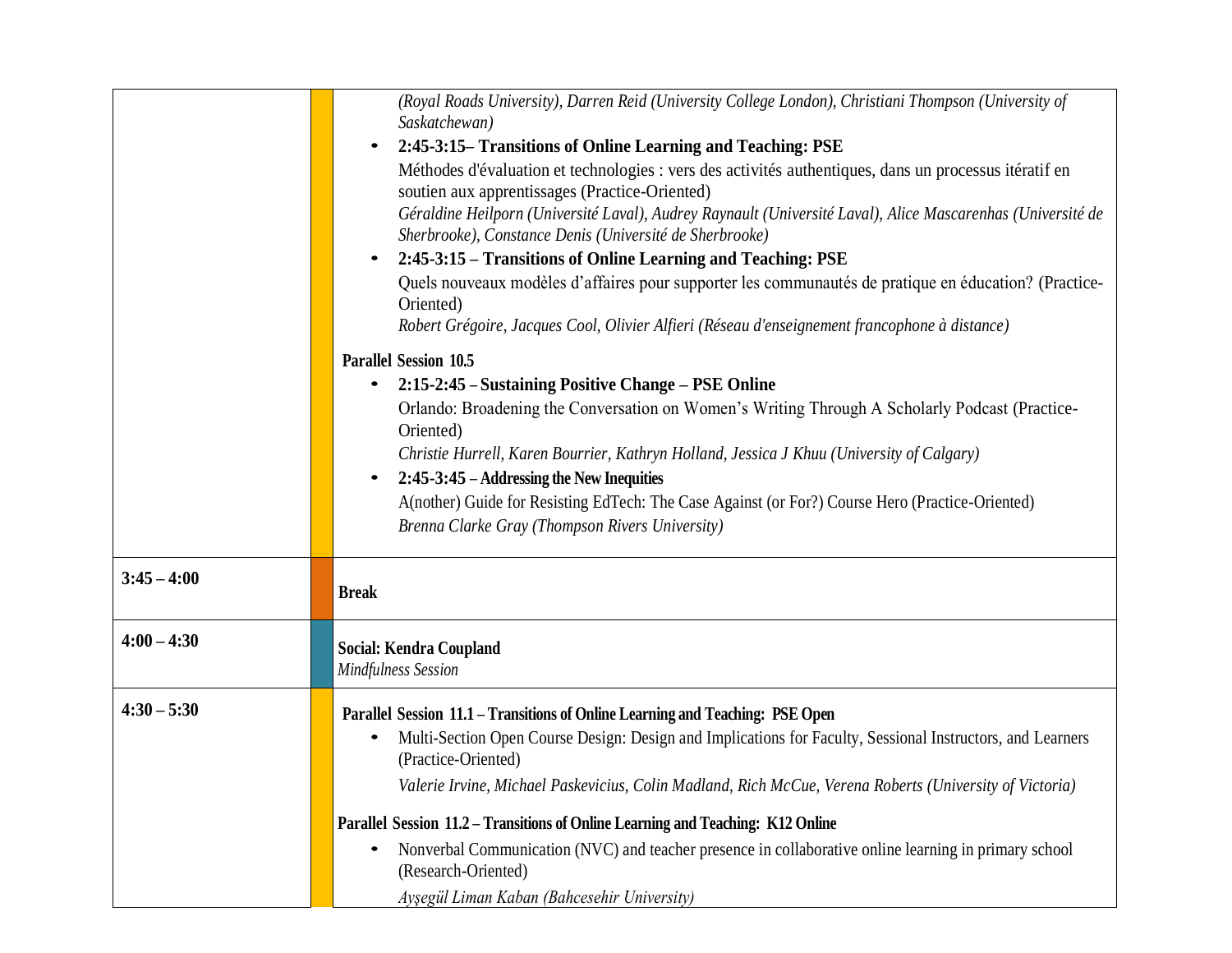|                                       | Creating a Socially Inclusive Learning Environment Through Mobile Technologies for Students with Autism<br>Spectrum Disorders (Research-Oriented)<br>Rahim Pira (University of Calgary)<br>Parallel Session 11.3 – Transitions of Online Learning and Teaching – PSE Assessment<br>The Power of Teaching Talks: Supporting and Sustaining a University Community Through<br>$\bullet$<br><b>Critical Conversations</b><br>Sarah Driessens, Heather Carroll, Christopher Bird, Rob Boulet (Nipissing University)<br><b>TBA</b><br><b>TBA</b><br><b>Parallel Session 11.4 - Sustaining Positive Change - Ethics</b><br>Applying Trauma-informed Design to Online and Face-to-Face Teaching and Learning (Research-<br>Oriented)<br>Suzanne Reinhardt (Simon Fraser University) |
|---------------------------------------|------------------------------------------------------------------------------------------------------------------------------------------------------------------------------------------------------------------------------------------------------------------------------------------------------------------------------------------------------------------------------------------------------------------------------------------------------------------------------------------------------------------------------------------------------------------------------------------------------------------------------------------------------------------------------------------------------------------------------------------------------------------------------|
| $5:30 - 6:00$                         | <b>Break</b>                                                                                                                                                                                                                                                                                                                                                                                                                                                                                                                                                                                                                                                                                                                                                                 |
| $6:00 - 6:45$                         | <b>Invited Speaker Options</b><br><b>Parallel Session 12.1</b><br>"Online Learning and the Disruption of Teaching and Learning"<br>Tony Bates, Chang School of Continuing Education (Ryerson University) and Contact North<br><b>Parallel Session 12.2</b><br>"Indigenous Representation in the Academy and Beyond"<br>Lyn Trudeau, Brock University                                                                                                                                                                                                                                                                                                                                                                                                                         |
| $6:45 - 7:00$<br>or till end of convo | <b>Discussion/Networking Pods</b>                                                                                                                                                                                                                                                                                                                                                                                                                                                                                                                                                                                                                                                                                                                                            |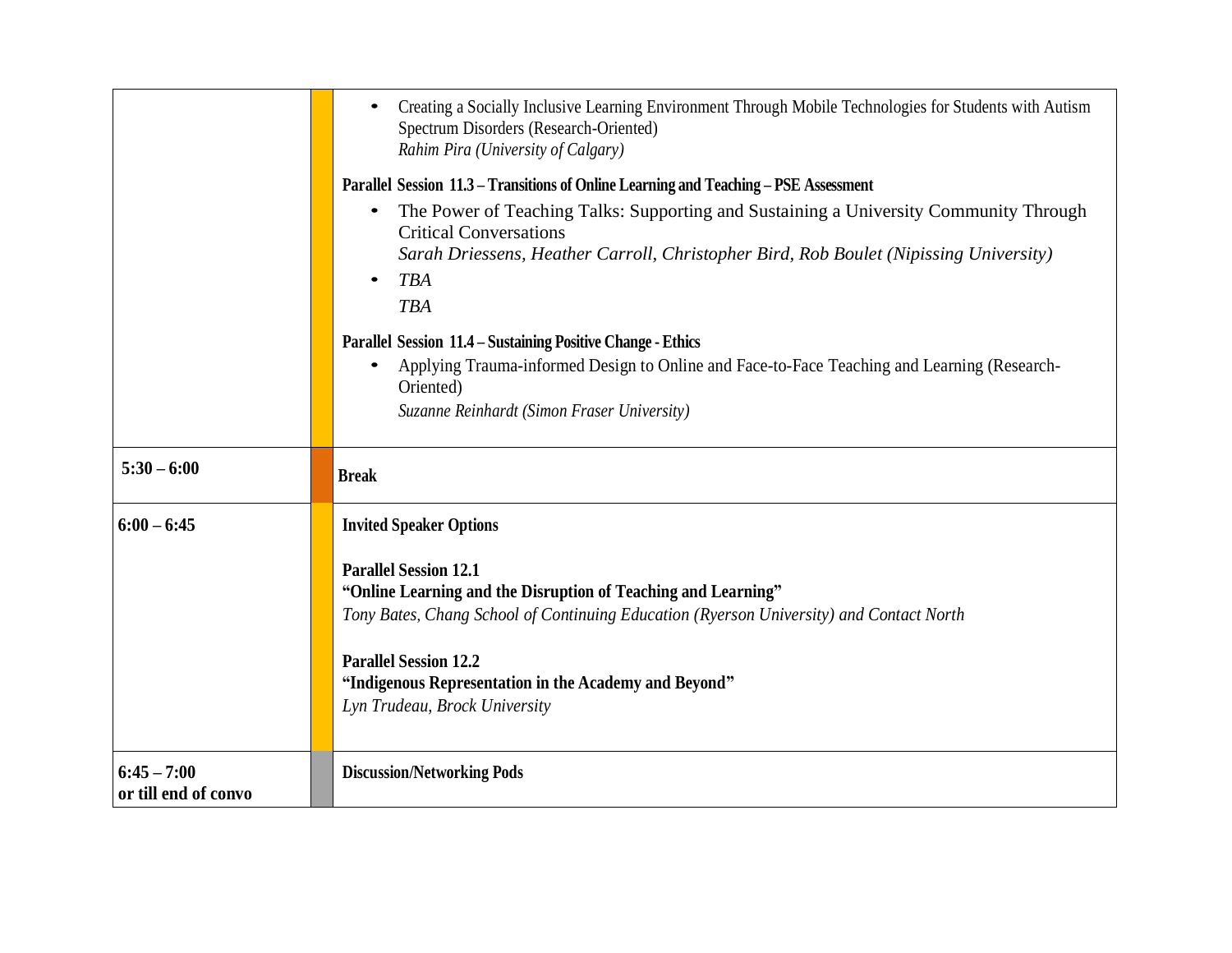# **Thursday 19 May 2022**

| $10:30 - 12:30$ | <b>Welcome Desk Open</b>                                                                                                                                                                                                                                                                                                         |
|-----------------|----------------------------------------------------------------------------------------------------------------------------------------------------------------------------------------------------------------------------------------------------------------------------------------------------------------------------------|
| $11:00 - 12:30$ | <b>Conference Updates &amp; Keynote</b>                                                                                                                                                                                                                                                                                          |
|                 | "Things Unsaid: Exploring the Margins and Limits of Open"<br>Brenna Clarke Gray, Thompson Rivers University                                                                                                                                                                                                                      |
| $12:30 - 1:00$  | <b>Break</b>                                                                                                                                                                                                                                                                                                                     |
| $1:00 - 1:45$   | <b>Invited Speaker Options</b>                                                                                                                                                                                                                                                                                                   |
|                 | <b>Parallel Session 13.1</b><br>"Digital Inequalities in Education by Design"<br>Simon Collin, Université du Québec à Montréal<br><b>Parallel Session 13.2</b><br>"The Ripple Effect: Reflecting Upon and Developing an Open Learning Identity Through the Pandemic and<br>Beyond"<br>Verena Roberts, Thompson Rivers University |
| $1:45 - 2:15$   | <b>Break</b>                                                                                                                                                                                                                                                                                                                     |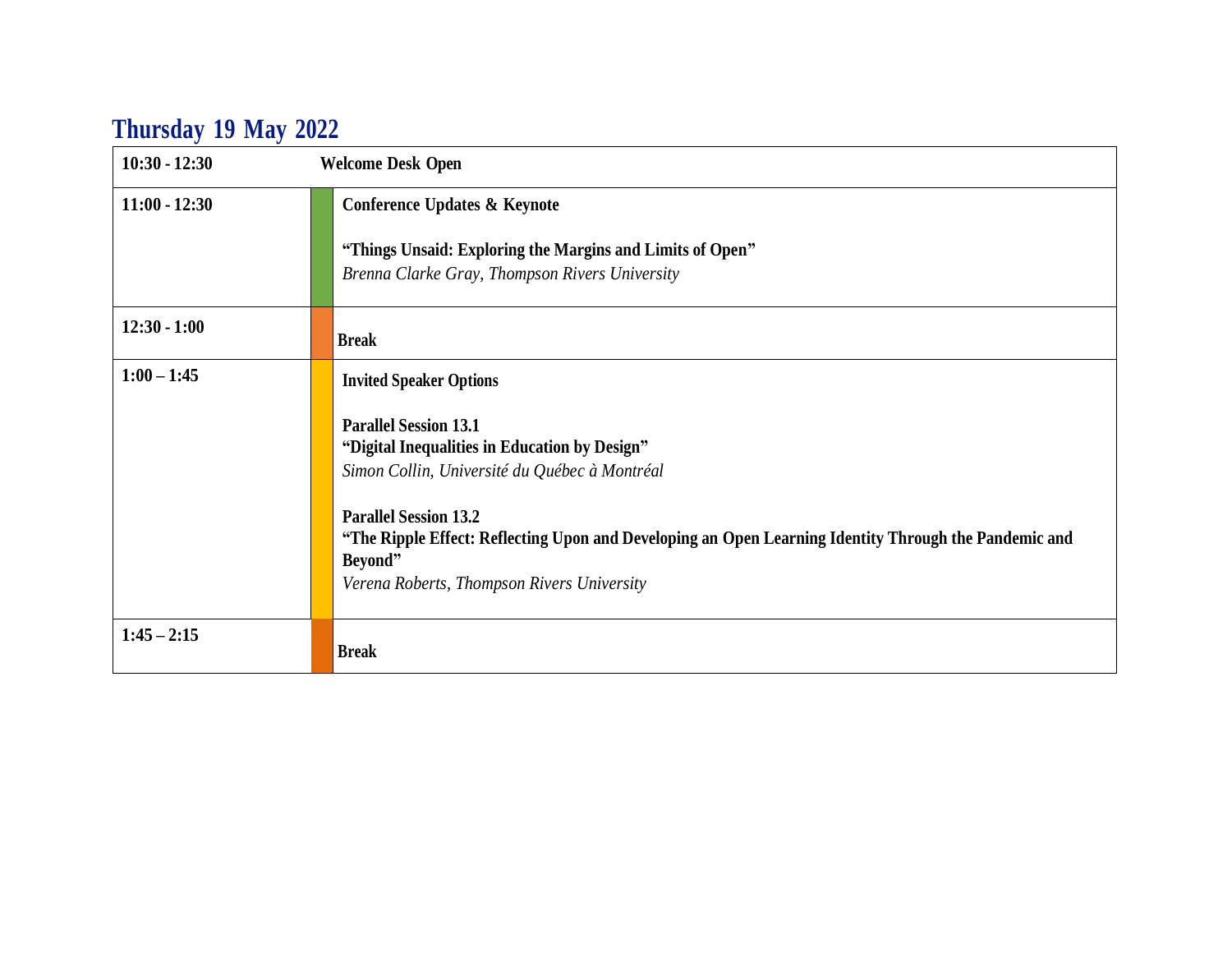| $2:15 - 3:45$ | Parallel Session 14.1 - Transitions of Online Learning and Teaching: PSE<br>$2:15-2:45:$<br>$\bullet$<br>Évolution de pratiques pédagogiques inclusives au collégial en contexte pandémique (Research-Oriented)<br>Géraldine Heilporn (Université Laval), Simon Larose (Université Laval), Catherine Beaulieu (Cégep de Saint-<br>Laurent, Montréal, Québec)<br>$2:45-3:45:$<br>$\bullet$<br>Aspirations for post pandemic teaching and learning: Stepping stones for future possibilities<br>Lisa Gedak (Royal Roads University & Kwantlen Polytechnic University), Leeann Waddington (Kwantlen<br>Polytechnic University) |
|---------------|-----------------------------------------------------------------------------------------------------------------------------------------------------------------------------------------------------------------------------------------------------------------------------------------------------------------------------------------------------------------------------------------------------------------------------------------------------------------------------------------------------------------------------------------------------------------------------------------------------------------------------|
|               | Parallel Session 14.2 - Sustaining Positive Change: Multi-Access PSE & Online K12                                                                                                                                                                                                                                                                                                                                                                                                                                                                                                                                           |
|               | $2:15-2:45$<br>$\bullet$<br>Making in-roads toward multi-access learning and teaching (Practice-Oriented)                                                                                                                                                                                                                                                                                                                                                                                                                                                                                                                   |
|               | Mariel Miller, Valerie Irvine, Hayley Hewson (University of Victoria)                                                                                                                                                                                                                                                                                                                                                                                                                                                                                                                                                       |
|               | $2:45-3:45$                                                                                                                                                                                                                                                                                                                                                                                                                                                                                                                                                                                                                 |
|               | Professional Learning and Online Tutoring                                                                                                                                                                                                                                                                                                                                                                                                                                                                                                                                                                                   |
|               | Michael Canuel (LearnQuebec)                                                                                                                                                                                                                                                                                                                                                                                                                                                                                                                                                                                                |
|               | Parallel Session 14.3 – Transitions of Online Learning and Teaching: Community                                                                                                                                                                                                                                                                                                                                                                                                                                                                                                                                              |
|               | $2:15-2:45:$<br>$\bullet$<br>How Digital Technologies Shapes Pedagogical Practices in Virtual Chinese Language Classroom (Research-<br>Oriented)                                                                                                                                                                                                                                                                                                                                                                                                                                                                            |
|               | Yina Liu (University of Alberta), Jing Jin (University of Alberta)                                                                                                                                                                                                                                                                                                                                                                                                                                                                                                                                                          |
|               | $2:45-3:45:$<br>Indigenizing Internationalization and Internationalizing Indigenization: Insights from a Virtual Study<br>Abroad to Ireland, Jamaica, and Aotearoa/New Zealand (Research-Oriented)<br>Michael Cottrell, Kristine Dreaver-Charles (University of Saskatchewan)                                                                                                                                                                                                                                                                                                                                               |
|               | Parallel Session 14.4 - Sustaining Positive Change: Open                                                                                                                                                                                                                                                                                                                                                                                                                                                                                                                                                                    |
|               | Provocations and Perspectives: A Work in Progress Learning Design Framework (Practice-Oriented)<br>$\bullet$                                                                                                                                                                                                                                                                                                                                                                                                                                                                                                                |
|               | Michael Paskevicius (University of Victoria)                                                                                                                                                                                                                                                                                                                                                                                                                                                                                                                                                                                |
|               | Open Learning Design: Principles & Practices (Practice-Oriented)                                                                                                                                                                                                                                                                                                                                                                                                                                                                                                                                                            |
|               | Verena Roberts (University of Calgary & Thompson Rivers University), Leo Havemann (University College<br>London), Helen Dewaard (Lakehead University & University of British Columbia)                                                                                                                                                                                                                                                                                                                                                                                                                                      |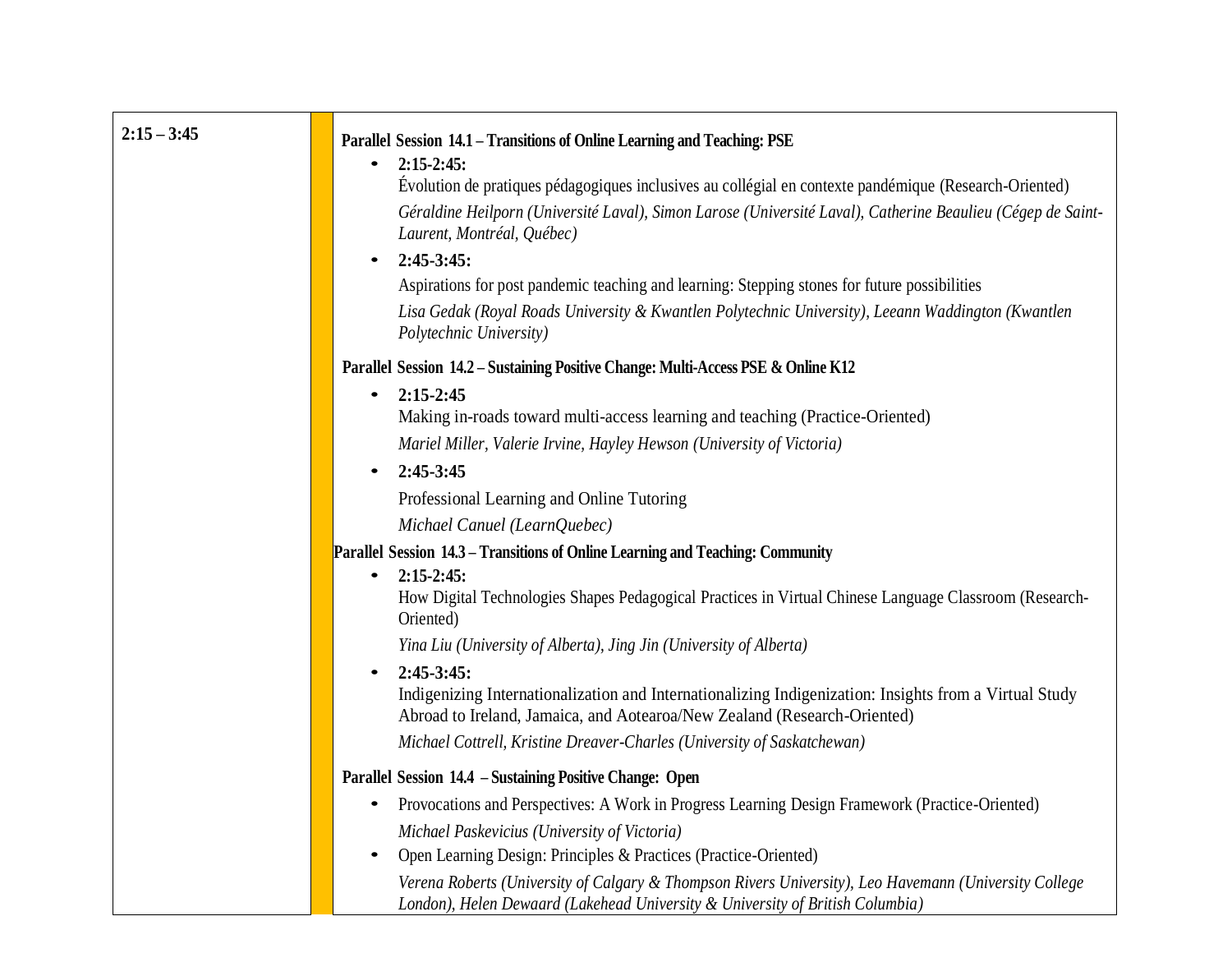|               | How faculty perceptions of and experiences with open access and predatory publications impact teaching<br>and learning (Research-Oriented)<br>Richard Hayman (Mount Royal University)<br>Conestoga OER Teaching Case Journal: Creating a peer-reviewed, openly licensed, and accessible teaching case<br>journal at Conestoga College (Practice-Oriented)<br>Kevin McDermott, Jane Gravill, Fatih Yegal, Kimberlee Carter (Conestoga College)<br>Parallel Session 14.5 – Wildcard: Open<br>$2:15-2:45:$ – Wildcard: 10-min ALT Format<br>$\bullet$<br>Fostering Resiliency in Online Learners: A Blended Test Anxiety Intervention<br>Jacqueline Yu<br>The role of inquiry-based information literacy curriculum design in fostering self-efficacy in the digital<br>learning environment<br>Marta Samokishyn (Saint Paul University)<br>$2:45-3:45$<br>Learning In the Open: The Journey of Creating and Implementing Open Web-Based Portfolio Templates<br>(Practice-Oriented)<br>Melanie Laurie, Jamie Drozda (Thompson Rivers University) |
|---------------|-----------------------------------------------------------------------------------------------------------------------------------------------------------------------------------------------------------------------------------------------------------------------------------------------------------------------------------------------------------------------------------------------------------------------------------------------------------------------------------------------------------------------------------------------------------------------------------------------------------------------------------------------------------------------------------------------------------------------------------------------------------------------------------------------------------------------------------------------------------------------------------------------------------------------------------------------------------------------------------------------------------------------------------------------|
| $3:45 - 4:00$ | <b>Break</b>                                                                                                                                                                                                                                                                                                                                                                                                                                                                                                                                                                                                                                                                                                                                                                                                                                                                                                                                                                                                                                  |
| $4:00 - 4:30$ | Social: Dr Jones (DJ)<br><b>Beats</b>                                                                                                                                                                                                                                                                                                                                                                                                                                                                                                                                                                                                                                                                                                                                                                                                                                                                                                                                                                                                         |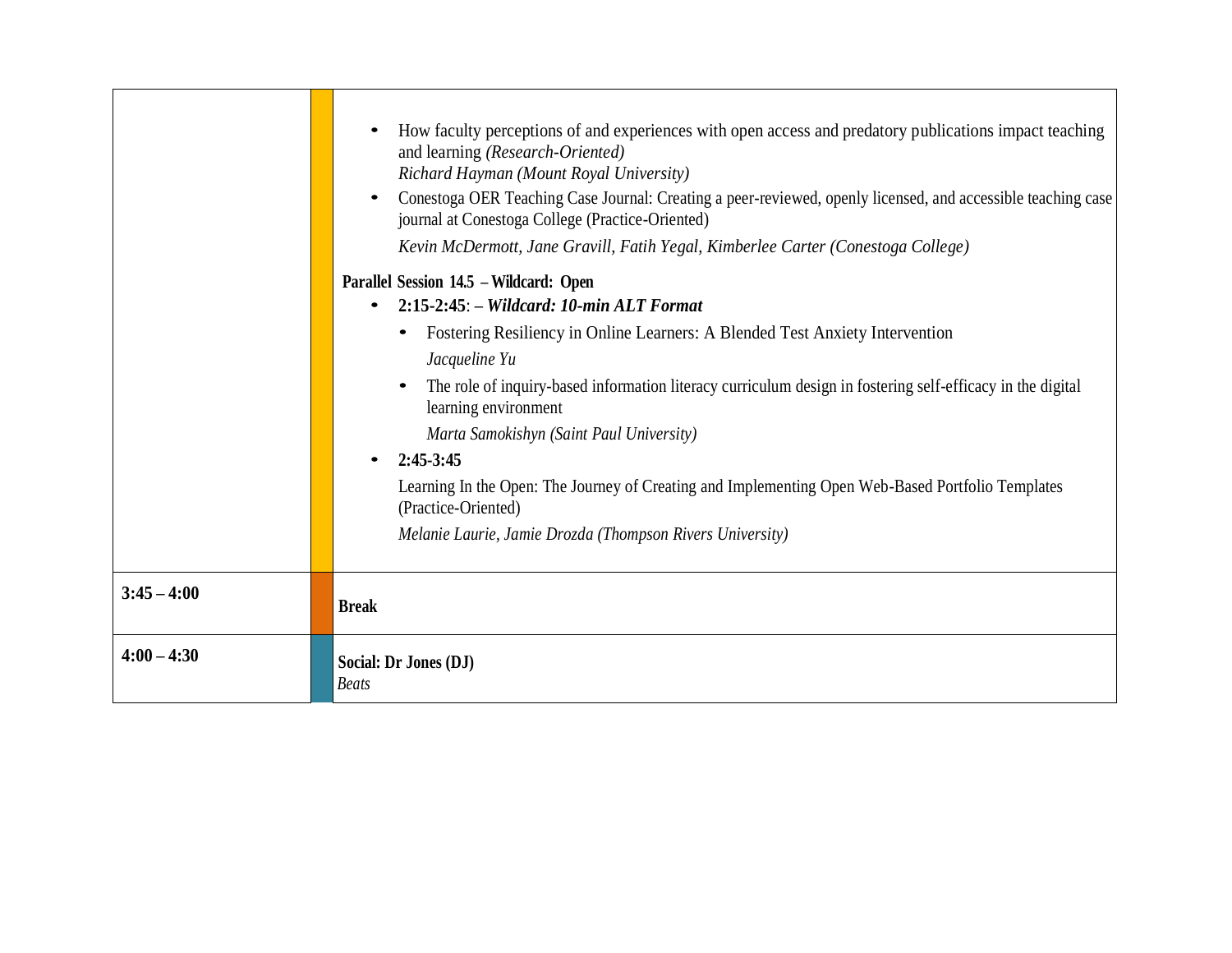| $4:30 - 5:30$ | Parallel Session 15.1 - Sustaining Positive Change: PSE Online Teacher Education<br>Building Open Education Resources with Teacher Candidates - Reflections from the Field (Practice-<br>Oriented)<br>Natalie Currie-Patterson, Emma Facca, Victoria Crocco (Brock University)<br>Practicum During the Pandemic: Zooming In (Practice-Oriented)<br>$\bullet$<br>Christine Ho Younghusband (University of Northern British Columbia)<br>Equipping Pre-Service Teacher Candidates for a Post-Pandemic Reality: Building e-Pedagogy Skills and<br>Connecting Theory to Praxis (Practice-Oriented)<br>Karen Roeck (Trinity Western University), Nina Pak Lui (Trinity Western University) |
|---------------|---------------------------------------------------------------------------------------------------------------------------------------------------------------------------------------------------------------------------------------------------------------------------------------------------------------------------------------------------------------------------------------------------------------------------------------------------------------------------------------------------------------------------------------------------------------------------------------------------------------------------------------------------------------------------------------|
|               | Parallel Session 15.2 - Sustaining Positive Change: PSE Graduate Ed<br>Graduate Supervision Webinar Series: Open, Online, and Transdisciplinary Faculty Development<br>$\bullet$<br>(Research-Oriented)<br>Michele Jacobsen (University of Calgary), Hawazen Alharbi (King Adbulaziz University), Shauna Reckseidler-<br>Zenteno (Athabasca University), Shawn Fraser (Athabasca University), Sonja Johnston (University of Calgary)<br><b>Parallel Session 15.3 - Wildcard: PSE Online</b><br>From Crime Scene to the Laboratory: Travel CSI style!<br>$\bullet$<br>Sanela Martic, Stephanie Ferguson, James Bailey (Trent University)                                               |
|               | Parallel Session 15.4 – Transitions of Online Learning and Teaching – Open<br>Lessons from the Pandemic: How did a terrible online course make a better textbook? (Practice-Oriented)<br>$\bullet$<br>Rebekah Bennetch (University of Saskatchewan), Zach Keesey<br>Show Me Your Crystal Ball: An Environmental Scan for Usefulness (Practice-Oriented)<br>$\bullet$<br>Jenni Hayman (Cambrian College)<br>Opening a Seminal Work for the Next Century (Practice-Oriented)<br>Kristine Dreaver-Charles, Monique Mayer (University of Saskatchewan)                                                                                                                                    |
|               | Parallel Session 15.5 -<br>4:30-5:00 - Sustaining Positive Change - PSE<br>$\bullet$<br>Investigating the Conversational Framework as a design approach (Research-Oriented)<br>Maryam Shirdel Pour, Michael Paskevicius (University of Victoria)<br>5:00-5:30 - Addressing the New Inequities - PSE<br>$\bullet$<br>Defining Diversity in the Development of a Health Education Media Library (Practice-Oriented)<br>Danielle Dilkes (University of Western Ontario)                                                                                                                                                                                                                  |
| $5:30 - 6:00$ | <b>Break</b>                                                                                                                                                                                                                                                                                                                                                                                                                                                                                                                                                                                                                                                                          |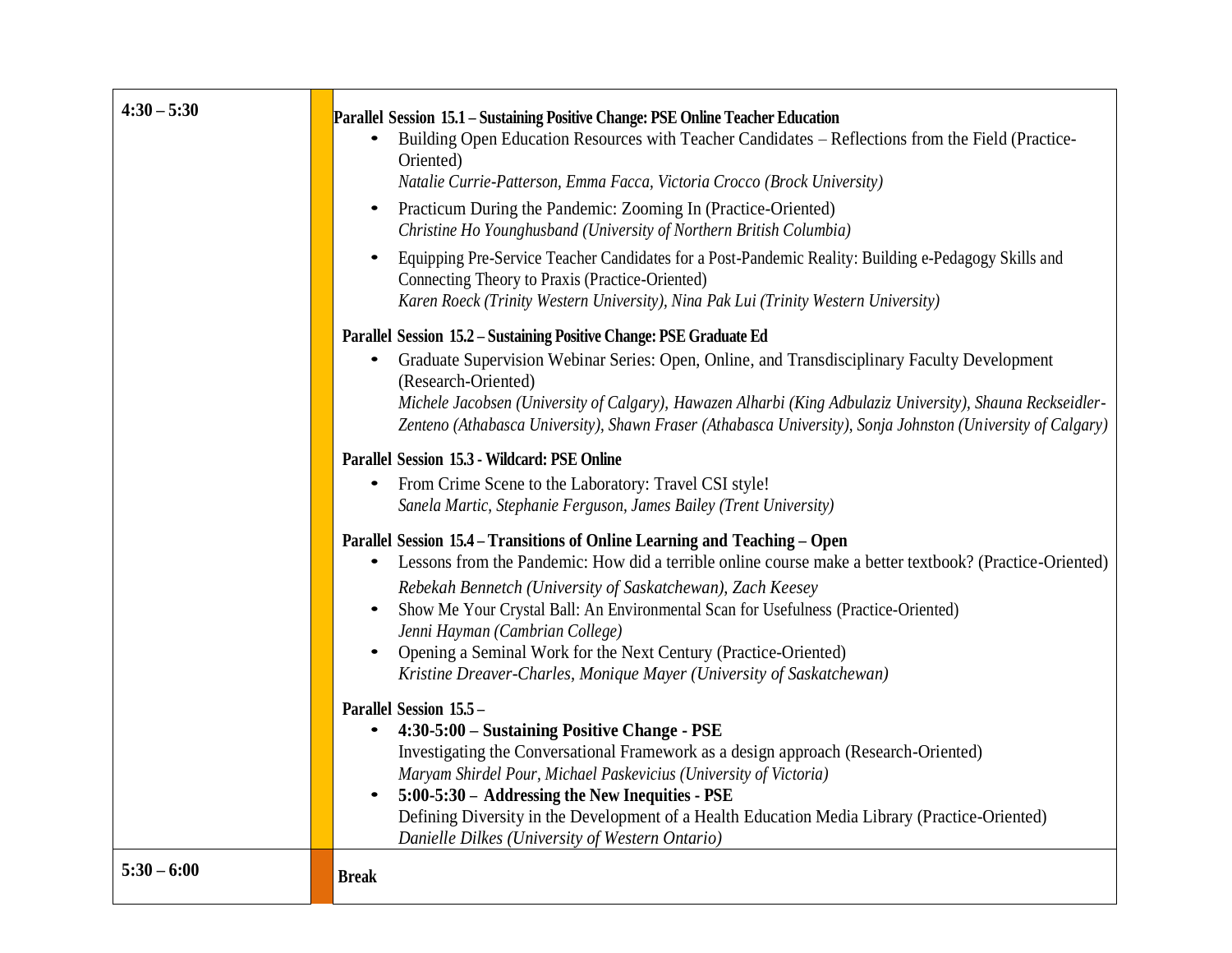| $6:00 - 6:45$   | #tresdancing: Short Film Screening and Q&A with Filmmakers                                                                                        |
|-----------------|---------------------------------------------------------------------------------------------------------------------------------------------------|
|                 | sava saheli singh, University of Ottawa (co-producer)<br>Tim Maughan (script writer)<br>Hingman Leung (director)<br>Lesley Marshall (co-producer) |
| $6:45 - 6:55$   | <b>Closing Comments Conference Co-Chairs / Introducing Workshops &amp; Unconference</b>                                                           |
| $6:55 -$ onward | <b>Discussion/Networking Pods</b>                                                                                                                 |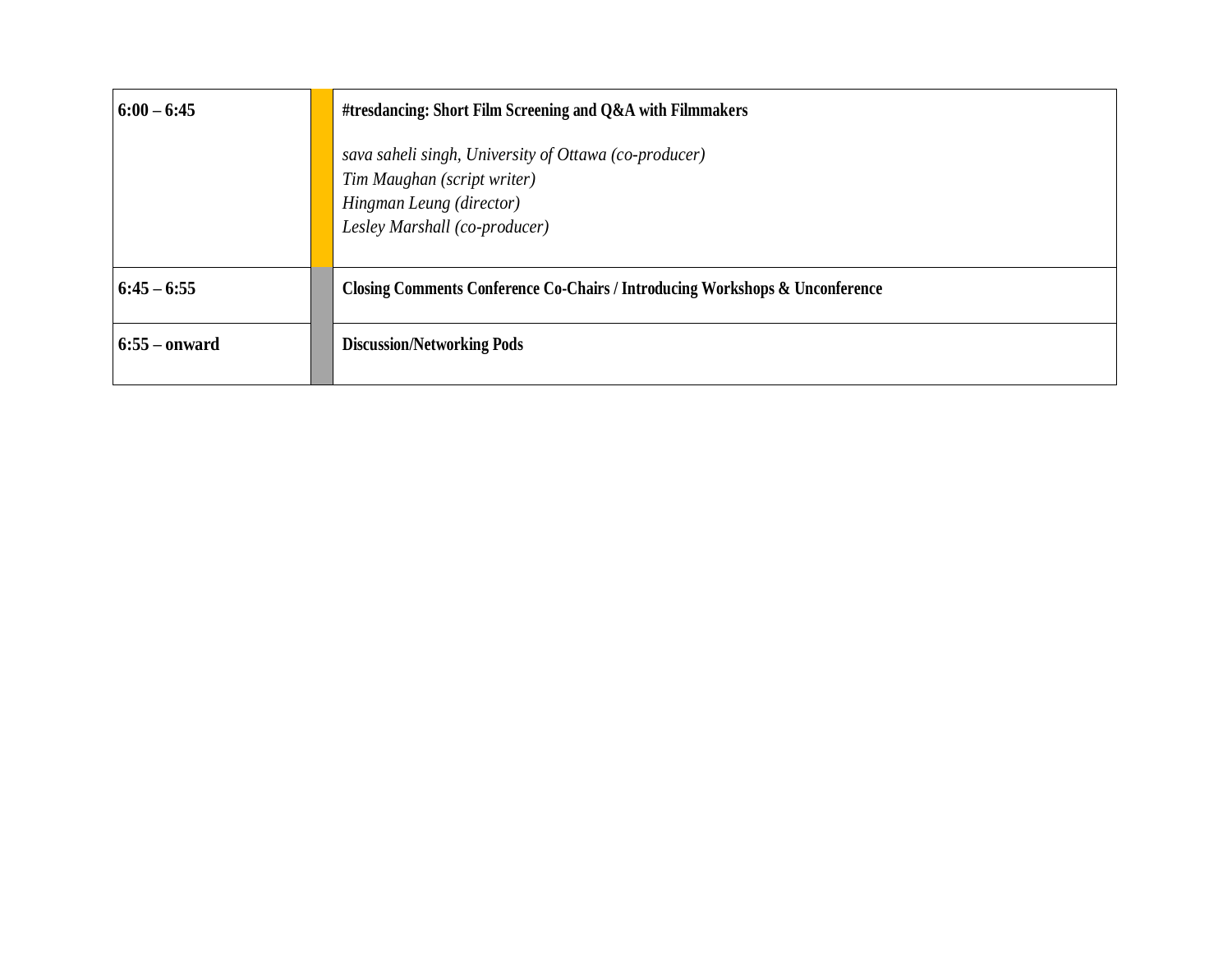# **Friday 20 May 2022**

| $10:30 - 12:30$ | <b>Welcome Desk Open</b>                                                                                                                                                                                                                                                                                                                                                                                                                                                                                                                                                                                                                                                                                        |
|-----------------|-----------------------------------------------------------------------------------------------------------------------------------------------------------------------------------------------------------------------------------------------------------------------------------------------------------------------------------------------------------------------------------------------------------------------------------------------------------------------------------------------------------------------------------------------------------------------------------------------------------------------------------------------------------------------------------------------------------------|
| $11:30 - 12:30$ | <b>Workshop Options</b><br><b>Parallel Session 16.1</b><br>"Design-Based Research - Leading and Studying Innovation in Education"<br>Michele Jacobsen, University of Calgary<br><b>Parallel Session 16.2</b><br>"Open Education – What's policy got to do with it?"<br>Leo Havemann, University College London<br><b>Parallel Session 16.3</b><br>"Decolonisation of learning spaces: It's not about knowing more but knowing better<br>Marguerite Koole (University of Saskatchewan), John Traxler (UNESCO, Wolverhampton University),<br>Shri Footring (Independent Researcher)<br><b>Parallel Session 16.4</b><br><b>Introduction to Pressbooks</b><br>Verena Roberts, Barbara Brown (University of Calgary) |
| $12:30 - 12:45$ | <b>Break</b>                                                                                                                                                                                                                                                                                                                                                                                                                                                                                                                                                                                                                                                                                                    |
| $12:45 - 1:45$  | <b>UNCONFERENCE</b> (aka: EdCamp)                                                                                                                                                                                                                                                                                                                                                                                                                                                                                                                                                                                                                                                                               |
| $1:45 - 2:15$   | <b>Break</b>                                                                                                                                                                                                                                                                                                                                                                                                                                                                                                                                                                                                                                                                                                    |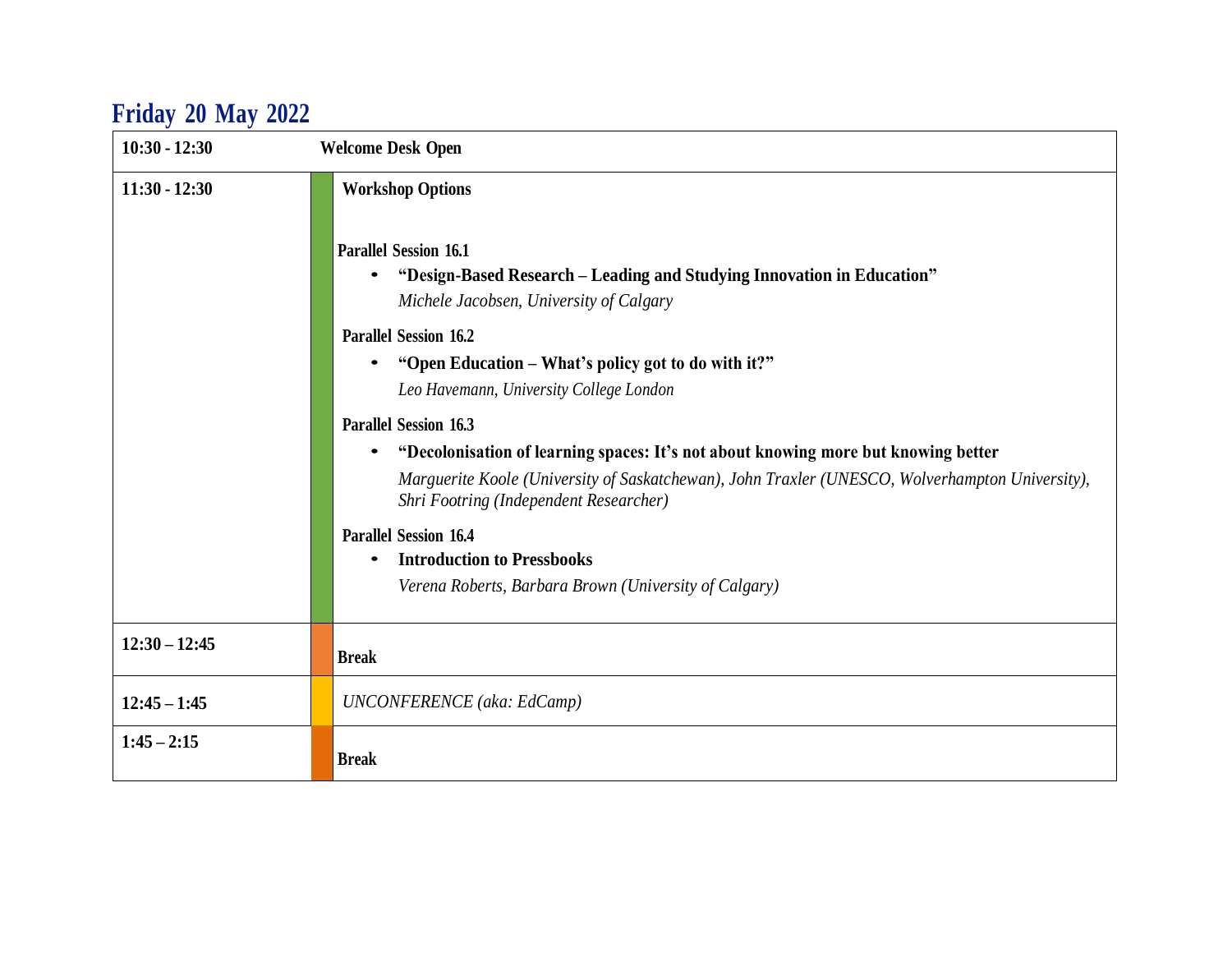| $2:15 - 4:15$ | <b>Parallel Session 17.1</b><br>$2:15-4:15$<br>$\bullet$<br><b>Analyzing and Visualizing Survey Questions Using Open-Source Software</b><br>Okan Bulut, University of Alberta                                                                                                                                                                                                                            |
|---------------|----------------------------------------------------------------------------------------------------------------------------------------------------------------------------------------------------------------------------------------------------------------------------------------------------------------------------------------------------------------------------------------------------------|
|               | <b>Parallel Session 17.2</b><br>$2:15-3:15$<br>$\bullet$<br><b>TBA</b><br><b>TBA</b><br>$3:15-4:15$<br>OER in the Plague Years - Lessons and a Hands-on Workshop<br>Joshua Halpern, Yasin Dahi, LibreTexts                                                                                                                                                                                               |
|               | <b>Parallel Session 17.3</b><br>$2:15-3:15$<br>$\bullet$<br>An Innovative Approach to Academic Publishing: Open Books<br>Suzan Koseoglu (University of Greenwich) & Royce Kimmons (Bringham Young University)<br>$3:15-4:15$<br>$\bullet$<br><b>Share Access! Using Bookdown to Remove Barriers and Open Up Learning</b><br>Kelly Marjanovic, Barish Golland, Colin Madland (Trinity Western University) |
| $4:15 - 4:30$ | <b>Break</b>                                                                                                                                                                                                                                                                                                                                                                                             |
| $4:30 - 5:30$ | <b>Parallel Session 18.1</b><br>Using 360 Spaces to Engage Learners with Virtual Puzzle Escape Rooms<br>Lillian Chumbley (Trent University), Jane Tyerman (University of Ottawa)<br><b>Parallel Session 18.2</b><br><b>CRICKET: An OER for Educational Developers and Instructional Designers</b><br>$\bullet$<br>Brenda Smith, Marie Bartlett, Carolyn Ives (Thompson Rivers University)                |
|               | <b>Parallel Session 18.3</b><br>The eLearning Design Charrette: A H5P Workshop<br>JR Dingwall, University of Saskatchewan                                                                                                                                                                                                                                                                                |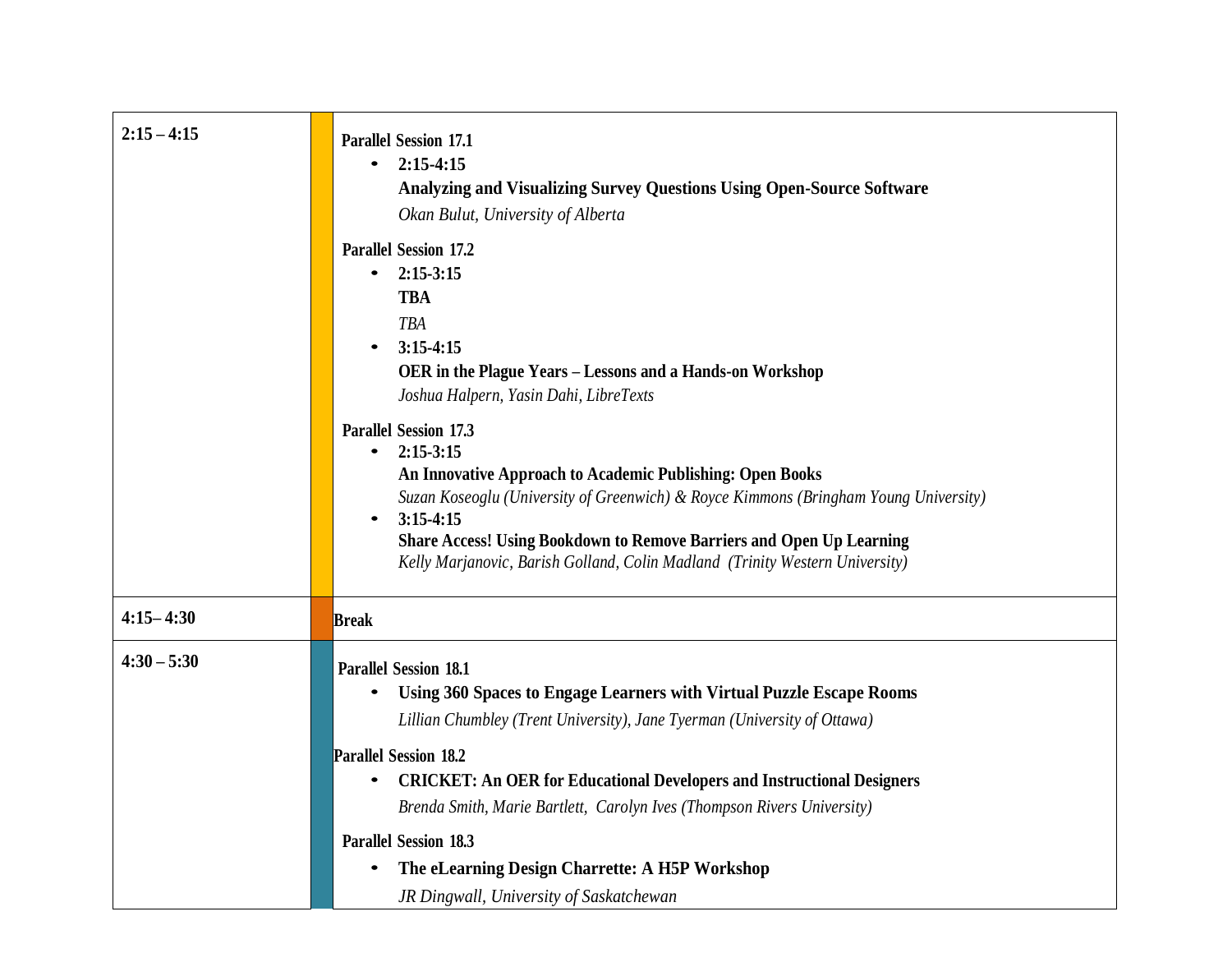| 5:30-5:45                             | <b>Closing Comments</b>           |
|---------------------------------------|-----------------------------------|
| $5:45$ onward<br>or till end of convo | <b>Discussion/Networking Pods</b> |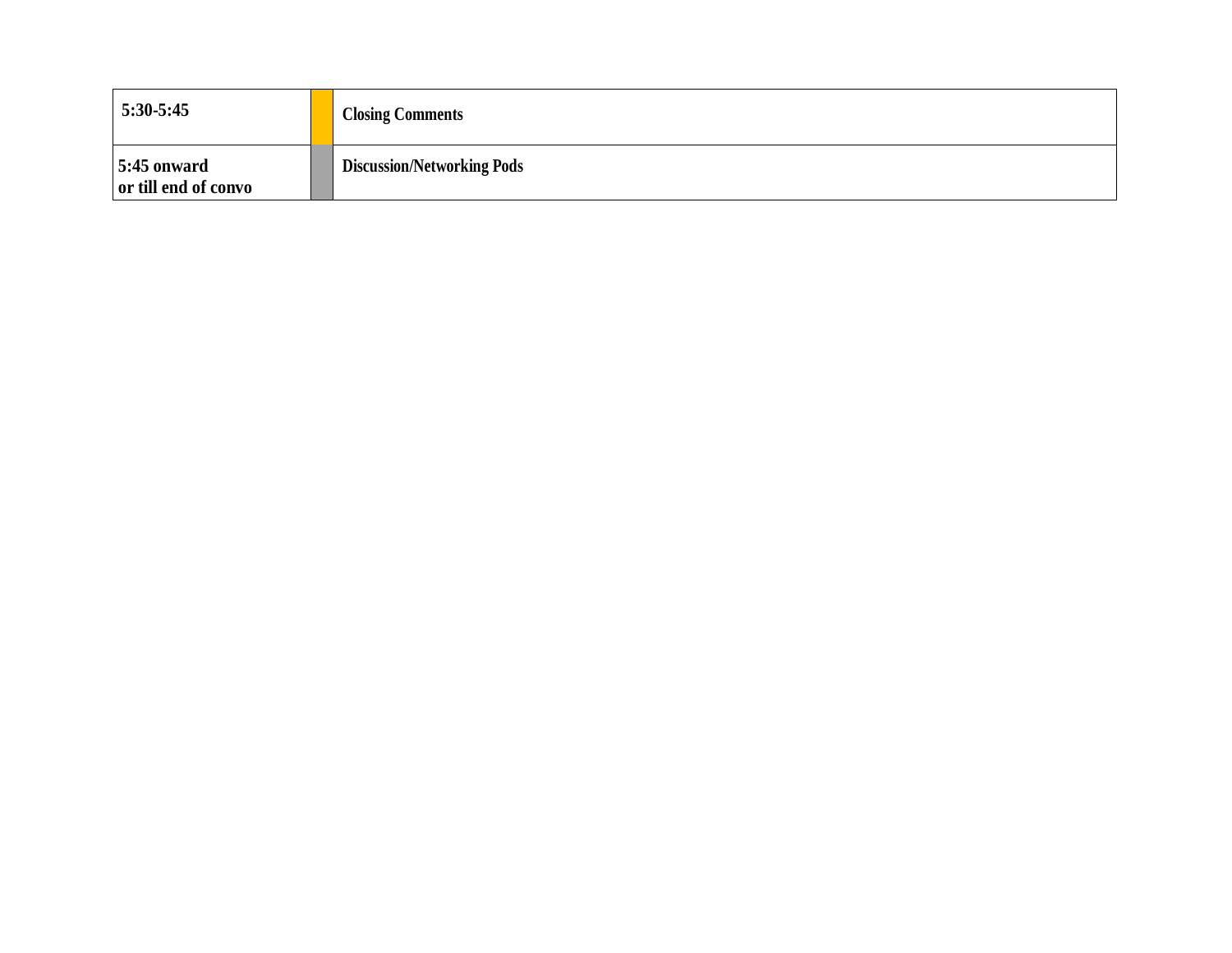# **Asynchronous Sessions (May 16-20, 2022)**

| <b>Practice-Oriented</b> | "ePortfolio Pedagogy: Leveraging Affordances in Internet Spaces"<br>Rita Zuba Prokopetz, Athabasca University        |
|--------------------------|----------------------------------------------------------------------------------------------------------------------|
|                          |                                                                                                                      |
| <b>Practice-Oriented</b> | "ePortfolio Pedagogy: Stimulating a Shift in Mindset"                                                                |
|                          | Rita Zuba Prokopetz, Athabasca University                                                                            |
|                          |                                                                                                                      |
| <b>Practice-Oriented</b> | "Transitioning, and Why It'll Never Be Enough"                                                                       |
|                          | Christian Metaxas, Trent University                                                                                  |
| <b>Practice-Oriented</b> | "Assessing the impact of technological skills on students' performance: Critical digital literacy and overconfidence |
|                          | bias"                                                                                                                |
|                          | Marta Samokishyn, Saint Paul University                                                                              |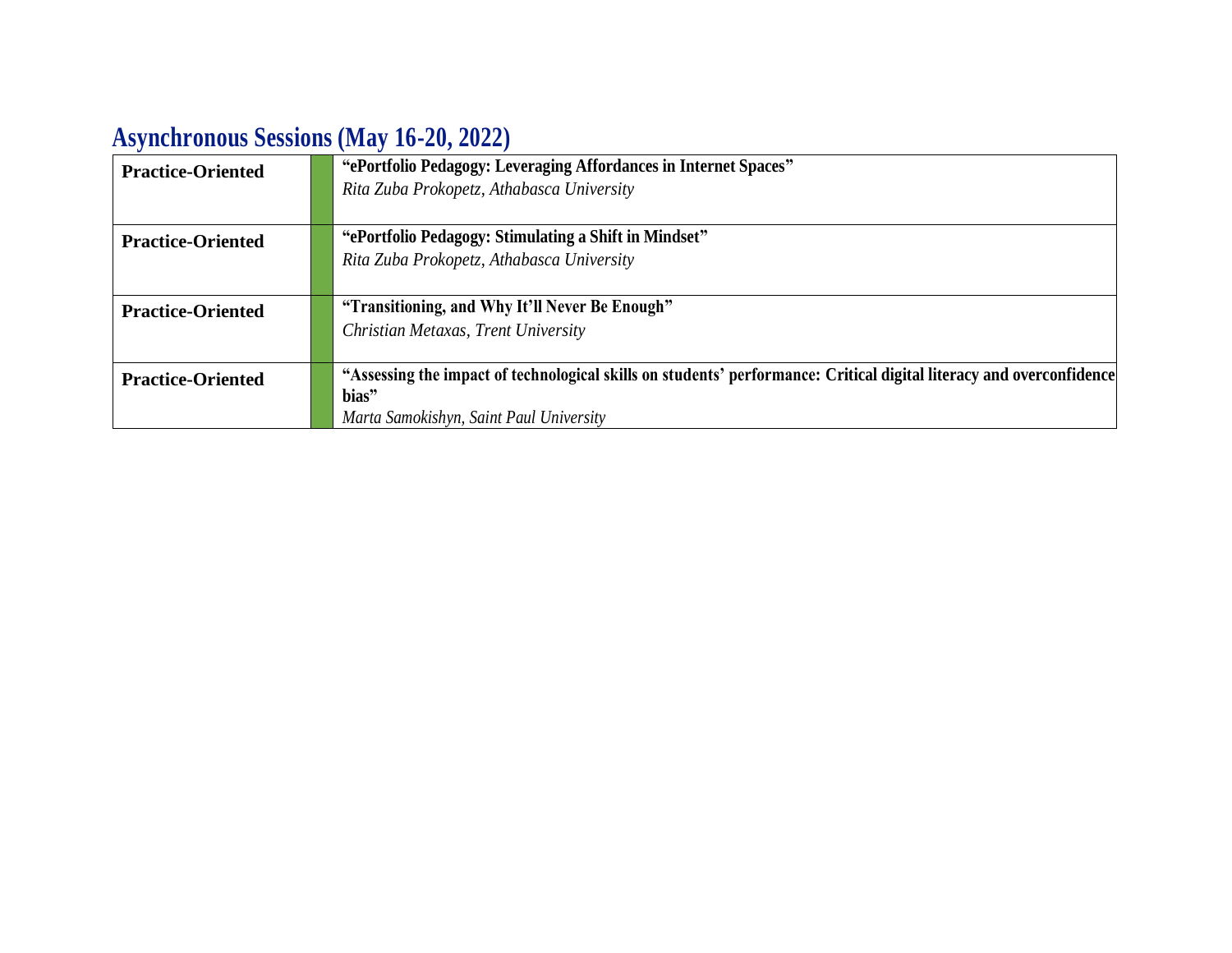

Ouverture et Technologies en Éducation, dans la Société et pour l'avancement des Savoirs

# **Programme de la Conférence 2022**

**\*dernière mise à jour 13 mai 2022**

**\*Toutes les heures indiquées sont selon l'horaire de l'est (Québec, Canada)**

Visitez le site web de la conférence [https://otessa.org/otessa22-fr](https://otessa.org/otessa22-fr/) pour les résumés ainsi que pour les changements au programme.

Toutes les informations concernant les changements éventuels au programme seront aussi disponibles via le bureau d'accueil OTESSA sur la plateforme de la conférence, dès son ouverture.

**Tous les participants à OTESSA peuvent assister à la [série de causeries](https://www.federationhss.ca/fr/congres/congres-2022/programme/programmation-ouverte)** *Voir grand* **de cette année ainsi qu'aux [autres évènements ouverts](https://www.federationhss.ca/fr/congres/congres-2022/calendrier-des-evenements-ouverts) dans le calendrier. Ces évènements ont lieu chaque jour de la conférence.** 



**Tous les participants inscrits à la conference OTESSA peuvent aussi assister sans frais aux séances des associations suivantes : la [Société Canadienne pour l'Étude de l'Éducation](https://csse-scee.ca/fr) (SCÉÉ), la [Société Canadienne pour l'Étude de l'Enseignement Supérieur](https://csshe-scees.ca/francais/) (SCEES), la [Association Canadienne des Revues Savantes](https://www.calj-acrs.ca/fr) (ACRS) et l['Association](https://www.casae-aceea.ca/) Canadienne pour l'Étude de l'Éducation des Adultes (ACÉÉA) puisque nous avons conclu des ententes de réciprocité. Notez toutefois que les présentateurs doivent s'inscrire à chaque conférence où ils présentent une communication.**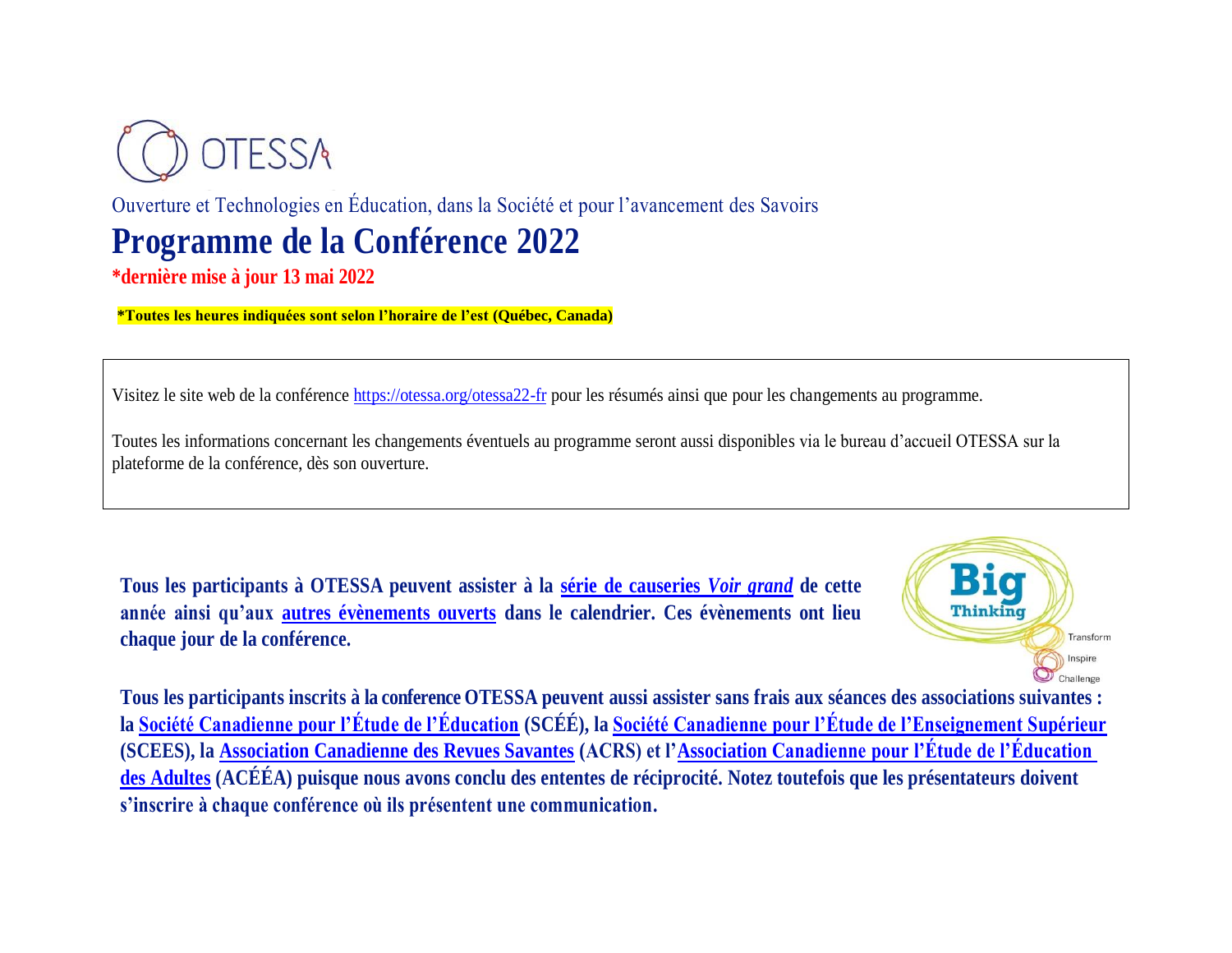# **Conférences principales**

### *Metaphors of EdTech - Métaphores d'EdTech* (en anglais)

### *Martin Weller*

Dans cet exposé, j'examinerai pourquoi les métaphores sont à la fois une manière utile et éventuellement trompeuse de penser en termes de technologie éducative. Un certain nombre de métaphores seront proposées et analysées afin de démontrer comment les métaphores peuvent aiguiser notre pensée et nous aider à envisager la technologie éducative sous différents angles. La pandémie de COVID a vu presque toutes les institutions éducatives s'engager dans un pivot en ligne, qui impliquait généralement des pratiques existantes préexistantes en ligne, telles que les conférences. Alors que nous cherchons à tirer parti de cette expérience tout en offrant une expérience en ligne plus riche, il est devenu évident que le cours magistral en présentiel est devenu un modèle dominant que beaucoup ont du mal à dépasser. Cet exposé examinera comment différentes métaphores peuvent nous aider à aborder la technologie éducative.

## *Hide and Seek: On Kids, Power, and Resistance in Education - Jouer à la cachette : Enfants, pouvoir et résistance en éducation (en anglais)*

#### *Sherri Spelic*

Je souhaite analyser ce qui se passe lorsque les apprenants dont nous avons la charge résistent à notre offre d'aide, d'expertise et d'enseignement. Comment comprendre que les élèves appliquent des techniques de refus en classe ? Plutôt que de fournir des réponses, je m'appuierai sur les déclarations des élèves en ce qui concerne la possibilité et la signification de dire "non" à l'école et je les utiliserai pour sonder notre compréhension et notre appréciation du pouvoir dont disposent les élèves entre leurs mains et au niveau de la parole. Nous nous pencherons également sur la question suivante : dans quelles mesures nos pédagogies laissent-elles une place à la négociation et au partage du pouvoir ? Et où cela se manifeste-t-il dans la pratique?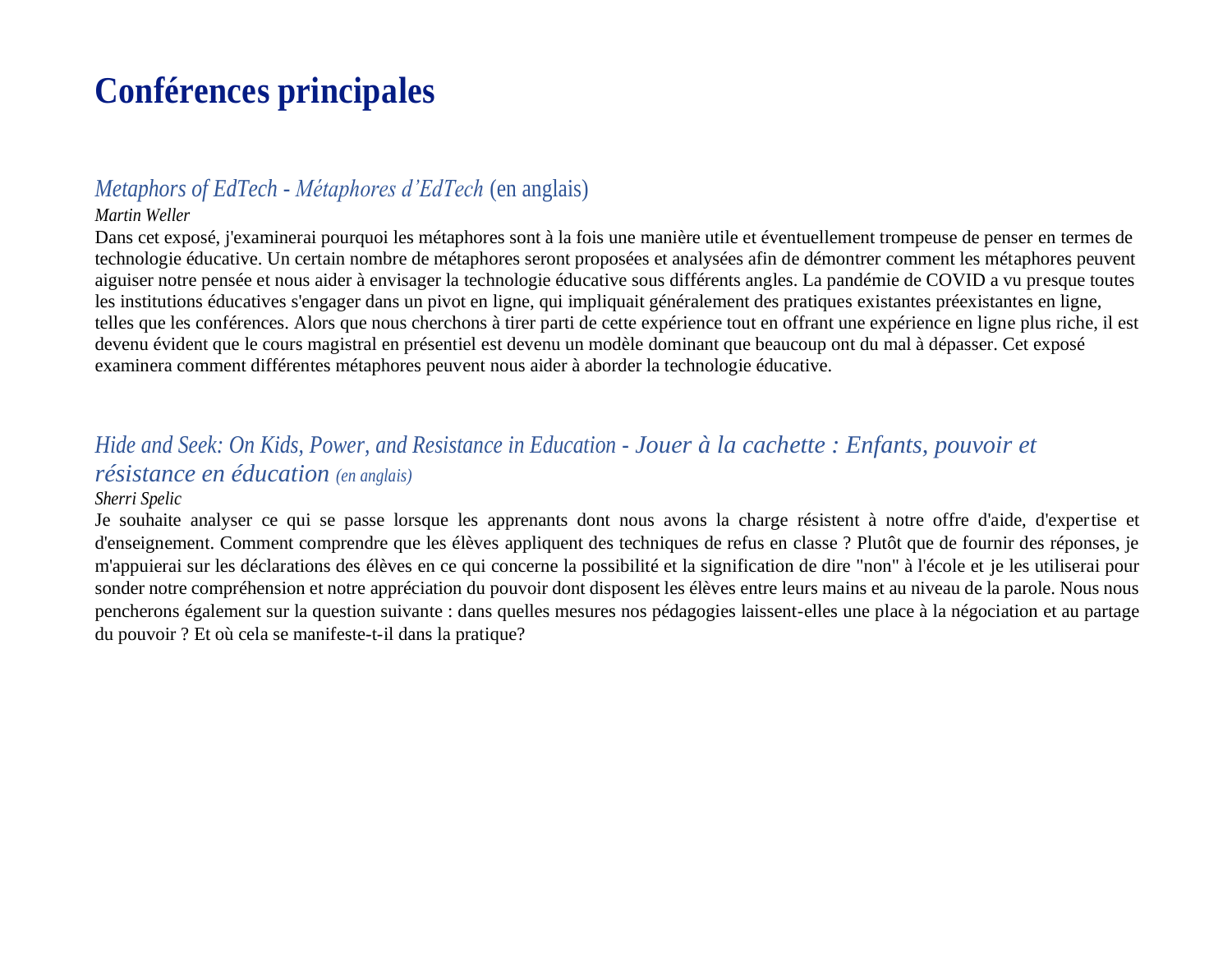### *Outside-In: Openness as Subversion - De l'extérieur vers l'intérieur : l'ouverture comme subversion (en anglais) Maha Bali*

Nous parlons souvent de la façon dont l'éducation ouverte élargit l'accès, soutient le partage des connaissances et améliore potentiellement la qualité de l'éducation. Nous critiquons également l'éducation ouverte de reproduire parfois des inégalités malgré sa promesse de promouvoir la justice sociale. Mais qu'en est-il de la manière dont l'"ouverture" élimine/détruit les barrières en nous? De quelle manière l'ouverture nous donne-t-elle du pouvoir de l'extérieur-intérieur ? Quand l'ouverture influence-t-elle le changement critique et quand peutelle échouer à le faire?

Au cours de cette session interactive, nous analyserons certaines des choses que l'ouverture rend possibles et qui ne sont souvent pas possibles entre les murs des institutions, et qui peuvent finir par remettre en question et subvertir l'injustice.

### *Things Unsaid: Exploring the Margins and Limits of Open - Quelques non-dits : exploration des frontières et des limites de l'ouverture (en anglais)*

#### *Brenna Clarke Gray*

L'ouverture n'est pas un bien sans ambiguïté, une panacée, ou accessible à tous. Mais peut-être qu'il pourrait être plus de toutes ces choses si, en tant que communauté, nous pouvions parler plus ouvertement des frontières et des limites de l'ouverture. Qu'est-ce que cela signifie de dire que nous sommes une communauté d'éducateurs ouverts ? Quelle est la limite de l'ouverture, et comment rendre compte de sa définition ? Quelles sont les vérités - et celles de quelle catégorie- restent non dites ou non exprimées, même dans les communautés qui se définissent comme ouvertes? Et qui peut choisir l'ouverture en toute sécurité ? En proposant une auto-ethnographie sur la perte d'une grossesse dans le contexte de la pandémie universitaire comme point de départ de cette exploration, cet exposé cherche à déterminer les marges et les limites de l'ouverture et à s'interroger sur les avantages d'élargir la portée et les possibilités de l'ouverture dans nos institutions. Elle nous invite tous à imaginer une ouverture plus parfaite, ou du moins à réfléchir à la manière dont nous pouvons être plus nombreux à être soutenus pour dire nos non-dits.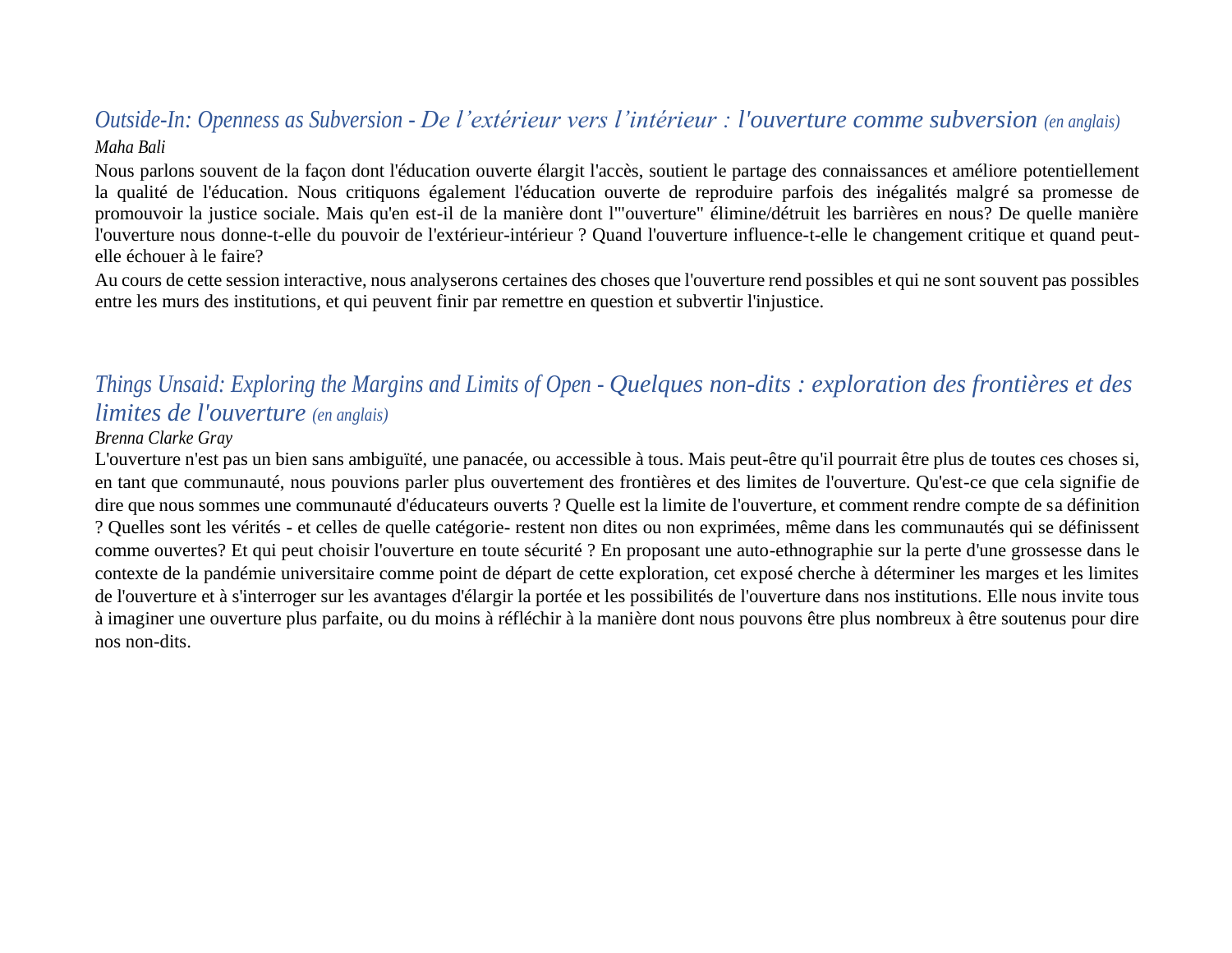**Rejoignez-nous pour le show radio matinal d'#OTESSA22, de lundi à jeudi 9h30-10h30 (heure de Québec) à [https://voiced.ca](https://voiced.ca/)**

## **Lundi 16 Mai 2022**

| $10:30 - 12:30$ | Ouverture du bureau d'accueil                                                                                                                                                                                                                                                                      |
|-----------------|----------------------------------------------------------------------------------------------------------------------------------------------------------------------------------------------------------------------------------------------------------------------------------------------------|
| $11:00 - 12:30$ | Mot d'ouverture de la conférence et conférence principale                                                                                                                                                                                                                                          |
|                 | "Metaphors of Ed Tech" (Méthaphores d'EdTech)<br>Martin Weller, Open University (UK)                                                                                                                                                                                                               |
| $12:30 - 1:00$  | Pause                                                                                                                                                                                                                                                                                              |
| $1:00 - 1:45$   | Séances de conférencières et conférenciers invités<br>Séance en parallèle 1.1<br>"Embracing the Middle" (Accueillir la diversité)<br>Jess Mitchell<br>Séance en parallèle 1.2<br>"Four Pillars to (re)Think Universities" (Quatre pilliers pour (re)penser les universités)<br>Ann-Louise Davidson |
| $1:45 - 2:15$   | Pause                                                                                                                                                                                                                                                                                              |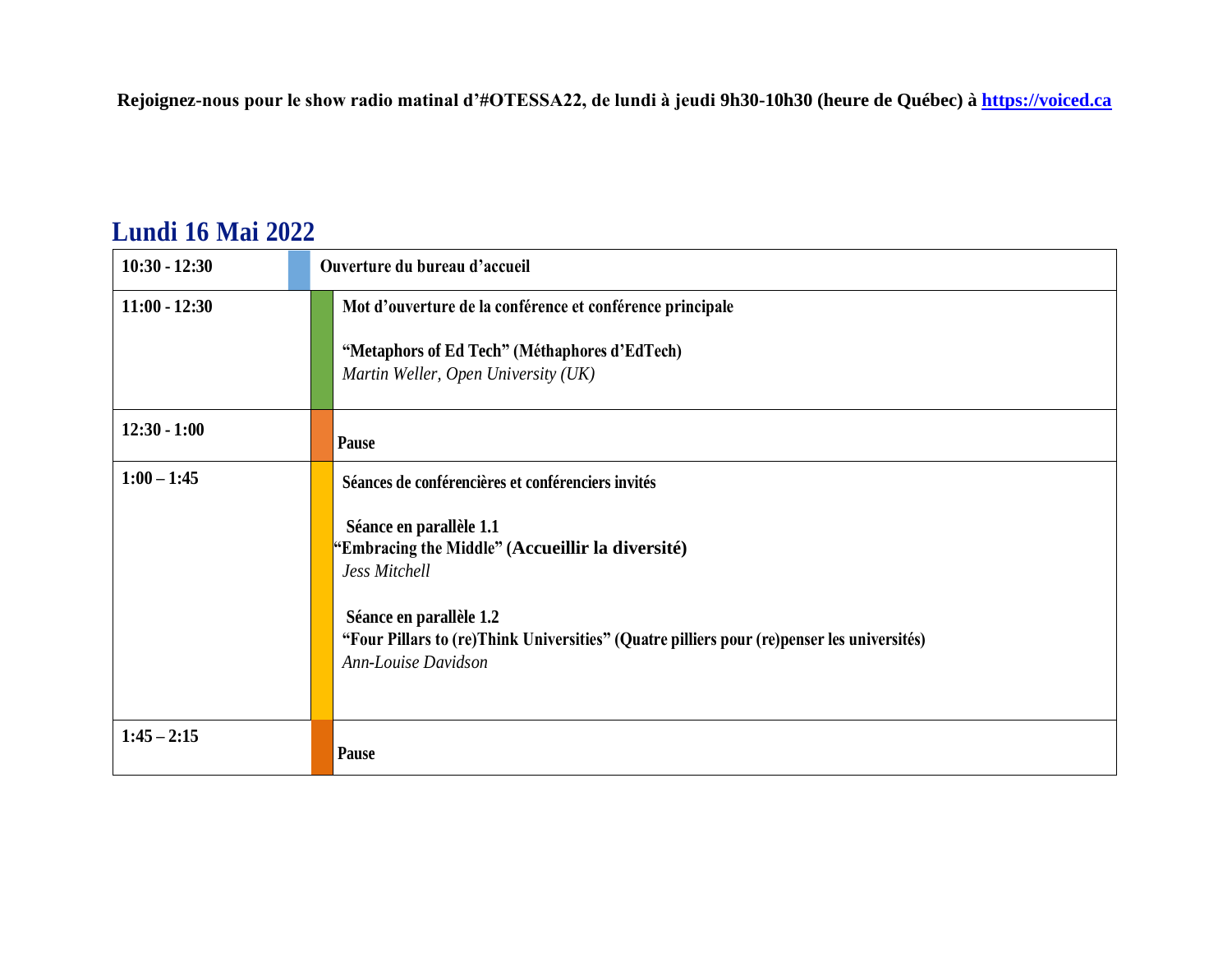| $2:15 - 3:45$ | Séance en parallèle 2.1 - WILDCARD: Indigenous Language Revival & K12 Truth & Reconciliation                                                                                                                                                                             |
|---------------|--------------------------------------------------------------------------------------------------------------------------------------------------------------------------------------------------------------------------------------------------------------------------|
|               | $2:15-2:45$ :<br>$\bullet$                                                                                                                                                                                                                                               |
|               | Elders' Conversations: Perspectives on leveraging digital technology in language revival (Research-<br>Oriented)                                                                                                                                                         |
|               | Melissa Bishop                                                                                                                                                                                                                                                           |
|               | $2:45-3:45$ :<br>$\bullet$                                                                                                                                                                                                                                               |
|               | Truth and Reconciliation Through Inquiry-based Collaborative Learning (Practice-Oriented)                                                                                                                                                                                |
|               | Deirdre Houghton (Nechako Lakes School District & University of Victoria), Gary Soles (Nechako Lakes School<br>District & University of Victoria), Andrew Vogelsang (Nechako Lakes School District & University of Victoria),<br>Valerie Irvine (University of Victoria) |
|               | Séance en parallèle 2.2 – Sustaining Positive Change: PSE Ethics & PSE Scholarship<br>$2:15-2:45:$<br>$\bullet$                                                                                                                                                          |
|               | Surveillance in the System: Data as Critical Change in Higher Education (Research-Oriented)<br>Bonnie Stewart (University of Windsor), Samatha Szcyrek (University of Windsor)                                                                                           |
|               | Séance en parallèle 2.3 – Transitions of Online Learning and Teaching: E-Texts / OER                                                                                                                                                                                     |
|               | $2:15-2:45$ :<br>$\bullet$                                                                                                                                                                                                                                               |
|               | Investigating the effects of computer-generated contextual landmarks on short-term recall of e-texts<br>(Research-Oriented)                                                                                                                                              |
|               | Jon Dron, Rory McGreal, Vive Kumar, Jennifer Davies (Athabasca University)                                                                                                                                                                                               |
|               | $2:45-3:45$ :                                                                                                                                                                                                                                                            |
|               | Community-Led Infrastructures for Open Access Books: A Sustainable Model and Platform (Practice-<br>Oriented)                                                                                                                                                            |
|               | Judith Fathallah (Lancaster University), Martin Eve (University of London), Tom Grady (University of London)                                                                                                                                                             |
|               | Séance en parallèle 2.4                                                                                                                                                                                                                                                  |
|               | Flexible approaches to learning: Bridging inclusive/exclusive spaces through open educational practice<br>(Practice-Oriented)                                                                                                                                            |
|               | Michelle Harrison (Thompson Rivers University)                                                                                                                                                                                                                           |
|               | Warp and Weft: Weaving and Open Dissertation (Practice-Oriented)                                                                                                                                                                                                         |
|               | Helen Dewaard (Lakehead University & University of British Columbia), Leo Havemann (University College<br>London), Verena Roberts (University of Calgary & Thompson Rivers University)                                                                                   |
|               | Incorporating Open Educational Pedagogies and Co-mentorship Practices in Graduate Education<br>(Research-Oriented)                                                                                                                                                       |
|               |                                                                                                                                                                                                                                                                          |
|               | Cindy Ives (Athabasca University)<br>Critical reflection: How can open reflexive frameworks redefine academic practices? (Practice-Oriented)                                                                                                                             |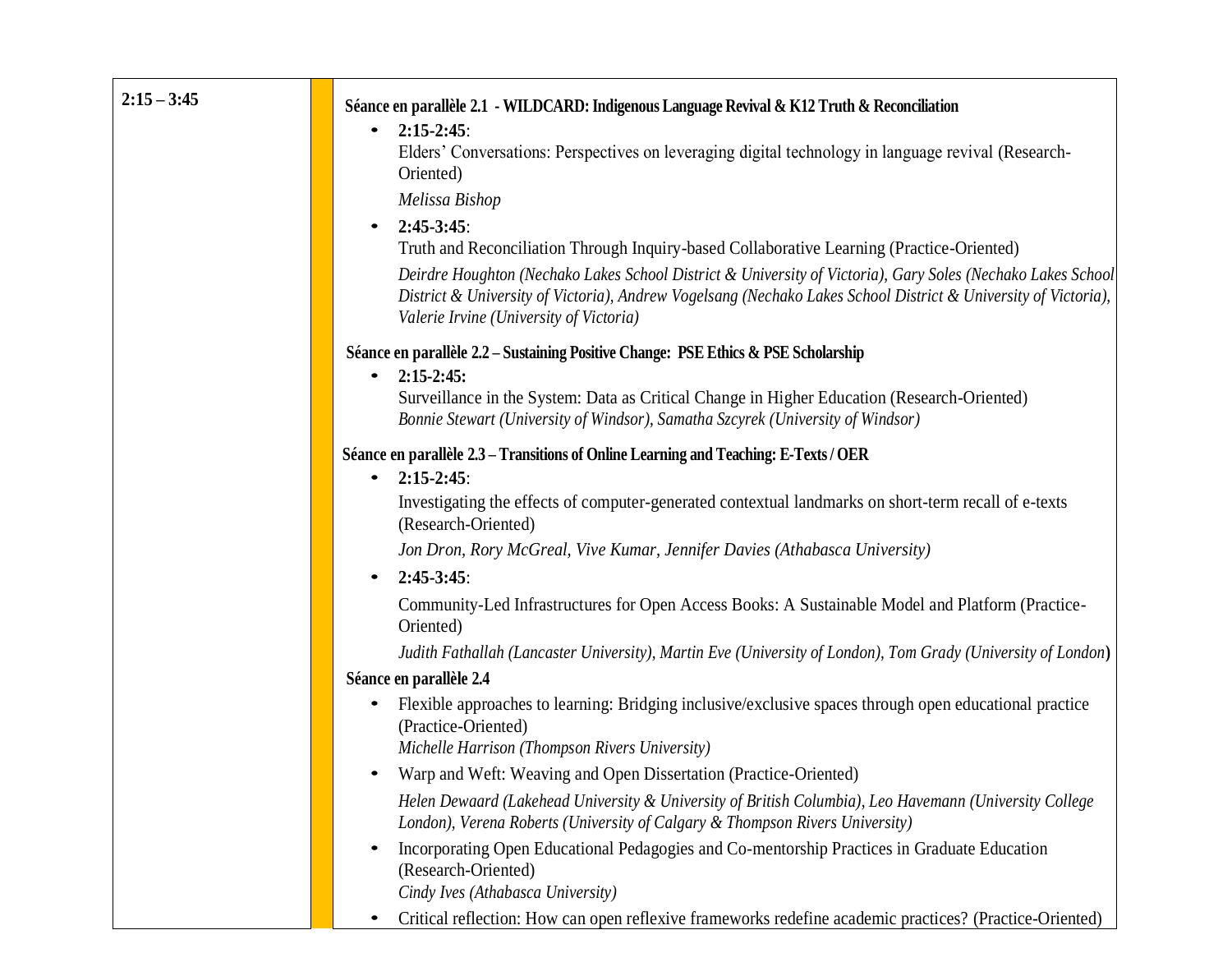|               | Helen DeWaard (Lakehead University & University of British Columbia), Shauna Burnie (Lakehead University)                                                                                                                                                                                                                                                                                                                                                                                                                                                                                                                                                                                                                                                                                                                                                                                                                                                                                  |
|---------------|--------------------------------------------------------------------------------------------------------------------------------------------------------------------------------------------------------------------------------------------------------------------------------------------------------------------------------------------------------------------------------------------------------------------------------------------------------------------------------------------------------------------------------------------------------------------------------------------------------------------------------------------------------------------------------------------------------------------------------------------------------------------------------------------------------------------------------------------------------------------------------------------------------------------------------------------------------------------------------------------|
|               | Séance en parallèle 2.5-<br>2:15-2:45 – Sustaining Positive Change – PSE Open<br>Open educational practice and research resources created by students, for students (Practice-Oriented)<br>Marie Bartlett & Students (Thompson Rivers University)<br>2:45-3:45: - Transitions of Online Learning and Teaching - PSE Online<br>Building digital fluency skills during the rapid transition to online and hybrid teaching through open access<br>with the Ontario Extend program (Practice-Oriented)<br>Alissa Bigelow (eCampusOntario)                                                                                                                                                                                                                                                                                                                                                                                                                                                      |
| $3:45 - 4:00$ | <b>Pause</b>                                                                                                                                                                                                                                                                                                                                                                                                                                                                                                                                                                                                                                                                                                                                                                                                                                                                                                                                                                               |
| $4:00 - 4:30$ | <b>Évènement social : Gurdeep Pandher of the Yukon</b><br>Bhangra dance class                                                                                                                                                                                                                                                                                                                                                                                                                                                                                                                                                                                                                                                                                                                                                                                                                                                                                                              |
| $4:30 - 5:30$ | Séance en parallèle 3.1 – Sustaining Positive Change: K12, GreenTech<br>Improving environmental sustainability by using public school systems as centers of green energy<br>production and conservation: Approaches to offsetting the cost of increased technology use and associated<br>pollution (Practice-Oriented)<br>Scott Warren, Scott Moran, Kristen McGuffin (University of North Texas)<br>Séance en parallèle 3.2 – Sustaining Positive Change – PSE Open<br>Sustaining Complexity: Why Higher Education Should Avoid TechnoSolutionism (Practice-Oriented)<br>٠<br>Jim Luke (Lansing Community College), Bonnie Stewart (University of Windsor)<br>Séance en parallèle 3.3 – Addressing the New Inequities: Critical EdTech<br>Rejecting the ready-made future: Reimagining technologies from and for the classroom (Research-<br>Oriented)<br>Esteban Morales, Rachel Horst (University of British Columbia)<br>Séance en parallèle 3.4 – Addressing the New Inequities: Open |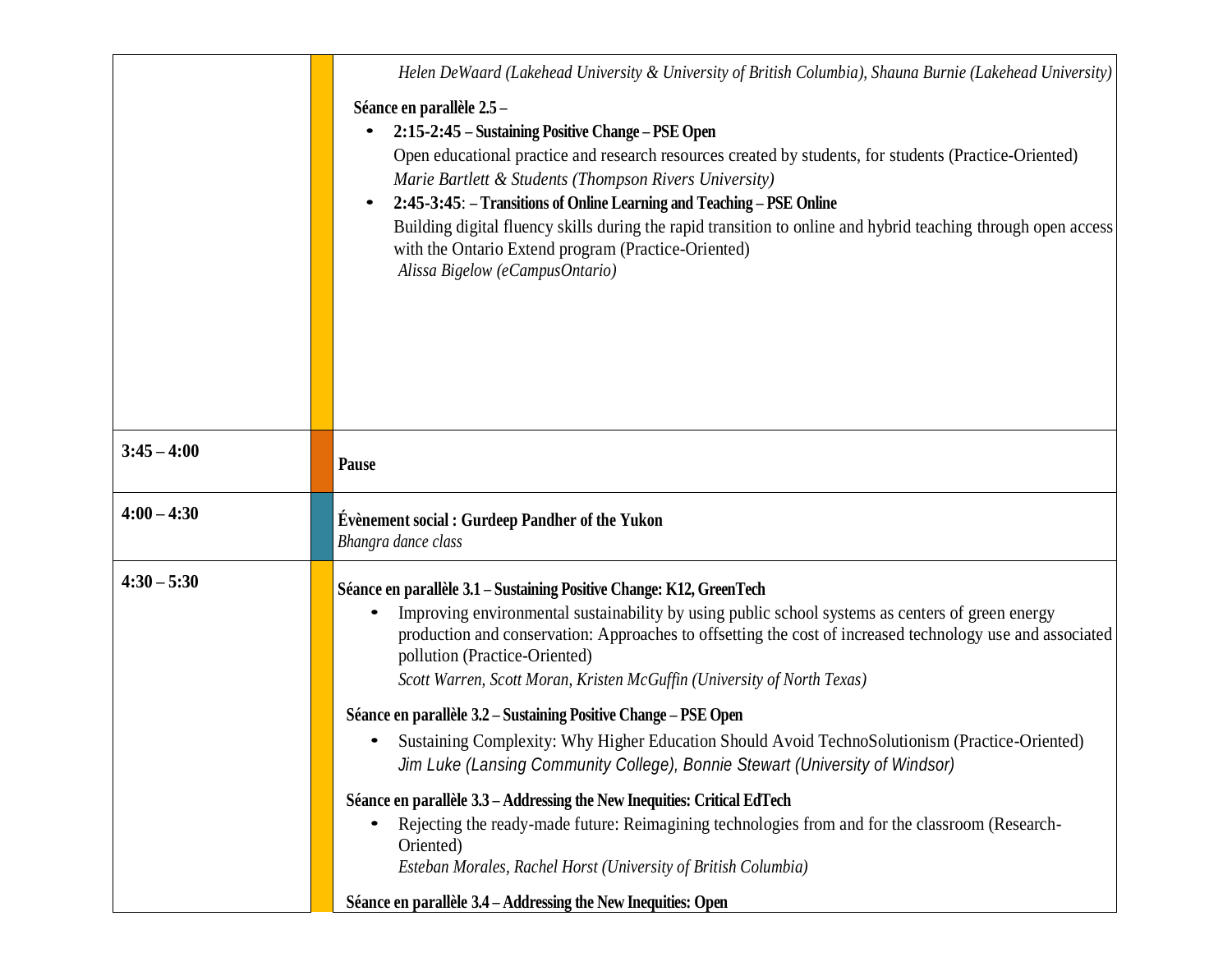|               | Open Educational Practices (OEP): Critical Policy Analysis in the Canadian Post-Secondary Education Context<br>$\bullet$<br>(Research-Oriented)<br>Mara Bordignon (University of Western Ontario)<br>Séance en parallèle 3.5 – Transitions of Online Learning and Teaching – Online & Society<br>Online or Remote Learning and Mental Health (Research-Oriented)<br>$\bullet$<br>Stephanie Moore (University of New Mexico), Michael Barbour (Touro University California), George<br>Veletsianos (Royal Roads University) |
|---------------|----------------------------------------------------------------------------------------------------------------------------------------------------------------------------------------------------------------------------------------------------------------------------------------------------------------------------------------------------------------------------------------------------------------------------------------------------------------------------------------------------------------------------|
| $5:30 - 6:00$ | Pause                                                                                                                                                                                                                                                                                                                                                                                                                                                                                                                      |
| $6:00 - 6:45$ | Séances de conférencières et conférenciers invités                                                                                                                                                                                                                                                                                                                                                                                                                                                                         |
|               | Séance en parallèle 4.1<br>"The Liberated Learner: How to Learn with Style"<br>Terry Greene (Trent University), Giulia Forsythe (Brock University)                                                                                                                                                                                                                                                                                                                                                                         |
|               | Séance en parallèle 4.2<br>"Critical Change in Online Education - What We Can Learn (And Not Learn) From COVID as a Context"<br>Changement critique en formation en ligne - Ce que nous pouvons apprendre (et ne pas<br>apprendre) du contexte de COVID<br><b>Matt Bower</b>                                                                                                                                                                                                                                               |
| $6:45 - 7:00$ | Discussions/Réseautage (ateliers)                                                                                                                                                                                                                                                                                                                                                                                                                                                                                          |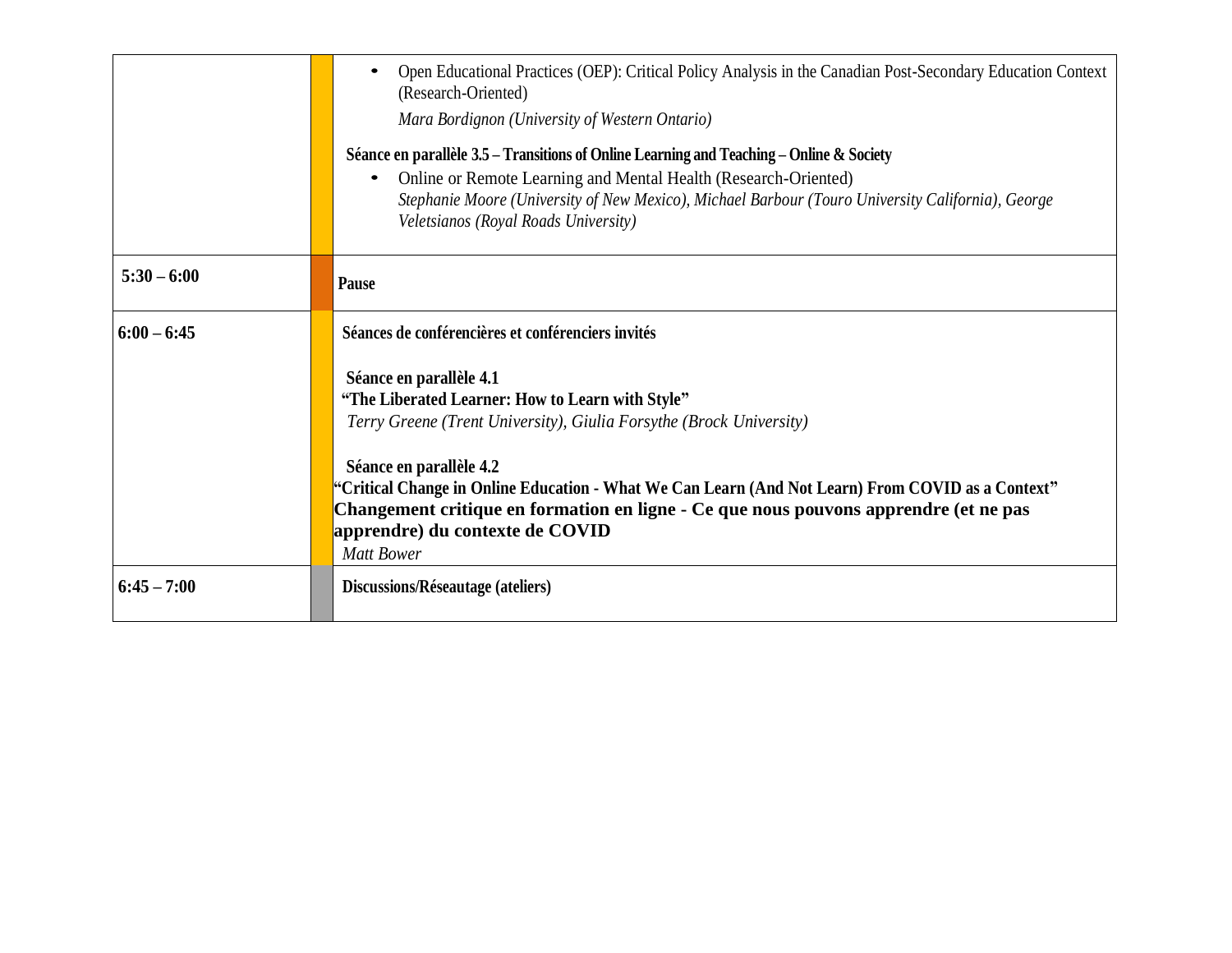## **Mardi 17 Mai 2022**

| $10:30 - 12:30$ | Ouverture du bureau d'accueil                                                                                                                                                                                                         |
|-----------------|---------------------------------------------------------------------------------------------------------------------------------------------------------------------------------------------------------------------------------------|
| $11:00 - 12:30$ | Mot de bienvenue et conférence principale                                                                                                                                                                                             |
|                 | "Hide and Seek: On Kids, Power, and Resistance in Education" (Jouer à la cachette: Enfants, pouvoir et<br>résistance en éducation)                                                                                                    |
|                 | Sherri Spelic, American International School Vienna                                                                                                                                                                                   |
| $12:30 - 1:00$  | Pause                                                                                                                                                                                                                                 |
| $1:00 - 1:45$   | Séances de conférencières et conférenciers invités                                                                                                                                                                                    |
|                 | Séance en parallèle 5.1<br>"Critical approaches to researching and teaching online" (Approches critiques de la recherche et de<br>'enseignement en ligne)<br>Beyhan Farhadi, York University                                          |
|                 | Séance en parallèle 5.2<br>"Shaping 'the new normal': Reflection and Design for Iterating Forward" (Façonner la "nouvelle normalité"<br>: Réflexion et conception pour aller de l'avant)<br>Stephanie Moore, University of New Mexico |
| $1:45 - 2:15$   | Pause                                                                                                                                                                                                                                 |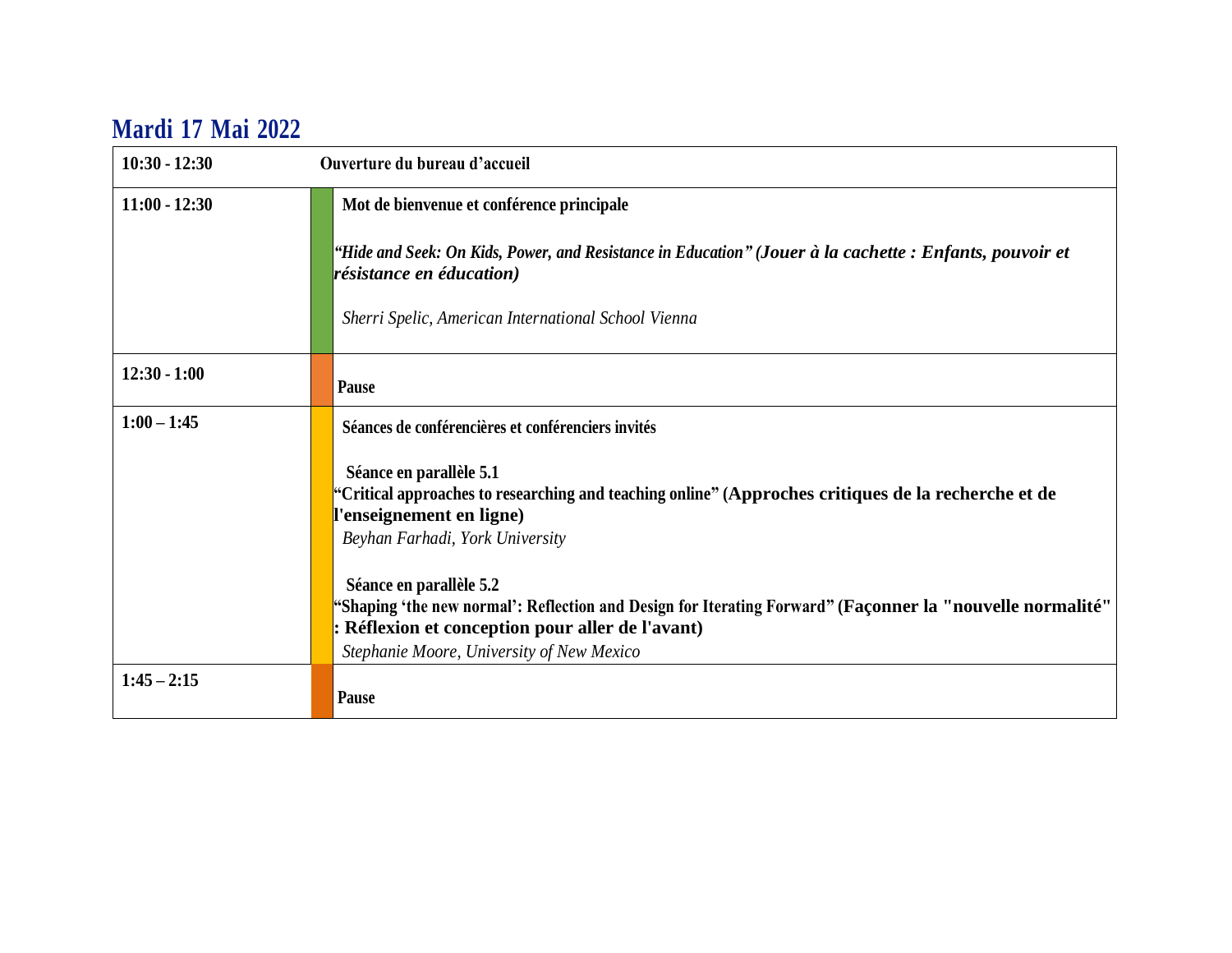| $2:15 - 3:45$ | Séance en parallèle 6.1 – Sustaining Positive Change - K12 & PSE                                                                                                                                                                      |
|---------------|---------------------------------------------------------------------------------------------------------------------------------------------------------------------------------------------------------------------------------------|
|               | $2:15-2:45$ :<br>$\bullet$                                                                                                                                                                                                            |
|               | Project MIXITÉ: Towards a Numér-ACTIF process of the intervention plan promoting the active<br>participation of the student, his parents, and interprofessional collaborative practices (Practice-Oriented)                           |
|               | Audrey Raynault                                                                                                                                                                                                                       |
|               | $2:45-3:45:$<br>$\bullet$                                                                                                                                                                                                             |
|               | Global viewpoints on Open Educational Resources for Blended Learning (Research-Oriented)<br>Connie Blomgren (Athabasca University)                                                                                                    |
|               | Séance en parallèle 6.2                                                                                                                                                                                                               |
|               | 2:15-2:45 – Transitions of Online Learning and Teaching – PSE                                                                                                                                                                         |
|               | Favoriser l'alignement pédagogique lors d'une migration en formation à distance: Une Démarche SoTL<br>(Practice-Oriented)                                                                                                             |
|               | Marie-Michelle Gouin, Constance Denis, Nathalie Lefebvrem Stéphanie Lanctôt, Marilou Belisle (Université de<br>Sherbrooke)                                                                                                            |
|               | 2:45-3:45 – Sustaining Positive Change – PSE Online                                                                                                                                                                                   |
|               | Sustaining Positive Change in the Teaching Scholars' Online Community of Practice (Research-Oriented)<br>Andrew Mardjetko, Michele Jacobsen, Beth Archer-Kuhn, Cari Din, Lorelli Nowell, Heather Jamniczky<br>(University of Calgary) |
|               | Séance en parallèle 6.3 - Transitions of Online Learning and Teaching - PSE                                                                                                                                                           |
|               | $2:15 - 2:45$<br>$\bullet$                                                                                                                                                                                                            |
|               | Design Strategy Plus Pandemic Serendipity: Technology-Enhanced Entrepreneurship Education using<br>Open Learning and Micro-credentials (Practice-Oriented)                                                                            |
|               | Sonja Johnston, Michele Jacobsen (University of Calgary)                                                                                                                                                                              |
|               | 2:45-3:45<br>$\bullet$                                                                                                                                                                                                                |
|               | Adaptive Learning Uptake in Ontario's Post-secondary System: Factors Supporting Motivation,<br>Implementation, and Readiness (Practice-Oriented)                                                                                      |
|               | Don Eldridge, Megan Houghton (eCampusOntario)                                                                                                                                                                                         |
|               | Séance en parallèle 6.4 -                                                                                                                                                                                                             |
|               | Teaching, learning, and assessment activities used in additional language courses in blended contexts in<br>Quebec's higher education (Research-Oriented)                                                                             |

*Paula Andrea Arancibia Erazo (Université de Sherbrooke)*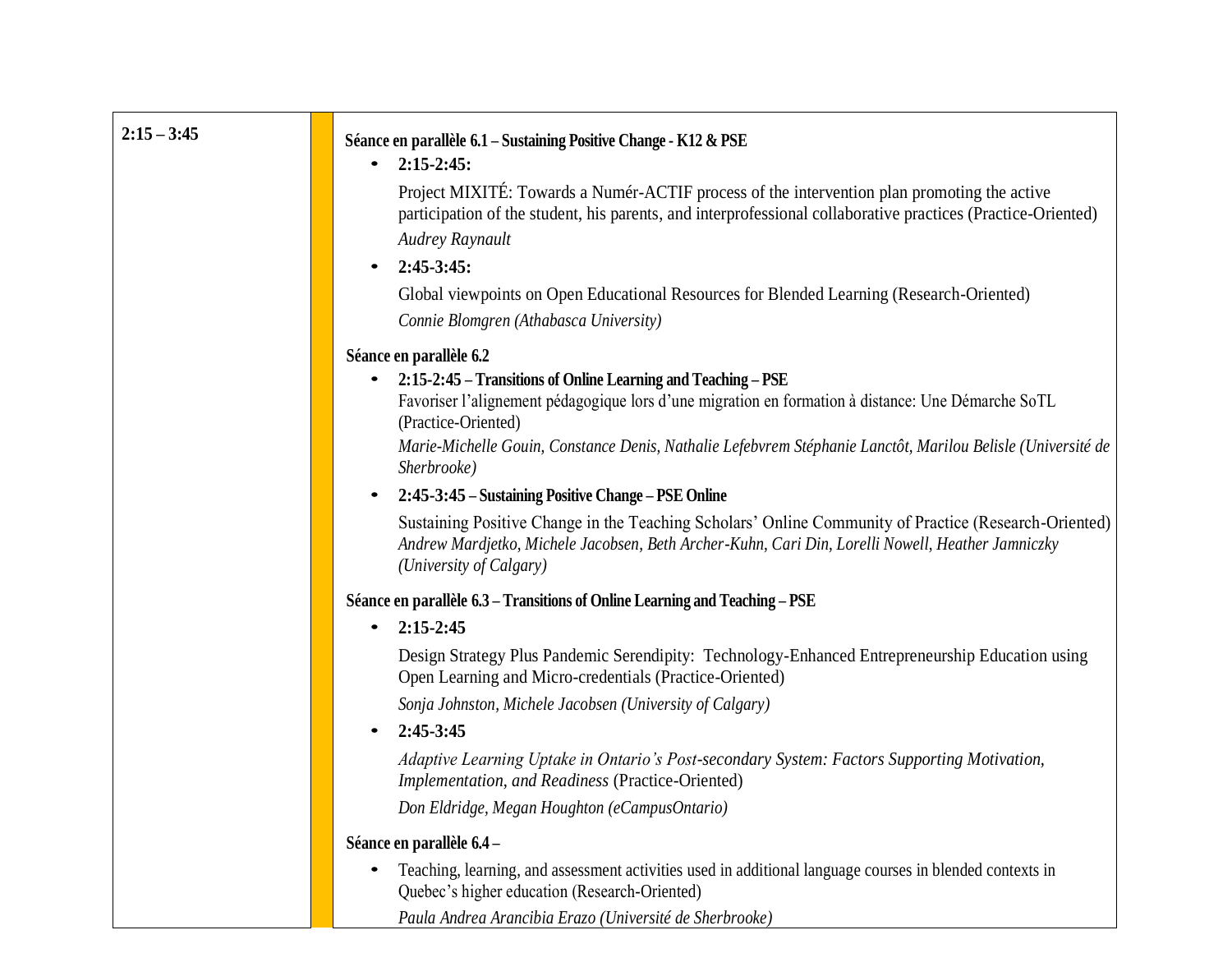|               | "Students Feel More Dignified": Alternative Grading and Self-Assessment in Online Courses (Research-<br>Oriented)                                                                                   |
|---------------|-----------------------------------------------------------------------------------------------------------------------------------------------------------------------------------------------------|
|               | Sharon Lauricella (Ontario Tech University)                                                                                                                                                         |
|               | "Student Motivation in Online Learning Based on Self Determination Theory: A Literature Review (Research-<br>Oriented)<br>Behnoosh Khoramrooz, Valerie Irvine, Joan Martin (University of Victoria) |
|               | Assessment and Digital Technology in Higher Education: A Review of the Literature (Research-Oriented)<br>Colin Madland (University of Victoria)                                                     |
|               | Séance en parallèle 6.5 - WildCard – PSE Open                                                                                                                                                       |
|               | $2:15-2:45$ :<br>$\bullet$                                                                                                                                                                          |
|               | Open Educational Resources as a Tool for Immersive EDI Professional Development (Research-Oriented)                                                                                                 |
|               | Sara Humphreys, Loren Gaudet (University of Victoria)                                                                                                                                               |
|               | $2:45-3:45:$                                                                                                                                                                                        |
|               | <b>TBA</b>                                                                                                                                                                                          |
|               |                                                                                                                                                                                                     |
| $3:45 - 4:00$ | Pause                                                                                                                                                                                               |
| $4:00 - 4:30$ | Évènement social : Jon Dron, Athabasca University<br><b>Special Musical Guest</b>                                                                                                                   |
| $4:30 - 5:30$ | Séance en parallèle 7.1 – Addressing the New Inequities: Online Ed                                                                                                                                  |
|               | Integration of Technology with UDL and RTI in Inclusive Classrooms (Research-Oriented)                                                                                                              |
|               | Diane Montgomery (University of Prince Edward Island)                                                                                                                                               |
|               | Parity of Participation and the Digital Divide (Practice-Oriented)                                                                                                                                  |
|               | Tanya Elias, University of Calgary                                                                                                                                                                  |
|               | Séance en parallèle 7.2 – Addressing New Inequities/Sustaining Positive Change: PSE Online & Open                                                                                                   |
|               | From Study Abroad to Virtual Study Abroad: Decolonizing and Opening the Academy (Practice-Oriented)                                                                                                 |
|               | Kristine Dreaver-Charles (University of Saskatchewan), Michael Cottrell (University of Saskatchewan)                                                                                                |
|               | Digital platforms and algorithmic erasure: What are the implications? (Practice-Oriented)                                                                                                           |
|               | Colin Madland (University of Victoria)                                                                                                                                                              |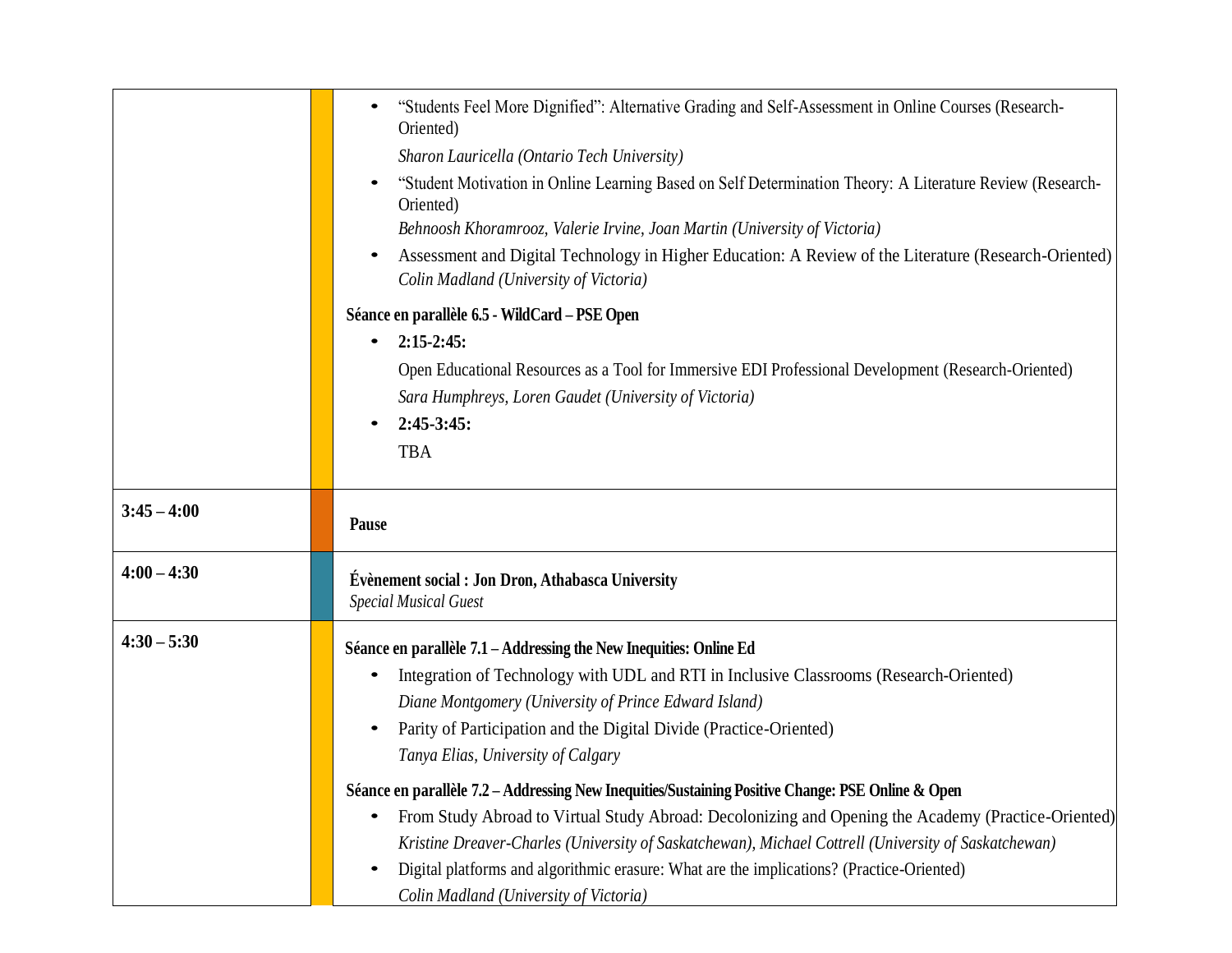|               | Séance en parallèle 7.3 – Sustaining Positive Change: PSE<br>Humanizing with Humility: The Challenge of Creating Caring, Compassionate, and Critical Educational<br>Spaces in Higher Education (Practice-Oriented)<br>Sarah Driessens (Nipissing University), Michelann Parr (Nipissing University)<br>The Role of Technology in Fostering Communication and Collaboration in Post Secondary Face to Face<br><b>Classrooms</b> (Research-Oriented)<br>Melanie Opmeer (University of Calgary)                                                                                                                                                                       |
|---------------|--------------------------------------------------------------------------------------------------------------------------------------------------------------------------------------------------------------------------------------------------------------------------------------------------------------------------------------------------------------------------------------------------------------------------------------------------------------------------------------------------------------------------------------------------------------------------------------------------------------------------------------------------------------------|
|               | Séance en parallèle 7.4 – Transitions of Online Learning and Teaching – PSE Online                                                                                                                                                                                                                                                                                                                                                                                                                                                                                                                                                                                 |
|               | Turning to uncertainty for online learning (Practice-Oriented)                                                                                                                                                                                                                                                                                                                                                                                                                                                                                                                                                                                                     |
|               | David Cormier, University of Windsor                                                                                                                                                                                                                                                                                                                                                                                                                                                                                                                                                                                                                               |
|               | Séance en parallèle 7.5 – Transitions of Online Learning and Teaching: PSE                                                                                                                                                                                                                                                                                                                                                                                                                                                                                                                                                                                         |
|               | Feedback Generation through Artificial Intelligence (Research-Oriented)<br>$\bullet$<br>Okan Bulut, Tarid Wongvorachan (University of Alberta)                                                                                                                                                                                                                                                                                                                                                                                                                                                                                                                     |
|               | Perspectives and experiences of equity in the online domain during the pandemic: A multi-institutional<br>$\bullet$<br>study of Canadian Institutions (Research-Oriented)                                                                                                                                                                                                                                                                                                                                                                                                                                                                                          |
|               | Brad Wuetherick (University of British Columbia), Cherie Woolmer (Mount Royal University), Isabelle<br>Barrette-Ng (University of Windsor), Patrick Maher (Nipissing University), Jill McSweeney-Flaherty<br>(Dalhousie University), Laura Chittle (University of Windsor), Brett McCollum (Mount Royal University),<br>Kaitlin Sibbald (Dalhousie University), Lori Tran (Mount Royal University), Heather Carroll (Nipissing<br>University), Brittany McBride (Nipissing University), Charlotte Foster (Nipissing University), Kyle Scholz<br>(University of Waterloo), Alise de Bie Das (McMaster University), Christopher Ostrowdun (University of<br>Calgary) |
| $5:30 - 6:00$ | Pause                                                                                                                                                                                                                                                                                                                                                                                                                                                                                                                                                                                                                                                              |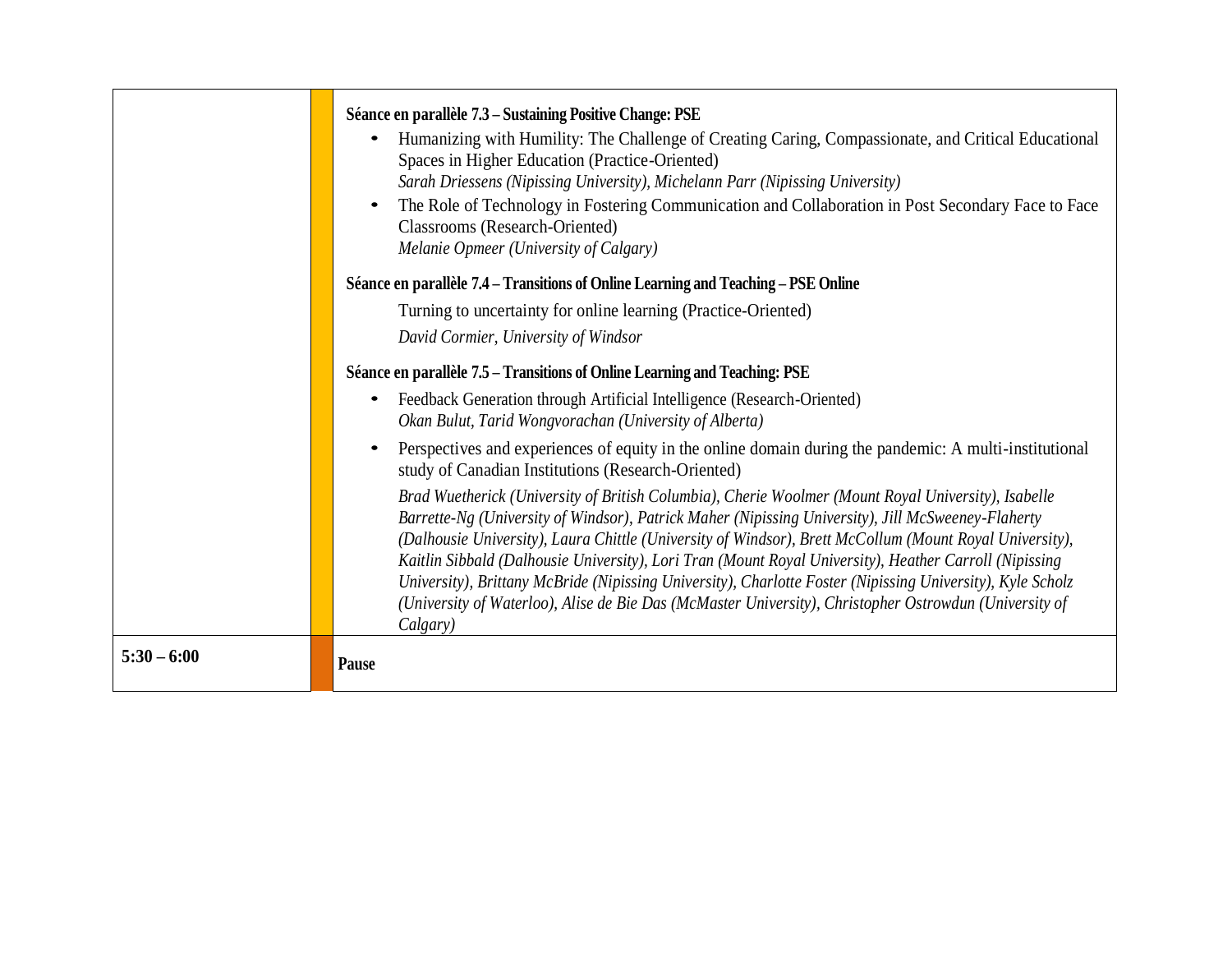| $6:00 - 6:45$ | Séances de conférencières et conférenciers invités                                                                                                                                                                                                   |
|---------------|------------------------------------------------------------------------------------------------------------------------------------------------------------------------------------------------------------------------------------------------------|
|               | Séance en parallèle 8.1<br>"(learning) Information Wants to Be Free - Open Access Publishing - Challenges and Successes" (Information<br>(pédagogique) libre - Publication en libre accès - Défis et succès)<br>Terry Anderson, Athabasca University |
|               | Séance en parallèle 8.2<br>"Exploring the Inquiry Classroom" (Explorer la classe d'investigation)<br>Trevor Mackenzie, Greater Victoria School District (#61)                                                                                        |
| $6:45 - 7:00$ | Discussions/Réseautage (ateliers)                                                                                                                                                                                                                    |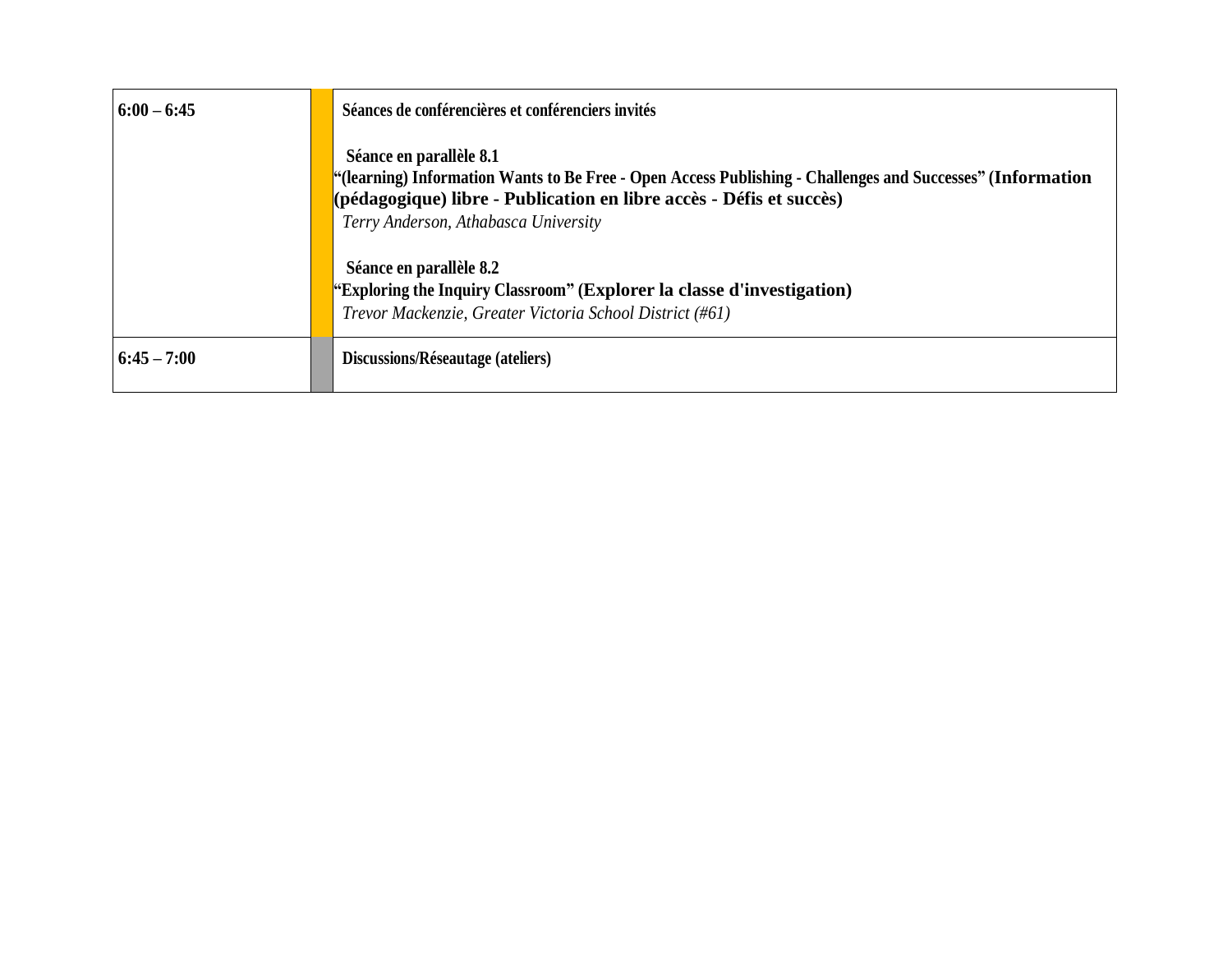## **Mercredi 18 Mai 2022**

| $10:30 - 12:30$ | Ouverture du bureau d'accueil                                                                                                                                                                                                                                                                                               |
|-----------------|-----------------------------------------------------------------------------------------------------------------------------------------------------------------------------------------------------------------------------------------------------------------------------------------------------------------------------|
| $11:00 - 12:30$ | Mot de bienvenue et conférence principale                                                                                                                                                                                                                                                                                   |
|                 | "Outside-In: Openness as Subversion" (De l'extérieur vers l'intérieur : l'ouverture comme subversion)<br>Maha Bali, American University in Cairo                                                                                                                                                                            |
| $12:30 - 1:00$  | Pause                                                                                                                                                                                                                                                                                                                       |
| $1:00 - 1:45$   | Séances de conférencières et conférenciers invités                                                                                                                                                                                                                                                                          |
|                 | Séance en parallèle 9.1<br>"Embracing Feminist Pedagogies in Learning Design " (Inclure les pédagogies féministes dans la<br>conception pédagogique)<br>Enilda Romero-Hall, University of Tampa                                                                                                                             |
|                 | Séance en parallèle 9.2<br>Using Wikimedia as a Teaching Tool: How Wikidata can support Indigenous and low resource languages on the "<br>internet" (Utilisation de Wikimedia comme outil d'enseignement : comment Wikidata peut soutenir<br>les langues autochtones et à faibles ressources sur Internet)<br>Sadik Shahadu |
| $1:45 - 2:15$   | <b>Pause</b>                                                                                                                                                                                                                                                                                                                |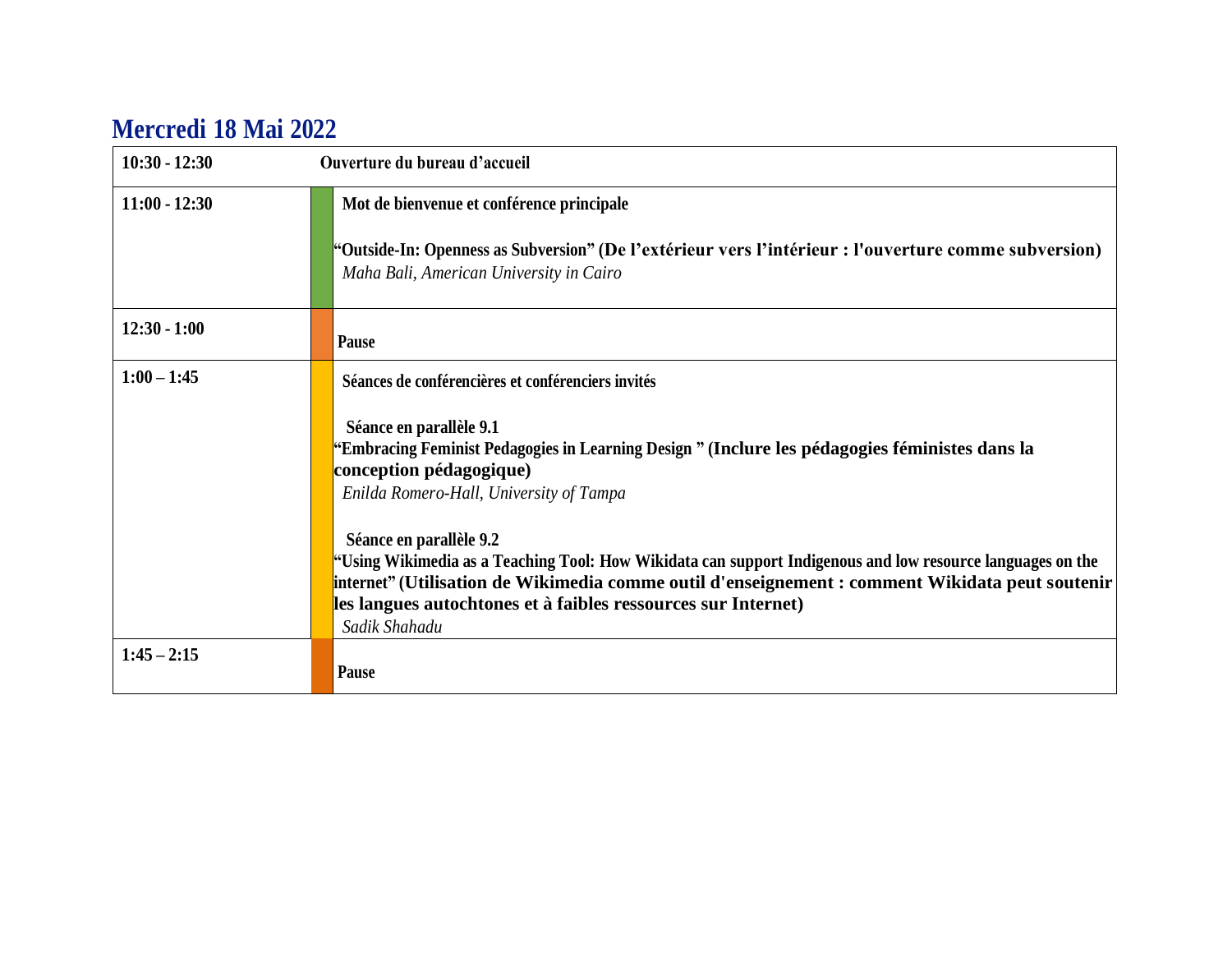| $2:15 - 3:45$ | Séance en parallèle 10.1 – Transitions of Online Learning and Teaching                                                                                                        |
|---------------|-------------------------------------------------------------------------------------------------------------------------------------------------------------------------------|
|               | $2:15-2:45-K12$<br>$\bullet$                                                                                                                                                  |
|               | Flipped Learning in Grade 7 and 9 Mathematics (Research-Oriented)                                                                                                             |
|               | Barb Brown, Nadia Delanoy, Mark Webster (University of Calgary)                                                                                                               |
|               | $2:45-3:15-K12$<br>$\bullet$                                                                                                                                                  |
|               | Using Teacher Presence to Engage Online Learners (Practice-Oriented)                                                                                                          |
|               | Leanne Huston, Rochelle Smith, Rhyanon Logan-Goyette (Langley School District & University of<br>Victoria)                                                                    |
|               | $3:15-3:45-K12, PSE, Society$<br>$\bullet$                                                                                                                                    |
|               | Implementation of Education Technology in Canada: A Comparison with Korea, Finland and the EU (Research-<br>Oriented)                                                         |
|               | Keith Rispin (West Vancouver School District & University of Victoria), Valerie Irvine (University of Victoria)                                                               |
|               | Séance en parallèle 10.2 – Transitions of Online Learning and Teaching: PSE Online                                                                                            |
|               | • $2:15-2:45:$                                                                                                                                                                |
|               | Taking Experiential Learning Online During COVID-19 (Research-Oriented)                                                                                                       |
|               | Theodora Kapoyannis, Astrid Kendrick, Patricia Danyluk (University of Calgary)                                                                                                |
|               | $2:45-3:45:$<br>$\bullet$                                                                                                                                                     |
|               | What we do today will change what happens tomorrow – Exploring university teaching during a pandemic<br>to derive recommendations for post-pandemic times (Research-Oriented) |
|               | Joerdis Weilandt, Sandra Dixon, Richelle Marynowski, Lorraine Beaudin, Rumi Graham, Stavroula Malla,<br>Angeliki Pantazi (University of Lethbridge)                           |
|               | Séance en parallèle 10.3 – Addressing the New Inequities: PSE                                                                                                                 |
|               | $2:15-2:45:$<br>$\bullet$                                                                                                                                                     |
|               | Co-designing OER with Learners: A Replacement to Traditional College Level Assessments (Practice-Oriented)                                                                    |
|               | Kimberlee Carter, Maria Camila Redondo Morant (Conestoga College)                                                                                                             |
|               | $2:45-3:45:$<br>$\bullet$                                                                                                                                                     |
|               | A Critical Examination of Learner-Educator Co-Creation Within a Course (Practice-Oriented)                                                                                    |
|               | Laura Killam (Queens University), Jess Mitchell (Ontario College of Art and Design University)                                                                                |
|               | Séance en parallèle 10.4                                                                                                                                                      |
|               | 2:15-2:45 – Wildcard: Microlearning/Society                                                                                                                                   |
|               | The use of design-based research to design and evaluate an online microlearning intervention aiming to                                                                        |
|               | interrupt COVID-19 vaccine misinformation (Research-Oriented)                                                                                                                 |
|               | George Veletsianos (Royal Roads University), Shandell Houlden (Royal Roads University), Jaioris Hodson                                                                        |

*George Veletsianos (Royal Roads University), Shandell Houlden (Royal Roads University), Jaigris Hodson*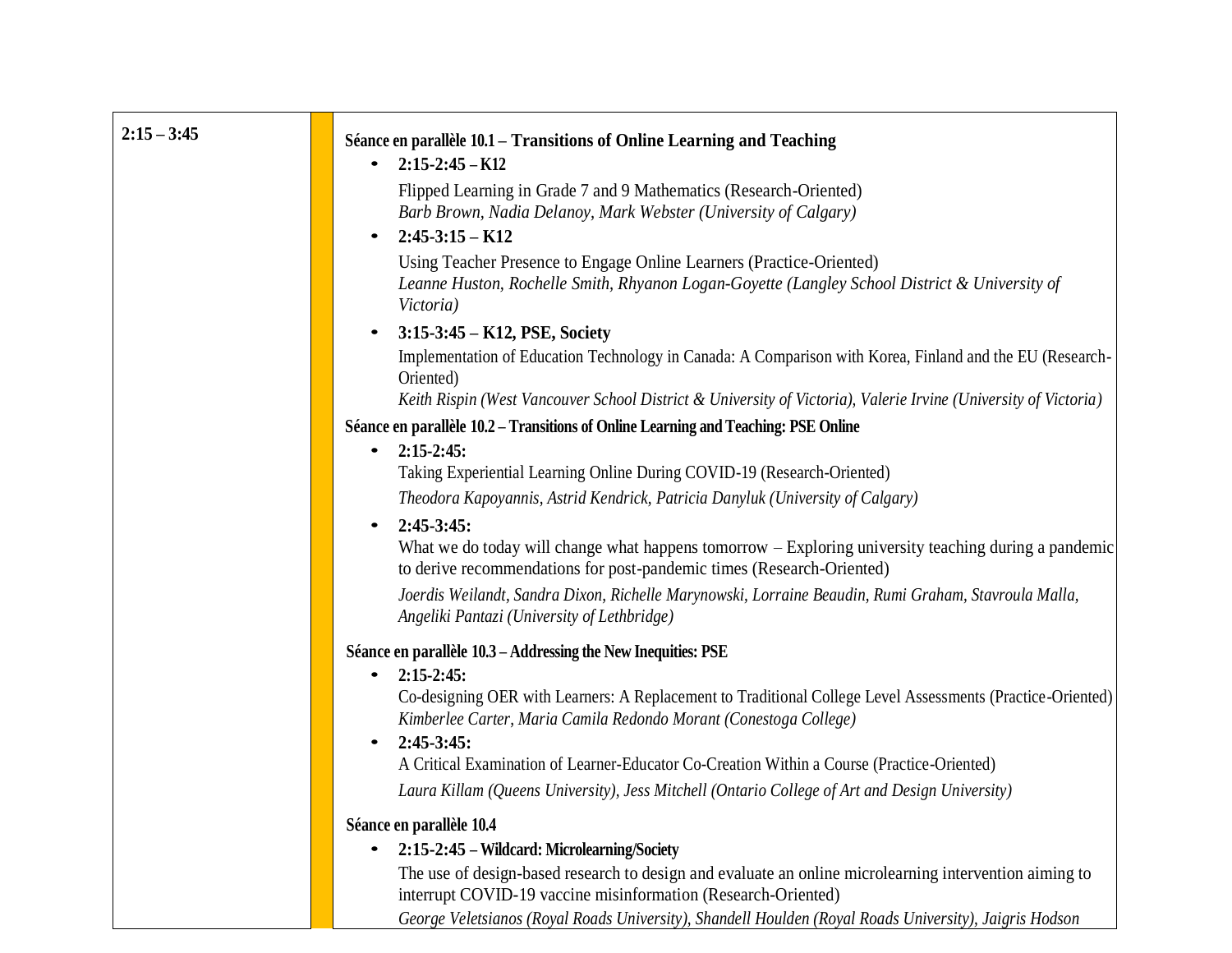|               | (Royal Roads University), Darren Reid (University College London), Christiani Thompson (University of<br>Saskatchewan)                                                 |
|---------------|------------------------------------------------------------------------------------------------------------------------------------------------------------------------|
|               | 2:45-3:15– Transitions of Online Learning and Teaching: PSE                                                                                                            |
|               | Méthodes d'évaluation et technologies : vers des activités authentiques, dans un processus itératif en<br>soutien aux apprentissages (Practice-Oriented)               |
|               | Géraldine Heilporn (Université Laval), Audrey Raynault (Université Laval), Alice Mascarenhas (Université de<br>Sherbrooke), Constance Denis (Université de Sherbrooke) |
|               | 3:15-3:45 – Transitions of Online Learning and Teaching: PSE                                                                                                           |
|               | Quels nouveaux modèles d'affaires pour supporter les communautés de pratique en éducation? (Practice-<br>Oriented)                                                     |
|               | Robert Grégoire, Jacques Cool, Olivier Alfieri (Réseau d'enseignement francophone à distance)                                                                          |
|               | Séance en parallèle 10.5                                                                                                                                               |
|               | 2:15-2:45 – Sustaining Positive Change – PSE Online<br>$\bullet$                                                                                                       |
|               | Orlando: Broadening the Conversation on Women's Writing Through A Scholarly Podcast (Practice-                                                                         |
|               | Oriented)                                                                                                                                                              |
|               | Christie Hurrell, Karen Bourrier, Kathryn Holland, Jessica J Khuu (University of Calgary)                                                                              |
|               | 2:45-3:45 – Addressing the New Inequities<br>$\bullet$                                                                                                                 |
|               | A(nother) Guide for Resisting EdTech: The Case Against (or For?) Course Hero (Practice-Oriented)                                                                       |
|               | Brenna Clarke Gray (Thompson Rivers University)                                                                                                                        |
|               |                                                                                                                                                                        |
| $3:45 - 4:00$ | Pause                                                                                                                                                                  |
|               |                                                                                                                                                                        |
| $4:00 - 4:30$ | Évènement social : Kendra Coupland                                                                                                                                     |
|               | <b>Mindfulness Session</b>                                                                                                                                             |
| $4:30 - 5:30$ | Séance en parallèle 11.1 – Transitions of Online Learning and Teaching: PSE Open                                                                                       |
|               | Multi-Section Open Course Design: Design and Implications for Faculty, Sessional Instructors, and Learners<br>$\bullet$                                                |
|               | (Practice-Oriented)                                                                                                                                                    |
|               | Valerie Irvine, Michael Paskevicius, Colin Madland, Rich McCue, Verena Roberts (University of Victoria)                                                                |
|               |                                                                                                                                                                        |
|               | Séance en parallèle 11.2 – Transitions of Online Learning and Teaching: K12 Online                                                                                     |
|               | Nonverbal Communication (NVC) and teacher presence in collaborative online learning in primary school<br>(Research-Oriented)                                           |
|               | Ayşegül Liman Kaban (Bahcesehir University)                                                                                                                            |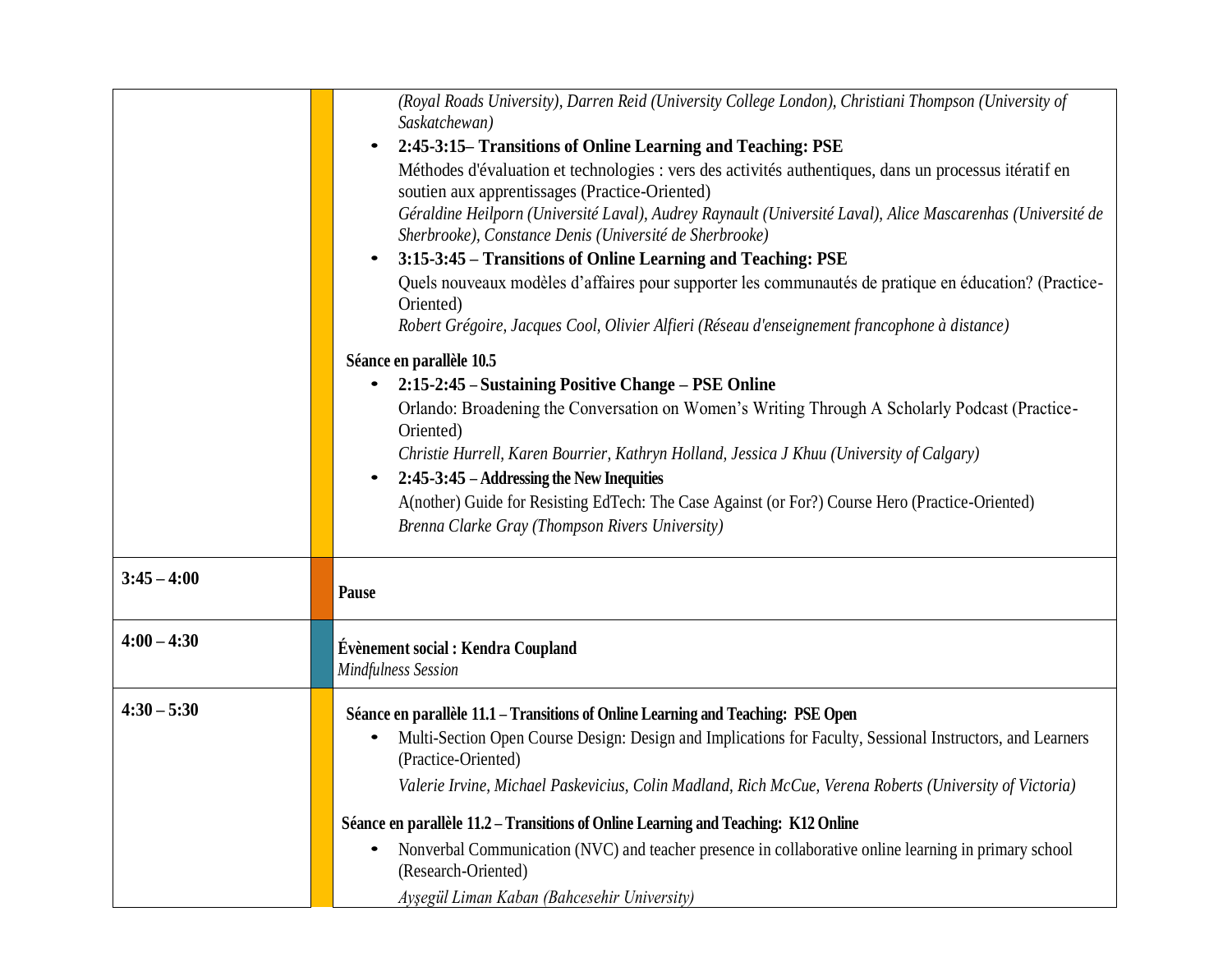|               | Creating a Socially Inclusive Learning Environment Through Mobile Technologies for Students with Autism<br>Spectrum Disorders (Research-Oriented)<br>Rahim Pira (University of Calgary)                                                                                                                                                                                                                                               |
|---------------|---------------------------------------------------------------------------------------------------------------------------------------------------------------------------------------------------------------------------------------------------------------------------------------------------------------------------------------------------------------------------------------------------------------------------------------|
|               | Séance en parallèle 11.3 – Transitions of Online Learning and Teaching – PSE Assessment                                                                                                                                                                                                                                                                                                                                               |
|               | The Power of Teaching Talks: Supporting and Sustaining a University Community Through<br>$\bullet$<br><b>Critical Conversations</b><br>Sarah Driessens, Heather Carroll, Christopher Bird, Rob Boulet (Nipissing University)<br><b>TBA</b><br>$\bullet$<br><b>TBA</b>                                                                                                                                                                 |
|               | Séance en parallèle 11.4 – Sustaining Positive Change - Ethics                                                                                                                                                                                                                                                                                                                                                                        |
|               | Applying Trauma-informed Design to Online and Face-to-Face Teaching and Learning (Research-<br>$\bullet$<br>Oriented)                                                                                                                                                                                                                                                                                                                 |
|               | Suzanne Reinhardt (Simon Fraser University)                                                                                                                                                                                                                                                                                                                                                                                           |
| $5:30 - 6:00$ | Pause                                                                                                                                                                                                                                                                                                                                                                                                                                 |
| $6:00 - 6:45$ | Séances de conférencières et conférenciers invités                                                                                                                                                                                                                                                                                                                                                                                    |
|               | Séance en parallèle 12.1<br>"Online Learning and the Disruption of Teaching and Learning" (Apprentissage en ligne et<br>bouleversements en enseignement et apprentissage)<br>Tony Bates, Chang School of Continuing Education (Ryerson University) and Contact North<br>Séance en parallèle 12.2<br>"Indigenous Representation in the Academy and Beyond" (Représentation des autochtones dans les<br>milieux académiques et au-delà) |
|               | Lyn Trudeau, Brock University                                                                                                                                                                                                                                                                                                                                                                                                         |
| $6:45 - 7:00$ | Discussions/Réseautage (ateliers)                                                                                                                                                                                                                                                                                                                                                                                                     |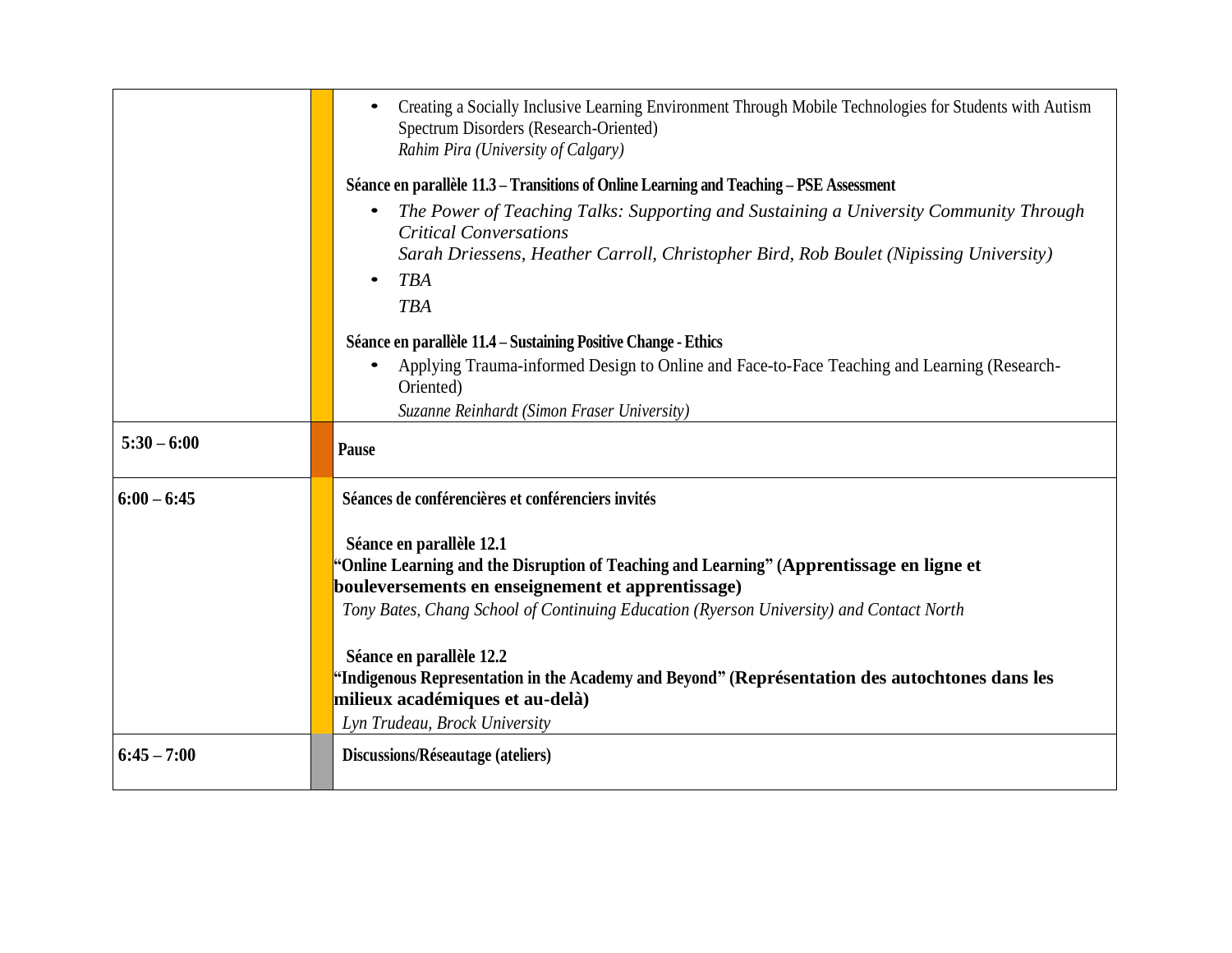## **Jeudi 19 Mai 2022**

| $10:30 - 12:30$ | Ouverture du bureau d'accueil                                                                                                                                                                                                                                                                                             |
|-----------------|---------------------------------------------------------------------------------------------------------------------------------------------------------------------------------------------------------------------------------------------------------------------------------------------------------------------------|
| $11:00 - 12:30$ | Mot de bienvenue et conférence principale<br><b>"Things Unsaid: Exploring the Margins and Limits of Open"</b> (Quelques non-dits : exploration des frontières et                                                                                                                                                          |
|                 | des limites de l'ouverture)                                                                                                                                                                                                                                                                                               |
|                 | Brenna Clarke Gray, Thompson Rivers University                                                                                                                                                                                                                                                                            |
| $12:30 - 1:00$  | Pause                                                                                                                                                                                                                                                                                                                     |
| $1:00 - 1:45$   | Séances de conférencières et conférenciers invités                                                                                                                                                                                                                                                                        |
|                 | Séance en parallèle 13.1<br>"Digital Inequalities in Education by Design" (Inégalités numériques en éducation par la conception)<br>Simon Collin, Université du Québec à Montréal                                                                                                                                         |
|                 | Séance en parallèle 13.2<br>"The Ripple Effect: Reflecting Upon and Developing an Open Learning Identity Through the Pandemic and<br>Beyond" (Effet d'entraînement : Réflexion et développement d'une identité d'apprentissage ouverte<br>à travers la pandémie et au-delà)<br>Verena Roberts, Thompson Rivers University |
| $1:45 - 2:15$   | Pause                                                                                                                                                                                                                                                                                                                     |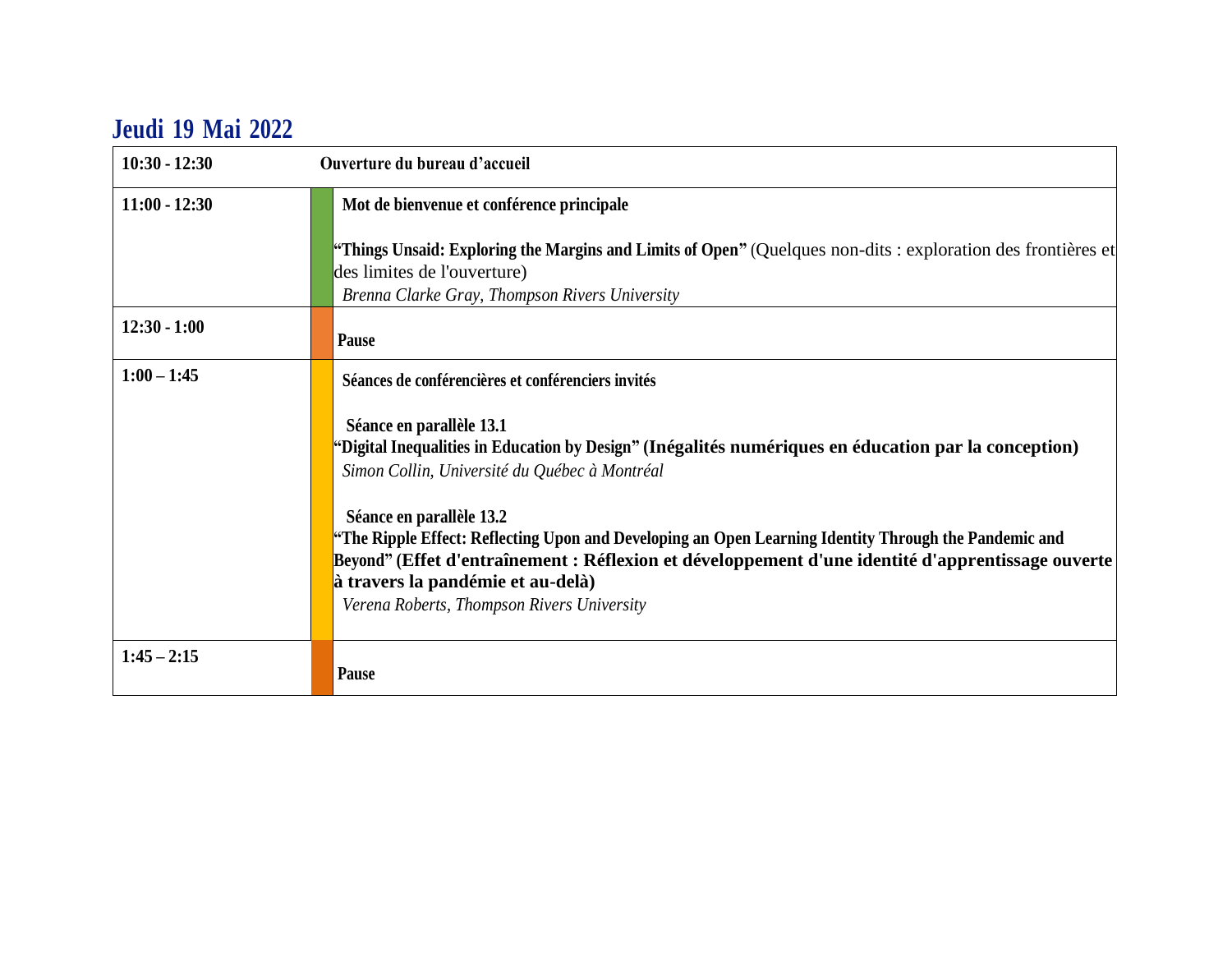| $2:15 - 3:45$ | Séance en parallèle 14.1 – Transitions of Online Learning and Teaching: PSE<br>$2:15 - 2:45$ :<br>$\bullet$<br>Évolution de pratiques pédagogiques inclusives au collégial en contexte pandémique (Research-Oriented)<br>Géraldine Heilporn (Université Laval), Simon Larose (Université Laval), Catherine Beaulieu (Cégep de Saint-<br>Laurent, Montréal, Québec)<br>$2:45-3:45:$<br>$\bullet$<br>Aspirations for post pandemic teaching and learning: Stepping stones for future possibilities<br>Lisa Gedak (Royal Roads University & Kwantlen Polytechnic University)                                                                 |
|---------------|-------------------------------------------------------------------------------------------------------------------------------------------------------------------------------------------------------------------------------------------------------------------------------------------------------------------------------------------------------------------------------------------------------------------------------------------------------------------------------------------------------------------------------------------------------------------------------------------------------------------------------------------|
|               | Séance en parallèle 14.2 – Sustaining Positive Change: K12 Online<br>$2:15 - 2:45$<br>$\bullet$<br>Making in-roads toward multi-access learning and teaching (Practice-Oriented)<br>Mariel Miller, Valerie Irvine, Hayley Hewson (University of Victoria)<br>2:45-3:45<br>$\bullet$<br>Professional Learning and Online Tutoring                                                                                                                                                                                                                                                                                                          |
|               | Michael Canuel (LearnQuebec)<br>Séance en parallèle 14.3 – Transitions of Online Learning and Teaching: Community<br>$2:15-2:45:$<br>$\bullet$<br>How Digital Technologies Shapes Pedagogical Practices in Virtual Chinese Language Classroom (Research-<br>Oriented)<br>Yina Liu (University of Alberta), Jing Jin (University of Alberta)<br>$2:45-3:45:$<br>$\bullet$<br>Indigenizing Internationalization and Internationalizing Indigenization: Insights from a Virtual Study<br>Abroad to Ireland, Jamaica, and Aotearoa/New Zealand (Research-Oriented)<br>Michael Cottrell, Kristine Dreaver-Charles (University of Saskatchewan) |
|               | Séance en parallèle 14.4 – Sustaining Positive Change: Open<br>Provocations and Perspectives: A Work in Progress Learning Design Framework (Practice-Oriented)<br>Michael Paskevicius (University of Victoria)<br>Open Learning Design: Principles & Practices (Practice-Oriented)<br>Verena Roberts (University of Calgary & Thompson Rivers University), Leo Havemann (University College<br>London), Helen Dewaard (Lakehead University & University of British Columbia)                                                                                                                                                              |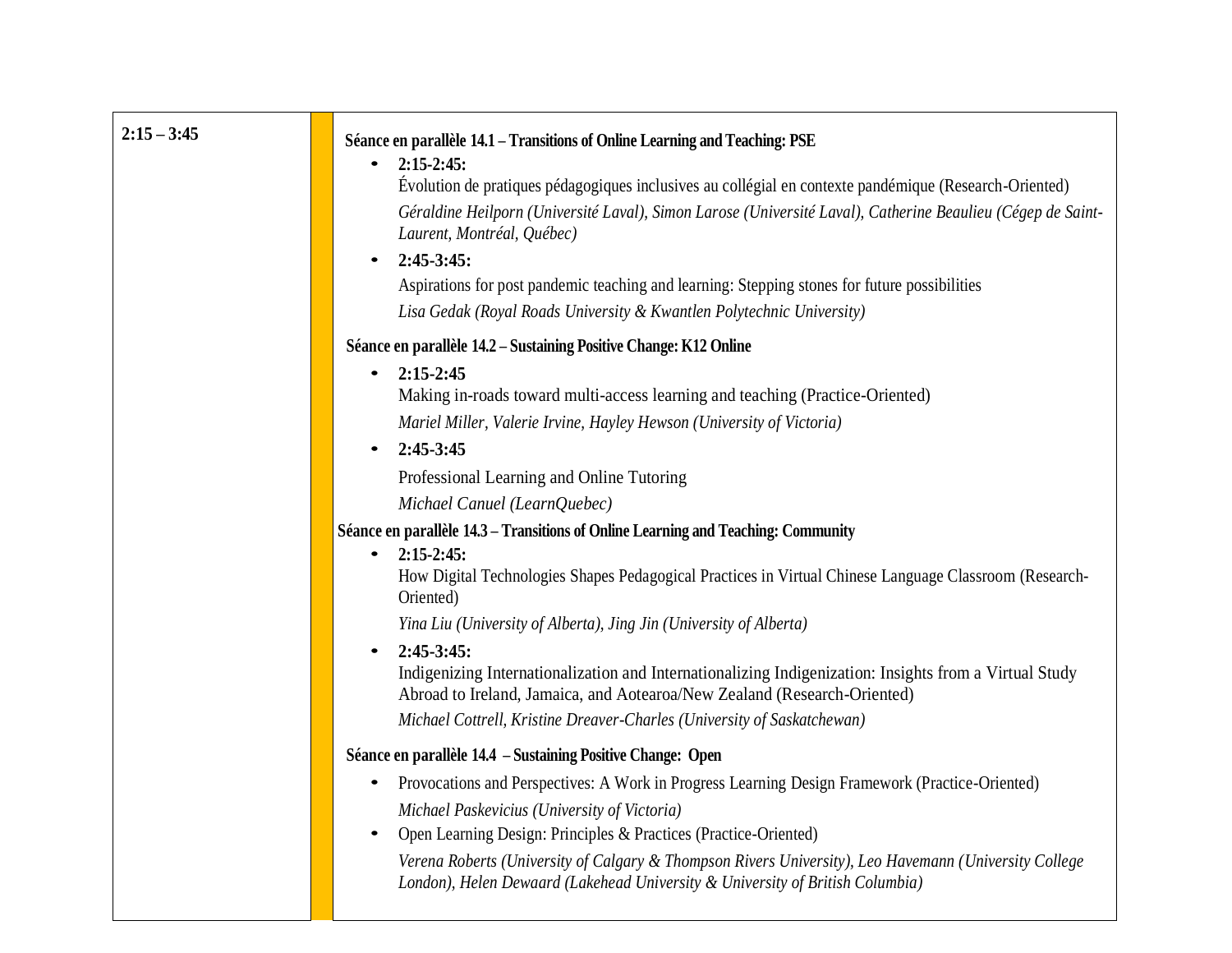|               | How faculty perceptions of and experiences with open access and predatory publications impact teaching<br>$\bullet$<br>and learning (Research-Oriented)<br>Richard Hayman (Mount Royal University)<br>Conestoga OER Teaching Case Journal: Creating a peer-reviewed, openly licensed, and accessible teaching case<br>$\bullet$<br>journal at Conestoga College (Practice-Oriented)<br>Kevin McDermott, Jane Gravill, Fatih Yegal, Kimberlee Carter (Conestoga College)<br>Séance en parallèle 14.5 – Wildcard: Open<br>$2:15-2:45:$ - Wildcard: 10-min ALT Format<br>$\bullet$<br>Fostering Resiliency in Online Learners: A Blended Test Anxiety Intervention<br>Jacqueline Yu<br>The role of inquiry-based information literacy curriculum design in fostering self-efficacy in the digital<br>$\bullet$<br>learning environment<br>Marta Samokishyn (Saint Paul University)<br>$2:45-3:45$<br>Learning In the Open: The Journey of Creating and Implementing Open Web-Based Portfolio Templates<br>(Practice-Oriented)<br>Melanie Laurie, Jamie Drozda (Thompson Rivers University) |
|---------------|-----------------------------------------------------------------------------------------------------------------------------------------------------------------------------------------------------------------------------------------------------------------------------------------------------------------------------------------------------------------------------------------------------------------------------------------------------------------------------------------------------------------------------------------------------------------------------------------------------------------------------------------------------------------------------------------------------------------------------------------------------------------------------------------------------------------------------------------------------------------------------------------------------------------------------------------------------------------------------------------------------------------------------------------------------------------------------------------|
| $3:45 - 4:00$ | Pause                                                                                                                                                                                                                                                                                                                                                                                                                                                                                                                                                                                                                                                                                                                                                                                                                                                                                                                                                                                                                                                                                   |
| $4:00 - 4:30$ | Évènement social : Dr Jones (DJ)<br><b>Beats</b>                                                                                                                                                                                                                                                                                                                                                                                                                                                                                                                                                                                                                                                                                                                                                                                                                                                                                                                                                                                                                                        |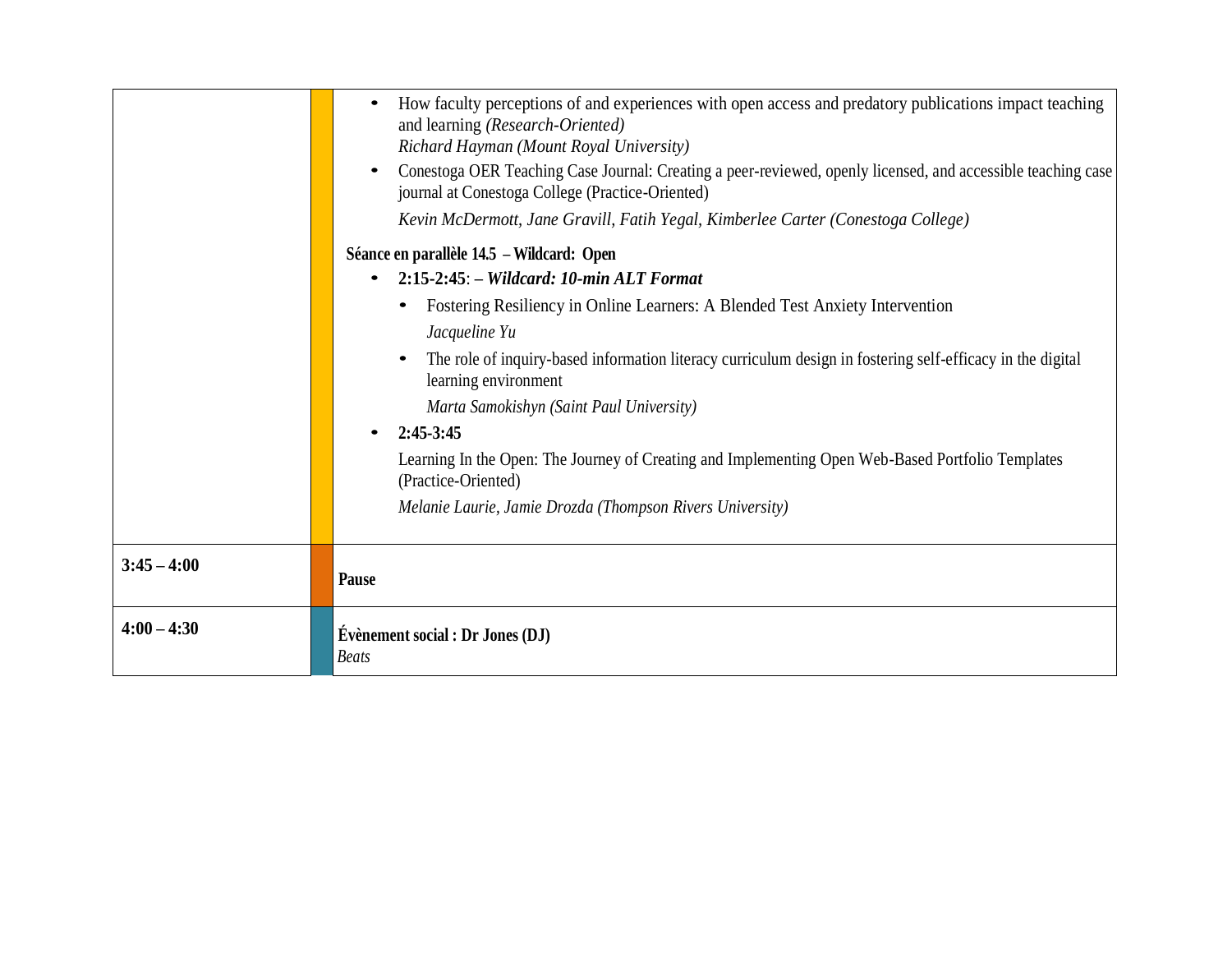| $4:30 - 5:30$ | Séance en parallèle 15.1 - Sustaining Positive Change: PSE Online Teacher Education<br>Building Open Education Resources with Teacher Candidates - Reflections from the Field (Practice-<br>Oriented)<br>Natalie Currie-Patterson, Emma Facca, Victoria Crocco (Brock University)<br>Practicum During the Pandemic: Zooming In (Practice-Oriented)<br>$\bullet$<br>Christine Ho Younghusband (University of Northern British Columbia)<br>Equipping Pre-Service Teacher Candidates for a Post-Pandemic Reality: Building e-Pedagogy Skills and<br>$\bullet$<br>Connecting Theory to Praxis (Practice-Oriented)<br>Karen Roeck (Trinity Western University), Nina Pak Lui (Trinity Western University) |
|---------------|-------------------------------------------------------------------------------------------------------------------------------------------------------------------------------------------------------------------------------------------------------------------------------------------------------------------------------------------------------------------------------------------------------------------------------------------------------------------------------------------------------------------------------------------------------------------------------------------------------------------------------------------------------------------------------------------------------|
|               | Séance en parallèle 15.2 – Sustaining Positive Change: PSE Graduate Ed<br>Graduate Supervision Webinar Series: Open, Online, and Transdisciplinary Faculty Development<br>(Research-Oriented)<br>Michele Jacobsen (University of Calgary)                                                                                                                                                                                                                                                                                                                                                                                                                                                             |
|               | Séance en parallèle 15.3 - Wildcard: PSE Online<br>From Crime Scene to the Laboratory: Travel CSI style!<br>$\bullet$<br>Sanela Martic, Stephanie Ferguson, James Bailey (Trent University)                                                                                                                                                                                                                                                                                                                                                                                                                                                                                                           |
|               | Séance en parallèle 15.4 – Transitions of Online Learning and Teaching – Open<br>Lessons from the Pandemic: How did a terrible online course make a better textbook? (Practice-Oriented)<br>$\bullet$<br>Rebekah Bennetch (University of Saskatchewan), Zach Keesey<br>Show Me Your Crystal Ball: An Environmental Scan for Usefulness (Practice-Oriented)<br>Jenni Hayman (Cambrian College)<br>Opening a Seminal Work for the Next Century (Practice-Oriented)<br>Kristine Dreaver-Charles, Monique Mayer (University of Saskatchewan)                                                                                                                                                              |
|               | Séance en parallèle 15.5 -<br>4:30-5:00 - Sustaining Positive Change - PSE<br>$\bullet$<br>Investigating the Conversational Framework as a design approach (Research-Oriented)<br>Maryam Shirdel Pour, Michael Paskevicius (University of Victoria)<br>5:00-5:30 - Addressing the New Inequities - PSE<br>$\bullet$<br>Defining Diversity in the Development of a Health Education Media Library (Practice-Oriented)<br>Danielle Dilkes (University of Western Ontario)                                                                                                                                                                                                                               |
| $5:30 - 6:00$ | Pause                                                                                                                                                                                                                                                                                                                                                                                                                                                                                                                                                                                                                                                                                                 |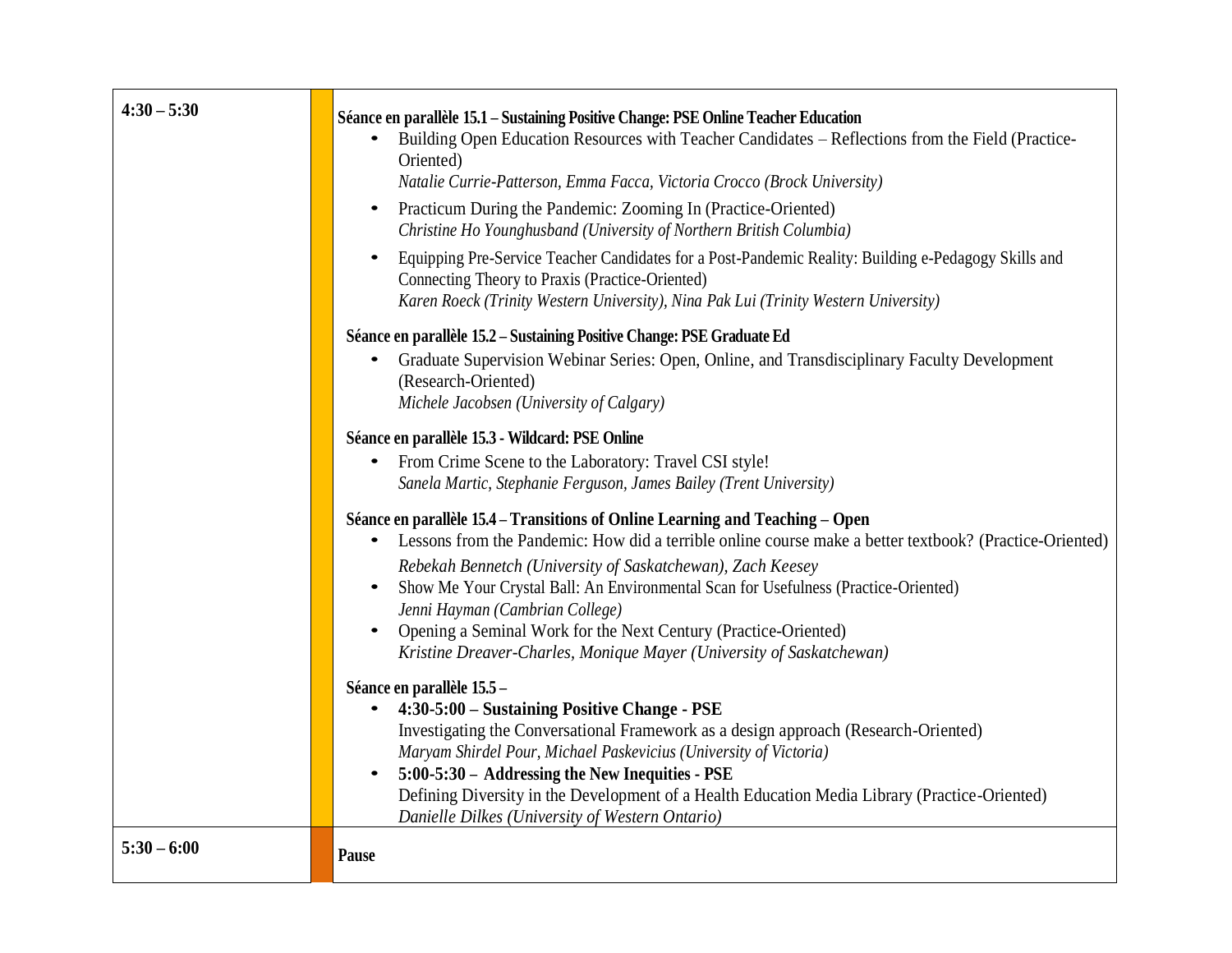| $6:00 - 6:45$   | #tresdancing: projection du court métrage et questions-réponses avec les personnes réalisatrices et productrices                                  |
|-----------------|---------------------------------------------------------------------------------------------------------------------------------------------------|
|                 | sava saheli singh, University of Ottawa (co-producer)<br>Tim Maughan (script writer)<br>Hingman Leung (director)<br>Lesley Marshall (co-producer) |
| $ 6:45 - 6:55 $ | Mots de la fin par les coprésidents de la conférence / Introduction aux ateliers de la journée du 20 mai                                          |
| $6:55-$         | Discussions/Réseautage (ateliers)                                                                                                                 |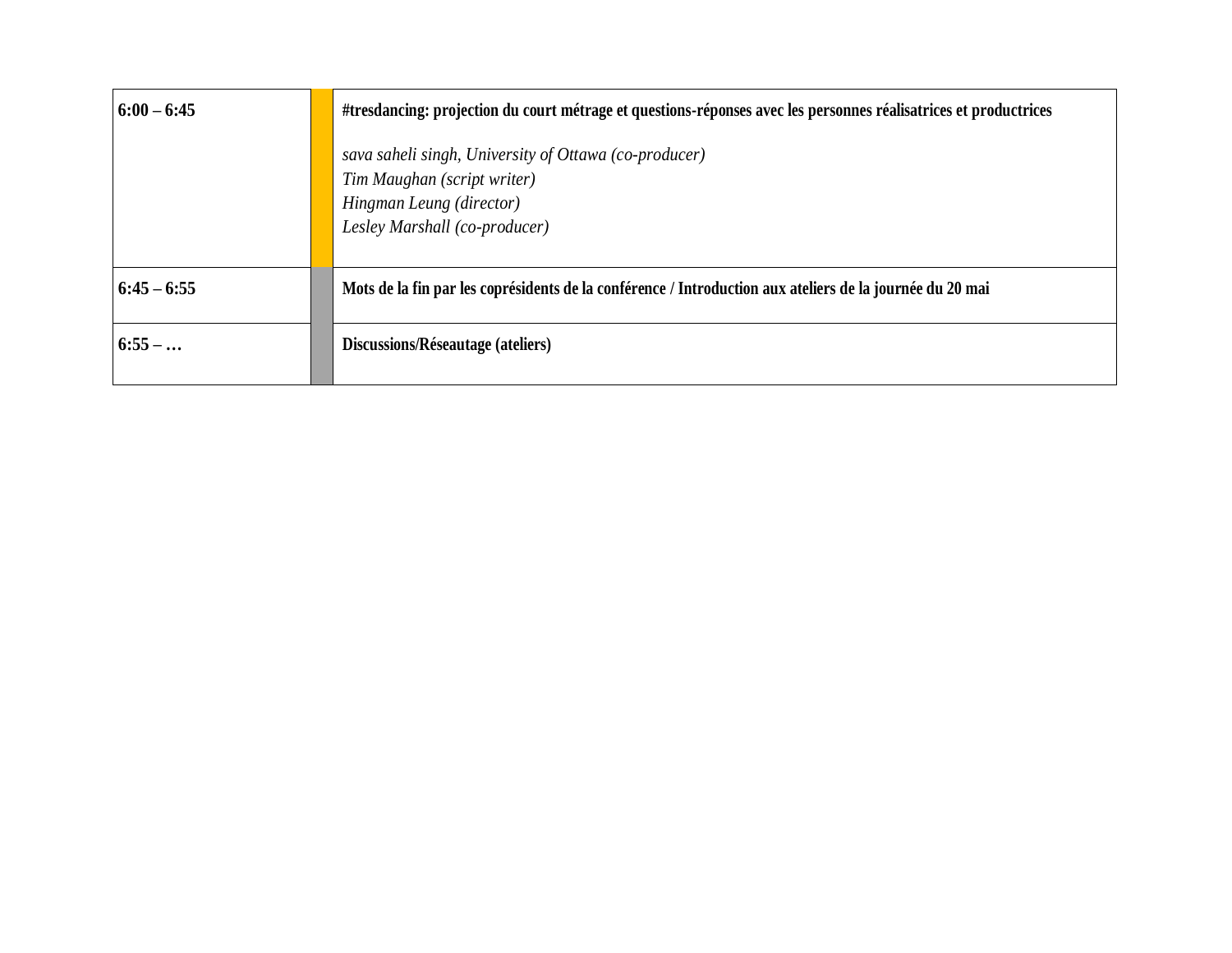## **Vendredi 20 Mai 2022**

| $10:30 - 12:30$ | Ouverture du bureau d'accueil                                                                                                                                                                                                                                                                                                                                                                                                                                                                                                                                                                                                                    |
|-----------------|--------------------------------------------------------------------------------------------------------------------------------------------------------------------------------------------------------------------------------------------------------------------------------------------------------------------------------------------------------------------------------------------------------------------------------------------------------------------------------------------------------------------------------------------------------------------------------------------------------------------------------------------------|
| $11:30 - 12:30$ | <b>Options d'ateliers</b><br>Séance en parallèle 16.1<br>"Design-Based Research"<br>$\bullet$<br>Michele Jacobsen, University of Calgary<br>Séance en parallèle 16.2<br>"Open Education - Title Forthcoming"<br>Leo Havemann, University College London<br>Séance en parallèle 16.3<br>"Decolonisation of learning spaces: It's not about knowing more but knowing better<br>Marguerite Koole (University of Saskatchewan), John Traxler (UNESCO, Wolverhampton University),<br>Shri Footring (Independent Researcher)<br>Séance en parallèle 16.4<br><b>Introduction to Pressbooks</b><br>Verena Roberts, Barbara Brown (University of Calgary) |
| $12:30 - 12:45$ | Pause                                                                                                                                                                                                                                                                                                                                                                                                                                                                                                                                                                                                                                            |
| $12:45 - 1:45$  | <b>UNCONFERENCE</b> (aka: EdCamp)                                                                                                                                                                                                                                                                                                                                                                                                                                                                                                                                                                                                                |
| $1:45 - 2:15$   | Pause                                                                                                                                                                                                                                                                                                                                                                                                                                                                                                                                                                                                                                            |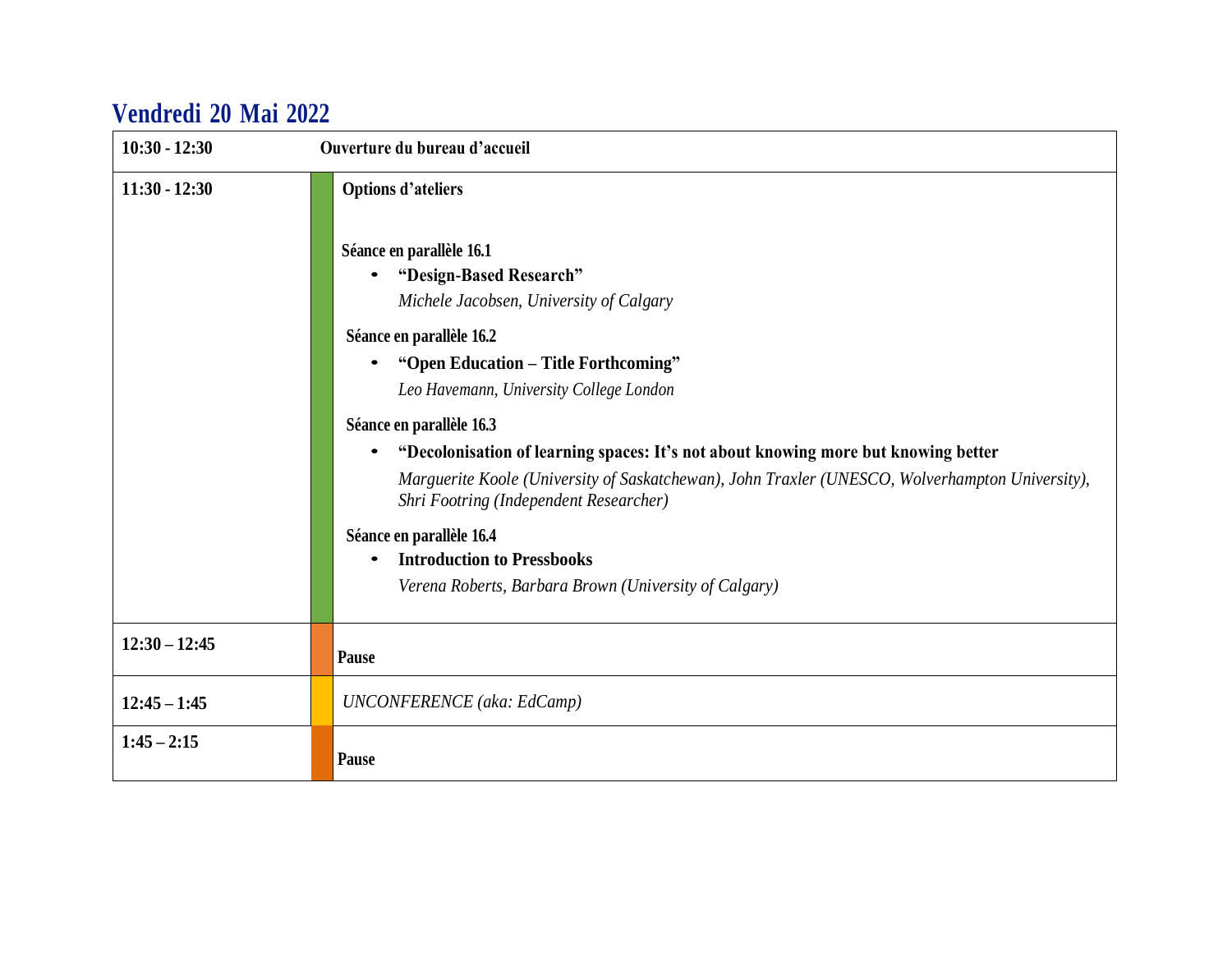| $2:15 - 4:15$ | Séance en parallèle 17.1<br>$2:15-4:15$<br><b>Analyzing and Visualizing Survey Questions Using Open-Source Software</b><br>Okan Bulut, University of Alberta<br>Séance en parallèle 17.2<br>$2:15-3:15$<br>$\bullet$<br><b>TBA</b><br><b>TBA</b><br>$3:15-4:15$<br>OER in the Plague Years - Lessons and a Hands-on Workshop<br>Joshua Halpern, Yasin Dahi, LibreTexts<br>Séance en parallèle 17.3<br>$2:15-3:15$<br>An Innovative Approach to Academic Publishing: Open Books<br>Suzan Koseoglu (University of Greenwich) & Royce Kimmons (Bringham Young University)<br>$3:15-4:15$<br>$\bullet$<br><b>Share Access! Using Bookdown to Remove Barriers and Open Up Learning</b> |
|---------------|-----------------------------------------------------------------------------------------------------------------------------------------------------------------------------------------------------------------------------------------------------------------------------------------------------------------------------------------------------------------------------------------------------------------------------------------------------------------------------------------------------------------------------------------------------------------------------------------------------------------------------------------------------------------------------------|
| $4:15 - 4:30$ | Kelly Marjanovic (Trinity Western University)<br>Pause                                                                                                                                                                                                                                                                                                                                                                                                                                                                                                                                                                                                                            |
| $4:30 - 5:30$ | Séance en parallèle 18.1<br>Using 360 Spaces to Engage Learners with Virtual Puzzle Escape Rooms<br>Lillian Chumbley (Trent University), Jane Tyerman (University of Ottawa)<br>Séance en parallèle 18.2<br><b>CRICKET: An OER for Educational Developers and Instructional Designers</b><br>Brenda Smith, Marie Martlett, Brenna Clarke Gray, Carolyn Ives (Thompson Rivers University)<br>Séance en parallèle 18.3<br>The eLearning Design Charrette: A H5P Workshop<br>JR Dingwall, University of Saskatchewan                                                                                                                                                                 |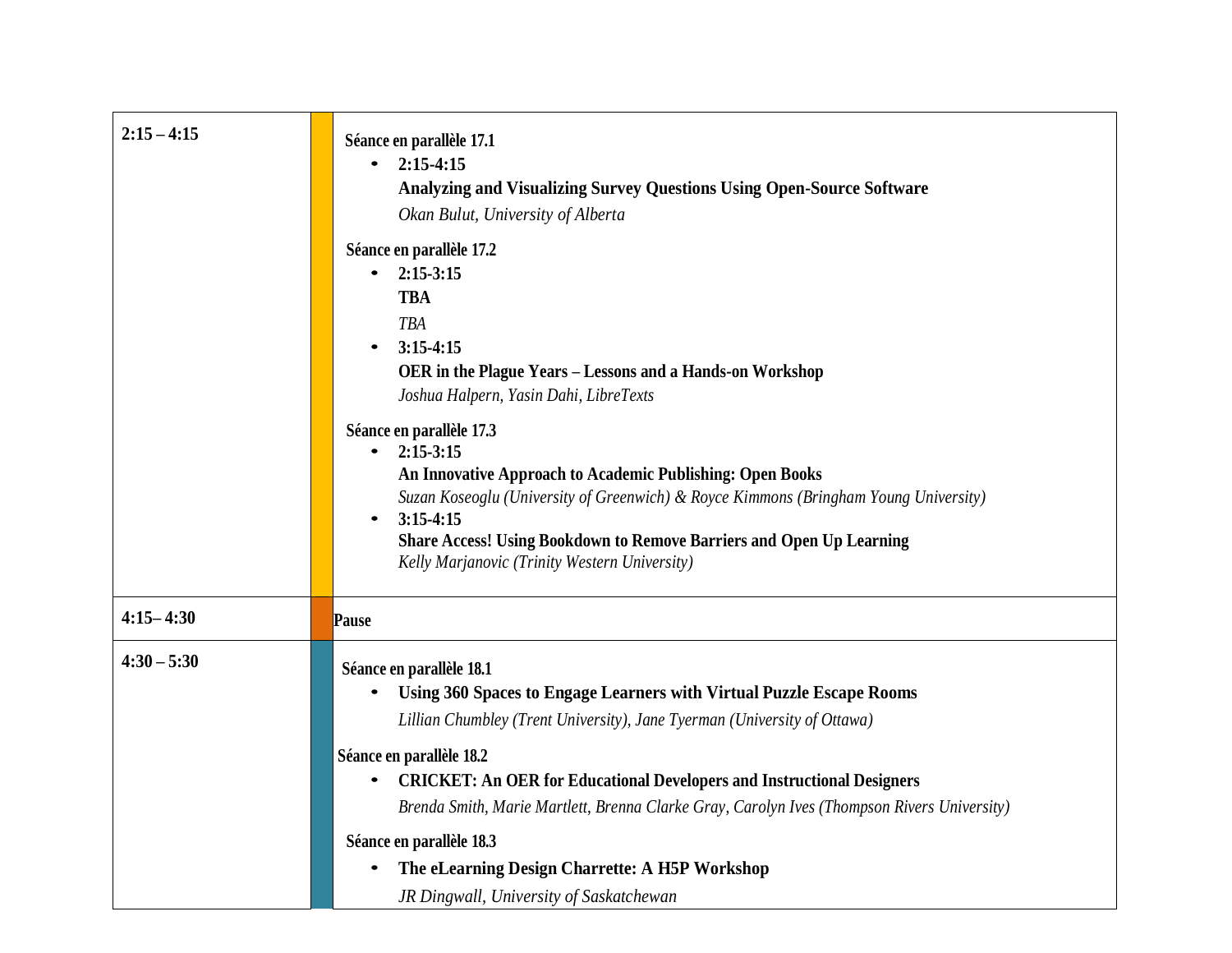| $5:30-5:45$ | Commentaires de clôture           |
|-------------|-----------------------------------|
| 15:45       | Discussions/Réseautage (ateliers) |